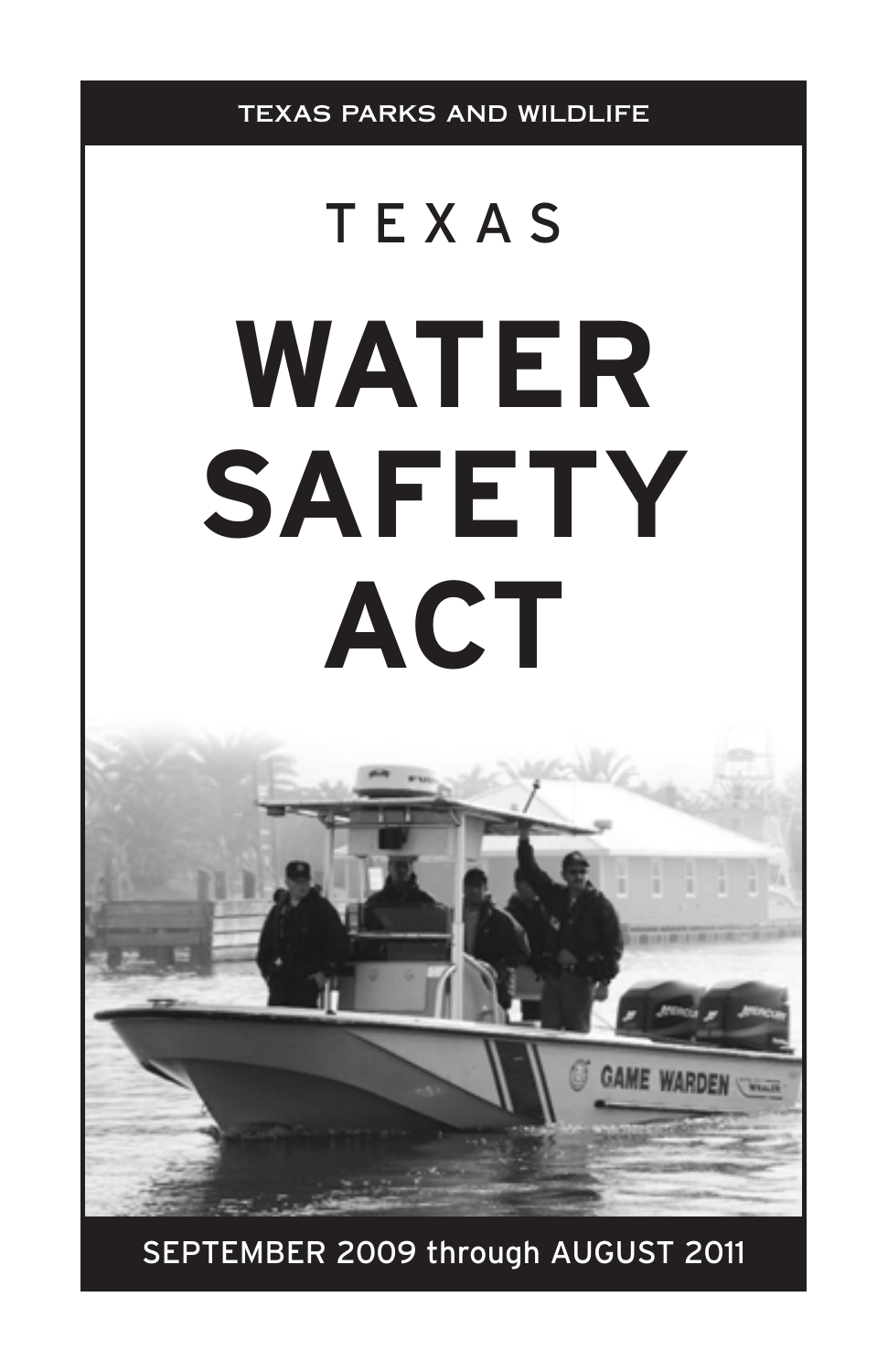# **QUICK REFERENCE CHART**

|                                                                                                                                                                                                                                                                                                                                                                                                                    | <b>POWERBOATS</b><br><b>SAILBOATS</b><br><b>REQUIRED</b><br>(Including electric motors)<br>(If any type of propulsion<br>attached, see motorboats)<br><b>EQUIPMENT</b> |                     |                                         | <b>MANUALLY</b><br>PROPELLED<br>(No motor<br>or sail) |                                               |                                               |                                            |                                              |                                               |                                               |                                                           |
|--------------------------------------------------------------------------------------------------------------------------------------------------------------------------------------------------------------------------------------------------------------------------------------------------------------------------------------------------------------------------------------------------------------------|------------------------------------------------------------------------------------------------------------------------------------------------------------------------|---------------------|-----------------------------------------|-------------------------------------------------------|-----------------------------------------------|-----------------------------------------------|--------------------------------------------|----------------------------------------------|-----------------------------------------------|-----------------------------------------------|-----------------------------------------------------------|
| Find the column to the right which applies to<br>your vessel. An "X" in that column indicates<br>the equipment item is required. Numbers<br>beside the X's explain any exceptions to the<br>equipment requirement. NOTE: This chart is<br>intended as a quick reference only. Refer to<br>the digest of the Water Safety Act for more<br>complete information on the boating laws.<br>DON'T BE A PAIN IN THE BOAT! |                                                                                                                                                                        | Personal Watercraft | in length<br>Less than 16'<br>(Class A) | but less than 26'<br>16' but les<br>(Class 1)         | but less than 40'<br>26' but les<br>(Class 2) | but less than 65'<br>40' but les<br>(Class 3) | in length<br>Less than 16' ii<br>(Class A) | but less than 26"<br>16' but le<br>(Class 1) | but less than 40'<br>26' but les<br>(Class 2) | but less than 65'<br>ಣ<br>40' but<br>(Class 3 | Rowboats, Sailboats<br>and Rubber rafts<br>Canoes, Punts, |
| <b>TITLE (31.045)</b>                                                                                                                                                                                                                                                                                                                                                                                              |                                                                                                                                                                        | X                   | X                                       | X                                                     | X                                             | X                                             | $X^*1$                                     | X                                            | X                                             | X                                             | $X^*1$                                                    |
| REGISTRATION NUMBERS (31.021)                                                                                                                                                                                                                                                                                                                                                                                      |                                                                                                                                                                        | X                   | X                                       | X                                                     | X                                             | X                                             | $X^*1$                                     | X                                            | X                                             | X                                             | $X^*1$                                                    |
| <b>PERSONAL</b><br><b>FLOTATION</b><br><b>DEVICES</b><br>(31,066 and<br>33 CFR 175.15)                                                                                                                                                                                                                                                                                                                             | One Type I, II, III or Type V<br>wearable device for each<br>person on board.                                                                                          | $X^*2$              | $X^*3$                                  | $X^*3$                                                | X                                             | X                                             | X                                          | X                                            | X                                             | X                                             | X                                                         |
|                                                                                                                                                                                                                                                                                                                                                                                                                    | One additional Type IV PFD<br>(throwable device) on board.                                                                                                             |                     |                                         | X                                                     | X                                             | X                                             |                                            | X                                            | X                                             | X                                             |                                                           |
| <b>FIRE</b>                                                                                                                                                                                                                                                                                                                                                                                                        | One type B-1.                                                                                                                                                          | X                   | $X^*4$                                  | $X^*4$                                                |                                               |                                               |                                            |                                              |                                               |                                               |                                                           |
| <b>EXTINGUISHERS</b><br>(31.067 and                                                                                                                                                                                                                                                                                                                                                                                | Two type B-1 or one type B-2.                                                                                                                                          |                     |                                         |                                                       | X                                             |                                               |                                            |                                              |                                               |                                               |                                                           |
| 46 CFR 25.30)                                                                                                                                                                                                                                                                                                                                                                                                      | Three type B-1 or one B-2 plus<br>one B-1.                                                                                                                             |                     |                                         |                                                       |                                               | X                                             |                                            |                                              |                                               |                                               |                                                           |
| <b>VISUAL</b><br><b>DISTRESS</b><br><b>SIGNALS</b><br>(33 CFR 175.110)                                                                                                                                                                                                                                                                                                                                             | Federal waters and waters<br>under USCG authority.                                                                                                                     |                     |                                         | X                                                     | X                                             | X                                             |                                            | X                                            | X                                             | X                                             | $X*5$                                                     |
|                                                                                                                                                                                                                                                                                                                                                                                                                    | Inland waters under State<br>authority.                                                                                                                                |                     |                                         |                                                       |                                               |                                               |                                            |                                              |                                               |                                               |                                                           |
| SOUND<br><b>PRODUCING</b><br><b>DEVICES</b><br>(31.065 and<br>33 USC 2033)                                                                                                                                                                                                                                                                                                                                         | Whistle or horn, or some other<br>sound producing device.                                                                                                              | X                   | X                                       | X                                                     | X                                             |                                               |                                            |                                              |                                               |                                               |                                                           |
|                                                                                                                                                                                                                                                                                                                                                                                                                    | Whistle and a bell.                                                                                                                                                    |                     |                                         |                                                       |                                               | X                                             |                                            |                                              |                                               |                                               |                                                           |
| <b>LIGHTS</b><br>(31.064 and<br>33 USC 2020)                                                                                                                                                                                                                                                                                                                                                                       | Red and green side lights, white<br>masthead light and stern light.                                                                                                    |                     |                                         |                                                       |                                               | X                                             |                                            |                                              |                                               |                                               |                                                           |
|                                                                                                                                                                                                                                                                                                                                                                                                                    | Red and green side lights and<br>white all-round white light.                                                                                                          |                     | X                                       | X                                                     | X                                             |                                               |                                            |                                              |                                               |                                               |                                                           |
|                                                                                                                                                                                                                                                                                                                                                                                                                    | Red and green side lights and<br>stern light.                                                                                                                          |                     |                                         |                                                       |                                               |                                               | $X*6$                                      | $X*6$                                        | X                                             | X                                             | $X*6$                                                     |
| VENTILATION (31.069 and 33 CFR 175.201)                                                                                                                                                                                                                                                                                                                                                                            |                                                                                                                                                                        | X                   | $X^*7$                                  | $X^*7$                                                | $X^*7$                                        | $X^*7$                                        |                                            |                                              |                                               |                                               |                                                           |
| <b>BACKFIRE FLAME ARRESTOR</b><br>(31.068 and 46 CFR 25.35)                                                                                                                                                                                                                                                                                                                                                        |                                                                                                                                                                        | X                   | $X^*8$                                  | $X^*8$                                                | $X^*8$                                        | $X^*8$                                        |                                            |                                              |                                               |                                               |                                                           |
| EXHAUST WATER MANIFOLD (31.070)                                                                                                                                                                                                                                                                                                                                                                                    |                                                                                                                                                                        | X                   | X                                       | X                                                     | X                                             | X                                             |                                            |                                              |                                               |                                               |                                                           |
| <b>ENGINE CUT-OFF SWITCH LANYARD</b><br>(31.106)                                                                                                                                                                                                                                                                                                                                                                   |                                                                                                                                                                        | $X*9$               |                                         |                                                       |                                               |                                               |                                            |                                              |                                               |                                               |                                                           |

#### Exceptions:

- 1. Does not apply to: all canoes, kayaks, punts, rowboats, rubber rafts (regardless of length) or other vessels under 14 feet in length when paddled, poled, oared, or windblown.
- 2. PFD's must be properly worn by all occupants.
- 3. On motorboats less than 26 feet in length: passengers less than 13 years of age must wear a Type I, II, or Type III PFD while underway.
- 4. EXCEPTION: outboard motorboats less than 26 feet in length, of "open construction" with no permanently mounted gas tanks.
- 5. EXCEPTION: boats under 16 feet in length.
- 6. If sidelights and stern light are not practical, it must have and exhibit at least one bright light, lantern, or flashlight from sunset to sunrise in all weather.
- 7. Applies to all vessels, except a vessel of "open construction," using as fuel any liquid of a volatile nature.
- 8. EXCEPT outboard motors.
- 9. Cut off switch or lanyard must be attached to operator, operator's clothing, or operator's PFD, if equipped.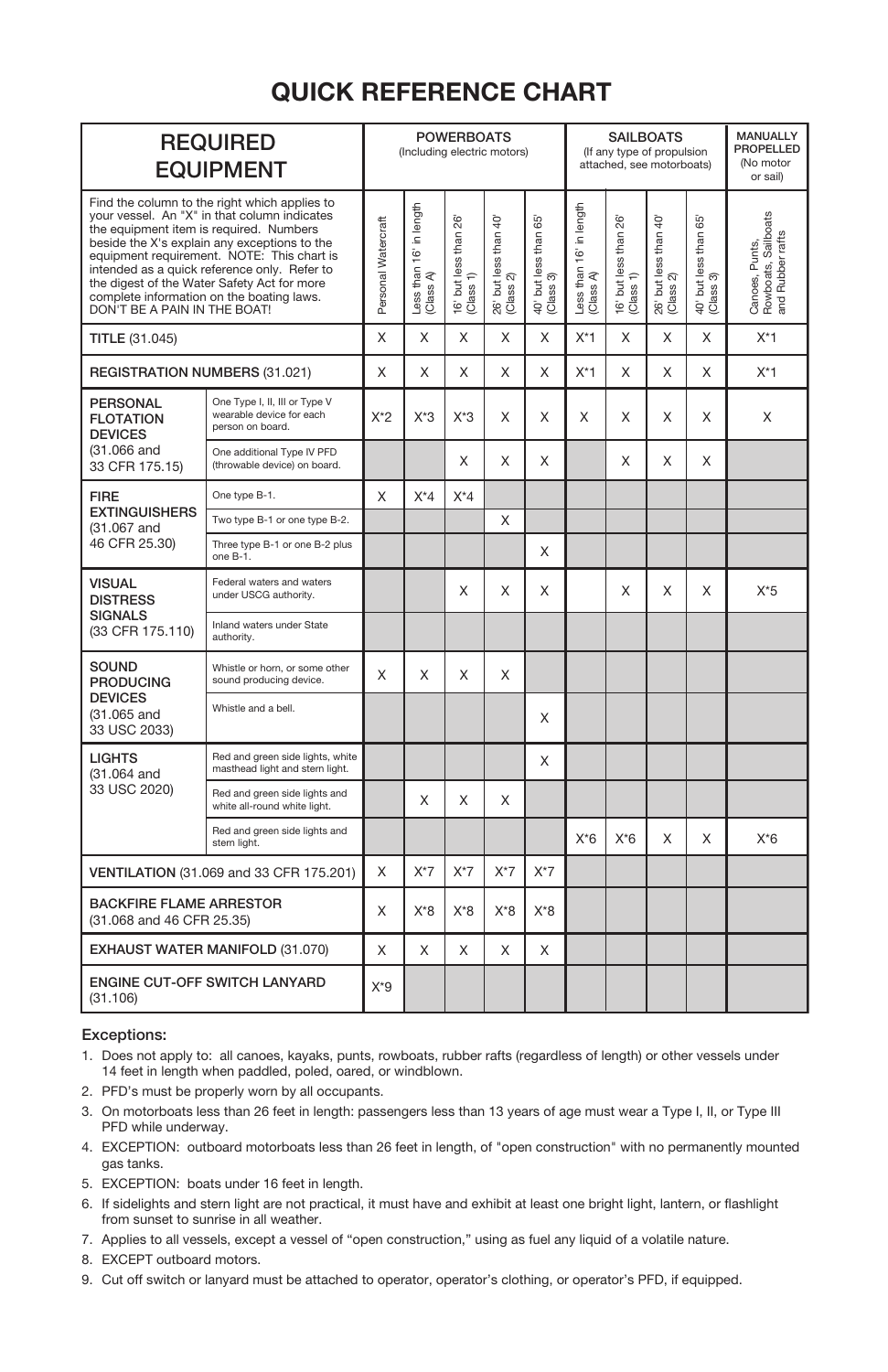# **TABLE OF CONTENTS**

## **CHAPTER 31 PARKS & WILDLIFE CODE**

|                                                      | 20 |
|------------------------------------------------------|----|
|                                                      |    |
|                                                      |    |
|                                                      |    |
|                                                      |    |
|                                                      |    |
| TITLE 31 TEXAS ADMINISTRATIVE CODE  37               |    |
| CHAPTER 12 PARKS & WILDLIFE CODE, Punishments  49    |    |
| CHAPTER 49 PENAL CODE, Boating While Intoxicated  50 |    |
| 33 USC 34, Inland Navigation Rules  52               |    |
| 33 CFR 175, (Federal) Equipment Requirements  56     |    |
| 46 CFR 25, Fire Extinguisher Requirements  61        |    |
|                                                      |    |
|                                                      |    |

## **Effective Dates 9/1/09 – 8/31/11**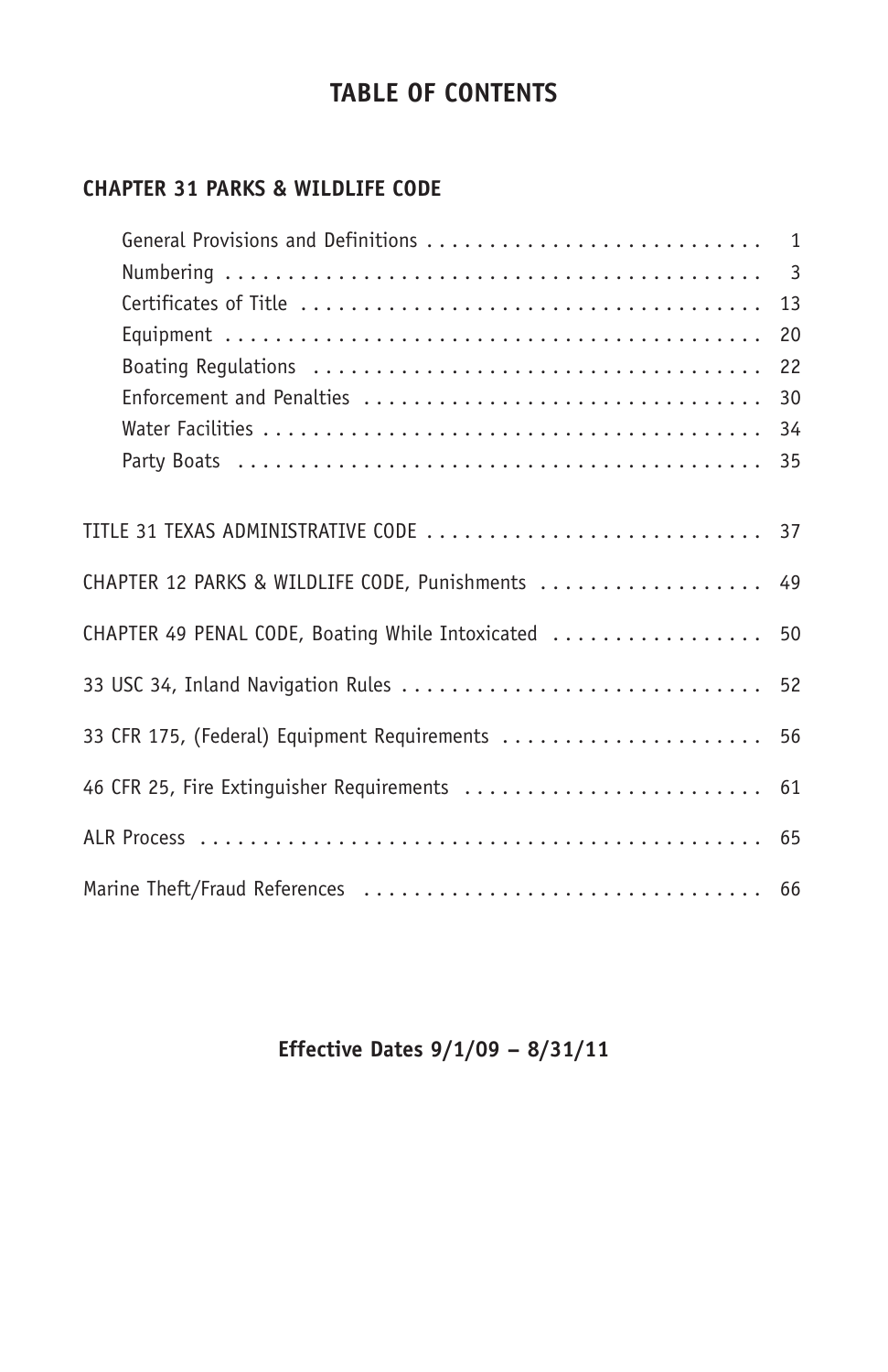#### **ABBREVIATIONS:**

- ALR Administrative License Revocation
- BAC Blood Alcohol Content
- BWI Boating While Intoxicated
- CFR Code of Federal Regulations
- DPS Department of Public Safety
- DUI Driving Under the Influence
- DWI Driving While Intoxicated
- GLO General Land Office
- PFD Personal Flotation Device or Life Jacket
- PWC Parks & Wildlife Code
- TCLEOSE Texas Commission on Law Enforcement Officer Standards and Education
- TPWD Texas Parks and Wildlife Department
- USC United States Code
- USCG United States Coast Guard

#### **ONLINE RESOURCES:**

## **TPWD General Boating Information**

www.tpwd.state.tx.us/fishboat/

#### **Texas Administrative Code**

www.sos.state.tx.us/tac/index.shtml

#### **Texas Penal Code – Chapter 49. Intoxication and Alcoholic Beverage Offenses** www.statutes.legis.state.tx.us/SOTWDocs/PE/htm/PE.49.htm

**United States Code Title 31 – Chapter 34. Inland Navigational Rules (33 USC 34)** www.law.cornell.edu/uscode/33/usc\_sup\_01\_33\_10\_34.html

#### **Code of Federal Regulations, Title 46 Part 25 – Requirements**

www.access.gpo.gov/nara/cfr/waisidx\_08/46cfr25\_08.html

#### **Texas Transportation Code and Texas Code of Criminal Procedure** www.statutes.legis.state.tx.us

**U.S. Coast Guard – Boating Safety** www.uscgboating.org

#### **Notes:**

Major changes effective 9/1/01: Driver's License Revocation applies to BWI arrests if operating a vessel powered by a motor having a manufacturer's rating of 50 horsepower or greater if the operator refuses to provide a specimen to determine intoxication.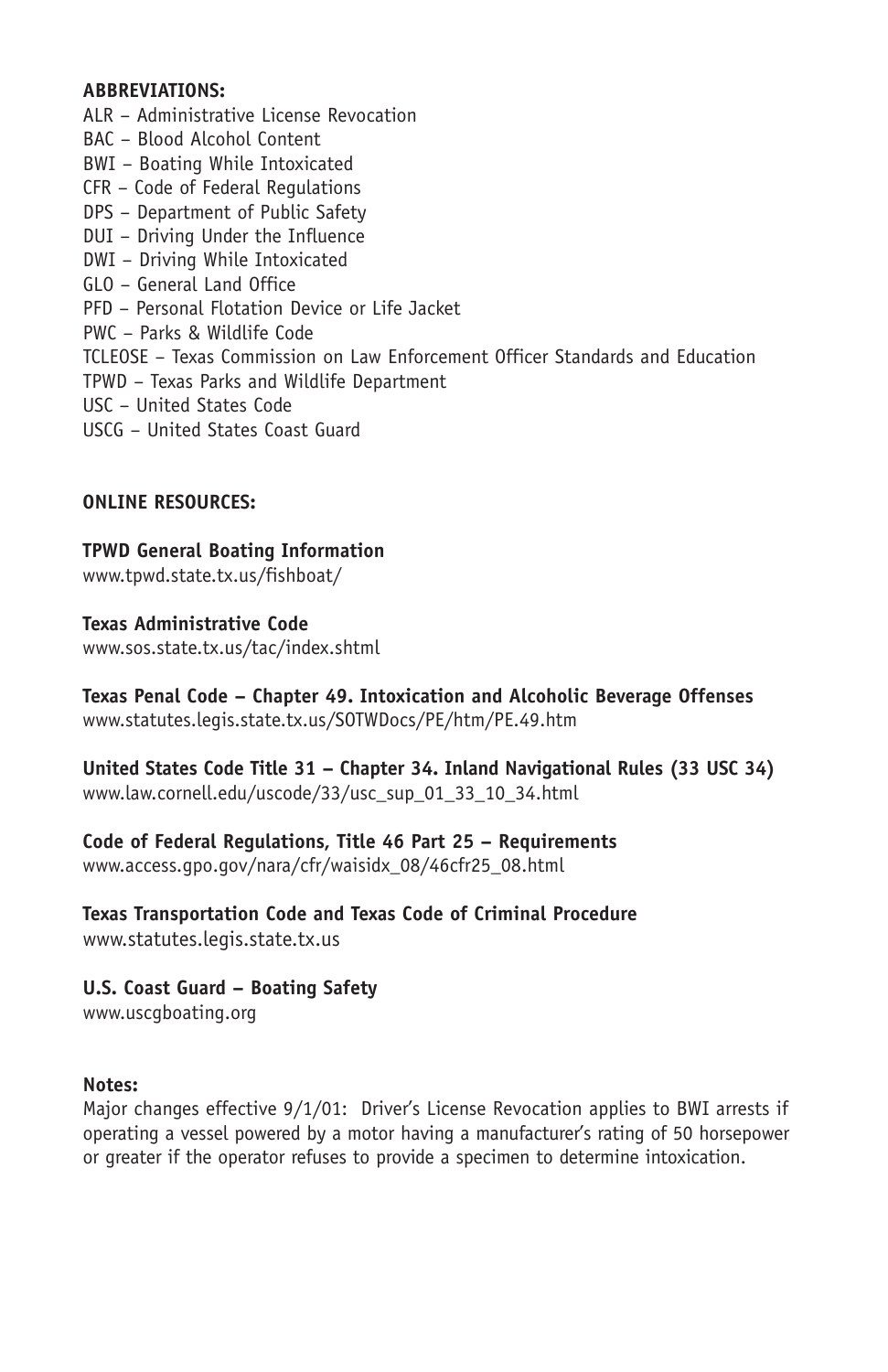#### **Effective Dates 9/1/09 – 8/31/11**

# **TEXAS PARKS AND WILDLIFE LAWS PARKS AND WILDLIFE CODE TITLE 4. WATER SAFETY CHAPTER 31. WATER SAFETY**

#### **SUBCHAPTER A. GENERAL PROVISIONS**

#### § **31.001. Title**

This chapter may be cited as the Water Safety Act. *Acts 1975, 64th Leg., p. 1405, ch. 545, § 1, eff. Sept. 1, 1975.*

#### § **31.002. State Policy**

It is the duty of this state to promote recreational water safety for persons and property in and connected with the use of all recreational water facilities in the state, to promote safety in the operation and equipment of facilities, and to promote uniformity of laws relating to water safety. *Acts 1975, 64th Leg., p. 1405, ch. 545, § 1, eff. Sept. 1, 1975.*

#### § **31.003. Definitions**

In this chapter:

(1) "Boat" means a vessel not more than 65 feet in length, measured from end to end over the deck, excluding sheer.

(2) "Vessel" means any watercraft, other than a seaplane on water, used or capable of being used for transportation on water.

(3) "Motorboat" means any vessel propelled or designed to be propelled by machinery, whether or not the machinery is permanently or temporarily affixed or is the principal source of propulsion.

(4) "Owner" means the person who rightfully claims lawful possession of a vessel by virtue of the legal title or an equitable interest.

(5) "Water of this state" means any public water within the territorial limits of this state.

(6) "Operate" means to navigate or otherwise use a motorboat or a vessel.

(7) "Dealer" means a person engaged in the business of buying, selling, selling on consignment, displaying for sale, or exchanging at least five vessels, motorboats, or outboard motors during a calendar year.

(8) "Vessel livery" means a business establishment engaged in renting or hiring out vessels for profit.

(9) Repealed by Acts 1997, 75th Leg., ch. 1363, § 12, eff. Sept. 1, 1997.

(10) "Reasonable time" means 15 days.

(11) "Manufacturer" means a person engaged in the business of

manufacturing new and unused vessels and outboard motors for the purpose of sale or trade.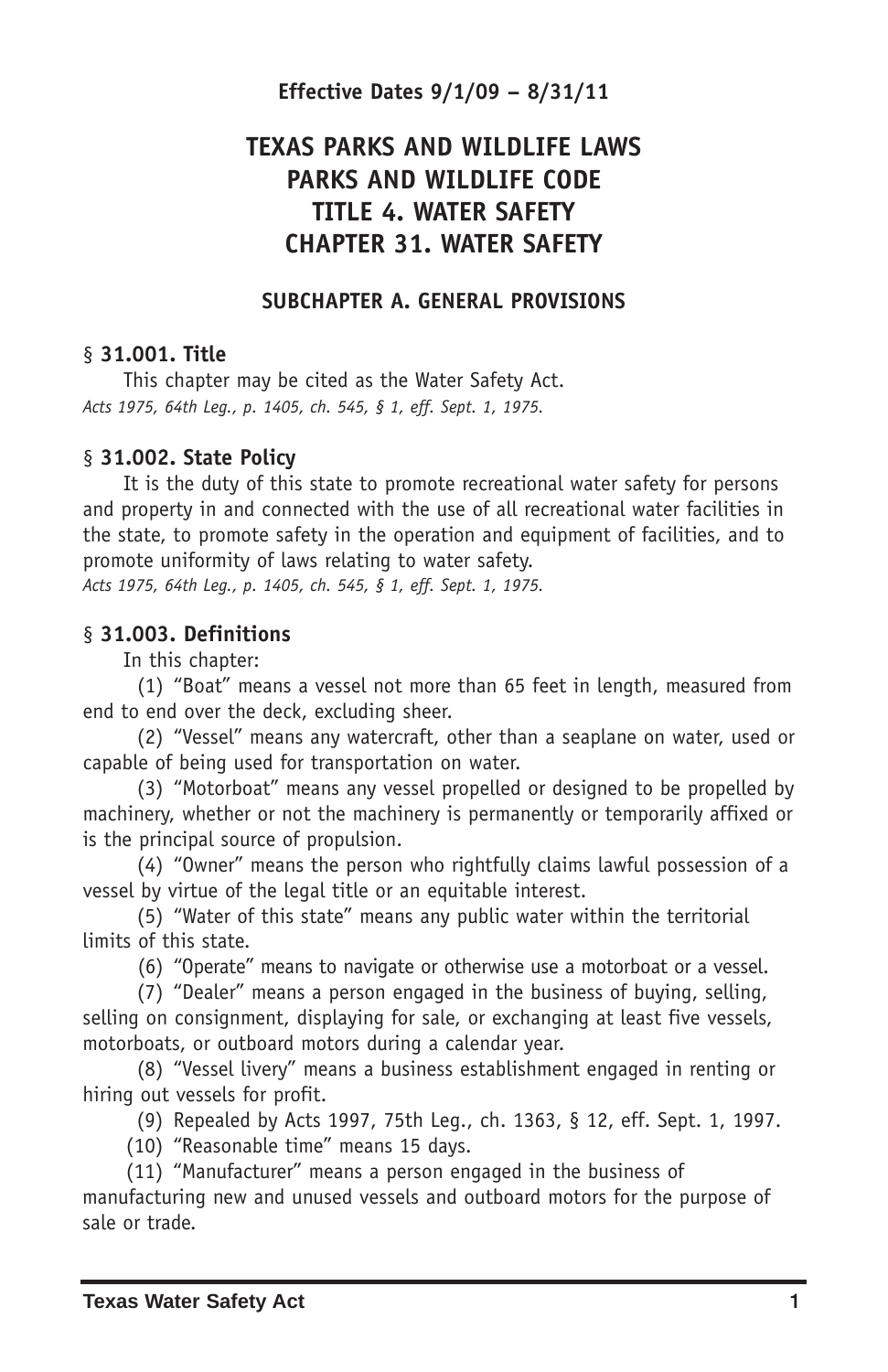(12) "New" means every vessel or outboard motor after its manufacture and before its sale or other transfer to a person not a manufacturer or dealer.

(13) "Outboard motor" means any self-contained internal combustion propulsion system, excluding fuel supply, which is used to propel a vessel and which is detachable as a unit from the vessel.

(14) "Personal watercraft" means a type of motorboat that is specifically designed to be operated by a person or persons sitting, standing, or kneeling on the vessel rather than in the conventional manner of sitting or standing inside the vessel.

(15) "Authorized agent" means a dealer who is authorized by the department under Section 31.006 of this code to collect taxes and fees and issue certificates of number.

(16) "Distributor" means a person who offers for sale, sells, or processes for distribution new boats or outboard motors to dealers in this state.

Acts 1975, 64th Leg., p. 1405, ch. 545, § 1, eff. Sept. 1, 1975. Amended by Acts 1977, 65th Leg., p. 1252, ch. 484, § 1(a), (b), eff. Sept. 1, 1977; Acts 1989, 71st Leg., ch. 571, § 1, eff. Sept. 1, 1989; Acts 1993, 73rd Leg., ch. 718, § 1, eff. Sept. 1, 1993; Acts 1993, 73rd Leg., ch. 450, § 1, eff. Sept. 1, 1993; Acts 1993, 73rd Leg., ch. 739, § 1, eff. Sept. 1, 1993; Acts 1997, 75th Leg., ch. 165, § 26.01, eff. Sept. 1, 1997; Acts 1997, 75th Leq., ch. 1256, § 21, eff. Sept. 1, 1997; Acts 1997, 75th Leg., ch. 1363, § 1, eff. Sept. 1, 1997; Acts 2003, 78th Leg., ch. 1133, § 1, eff. Sept. *1, 2003; Acts 2005, 79th Leg., ch. 108, § 1, eff. Sept. 1, 2005.*

### **§ 31.004. Application of Chapter**

The provisions of this chapter apply to all public water of this state and to all vessels on public water. Privately owned water is not subject to the provisions of this chapter.

Acts 1975, 64th Leq., p. 1405, ch. 545, § 1, eff. Sept. 1, 1975. Amended by Acts 1997, 75th Leq., ch. 1256, § 22, eff. Sept. 1, 1997; Acts 1997, 75th Leq., ch. 1363, § 2, eff. Sept. 1, 1997.

### **§ 31.005. Contracts With Federal Government**

(a) The department may apply to any appropriate agency or officer of the United States for participation in or the receipt of aid from any federal program relating to water safety, including:

(1) the acquisition, maintenance and operating costs of facilities;

- (2) purchase of equipment and supplies;
- (3) personnel salaries; and

(4) other federally approved reimbursable expenses, including personnel training costs, public boat safety and education costs and general administrative and enforcement costs.

(b) The department may contract with the United States in order to comply with all necessary requirements for the receipt of funds made available under any federal legislation.

*Acts 1975, 64th Leg., p. 1405, ch. 545, § 1, eff. Sept. 1, 1975.*

### **§ 31.006. Appointment of Authorized Agent**

(a) The department may authorize a dealer who holds a dealer's or manufacturer's number to act as the agent of the department under Subchapter B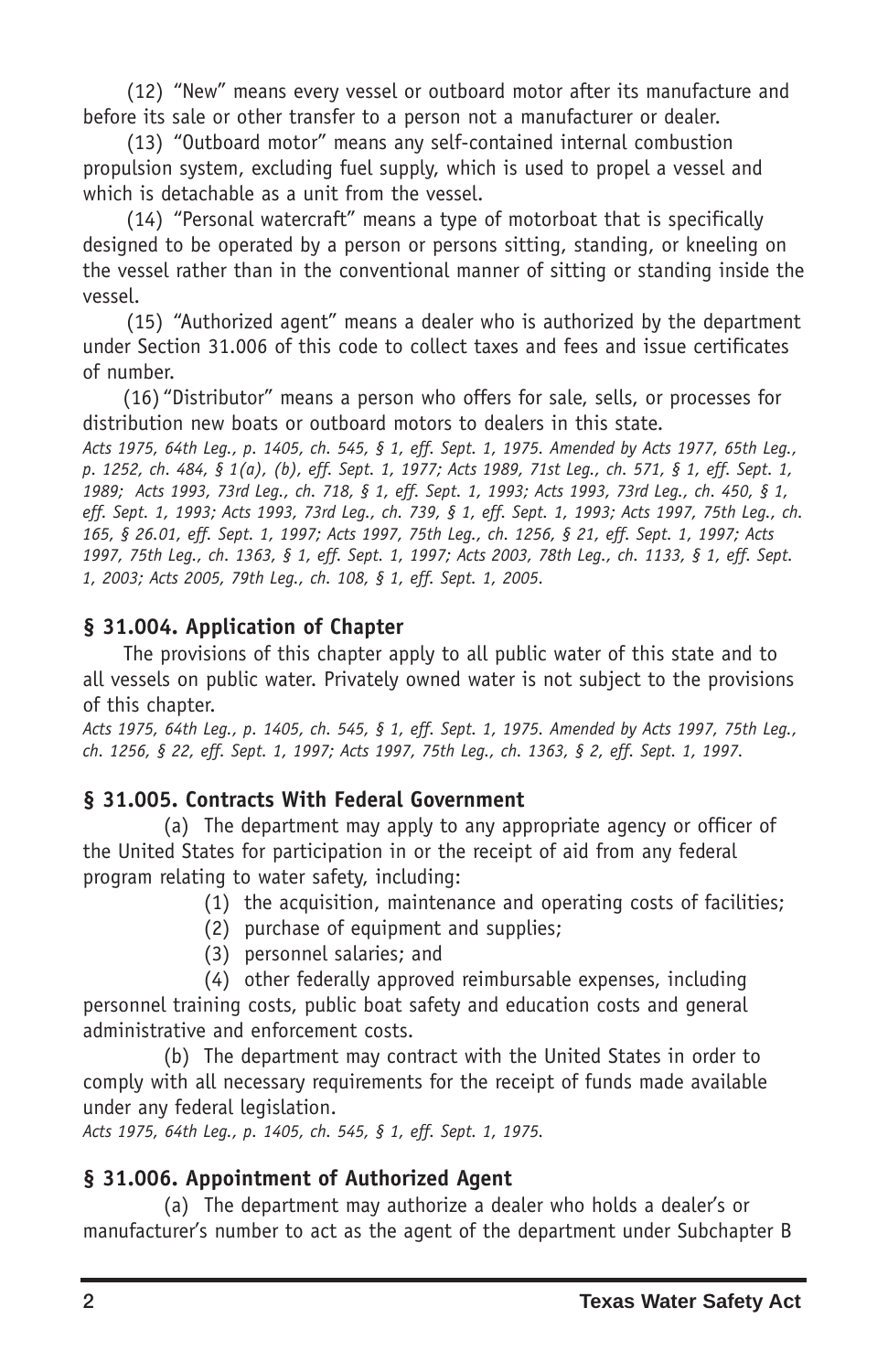of this chapter and under Chapter 160, Tax Code, for the issuance of certificates of number and the collection of fees and taxes for boats sold by that dealer.

(b) An authorized agent must follow the rules of the commission and the rules of the comptroller.

(c) An authorized agent shall send the applications required by Sections 31.024 and 31.047 of this code, the fees required by Sections 31.026 and 31.048 of this code and the tax paid under Chapter 160, Tax Code, to the department not later than 20 days after the date a certificate of number is issued and a fee or tax collected.

(d) An authorized agent shall execute a surety bond in an amount set by the department to insure against loss to the department of fees and taxes. The bond shall be in favor of the department.

(e) The department may cancel the authorization of an agent on 30 days' written notice of the agent's violation of this chapter, a department rule adopted under this chapter, Chapter 160, Tax Code, or a rule adopted by the comptroller under that chapter.

(f) The commission may adopt rules for the creation of a program for the continuing identification and classification of participants in the vessel and outboard motor industries doing business in this state. The commission may set fees to administer this subsection. The department shall use information from the program to appoint agents under this section or for any other purpose required by the commission's rules or this chapter.

Added by Acts 1993, 73rd Leg., ch. 718, § 2, eff. Sept. 1, 1993. Amended by Acts 2001, 77th Leg., *ch. 968, § 35, eff. Sept. 1, 2001.*

### **§ 31.007. Repealed by Acts 2005, 79th Leg. ch. \_\_\_, § \_\_, eff. Sept. 1, 2005.**

*(Marine Dealer Requirements incorporated in Texas Administrative Code Chapter 53, § 53.110[g].)*

### **SUBCHAPTER B. IDENTIFICATION OF VESSELS; REQUIRED NUMBERING**

### **§ 31.021. Required Numbering**

(a) Each vessel on the water of this state shall be numbered in accordance with the provisions of this chapter unless specifically exempted. The numbering system shall be in accord with the Federal Boating Act of 1958 and subsequent federal legislation.

(b) No person may operate or give permission for the operation of any vessel or may dock, moor, or store a vessel owned by the person on the water of this state unless:

(1) the vessel is numbered as required by this chapter;

(2) the certificate of number awarded to the vessel is in full force and effect; and

(3) the identifying number set forth in the certificate is properly displayed on each side of the bow of the vessel as required by this chapter.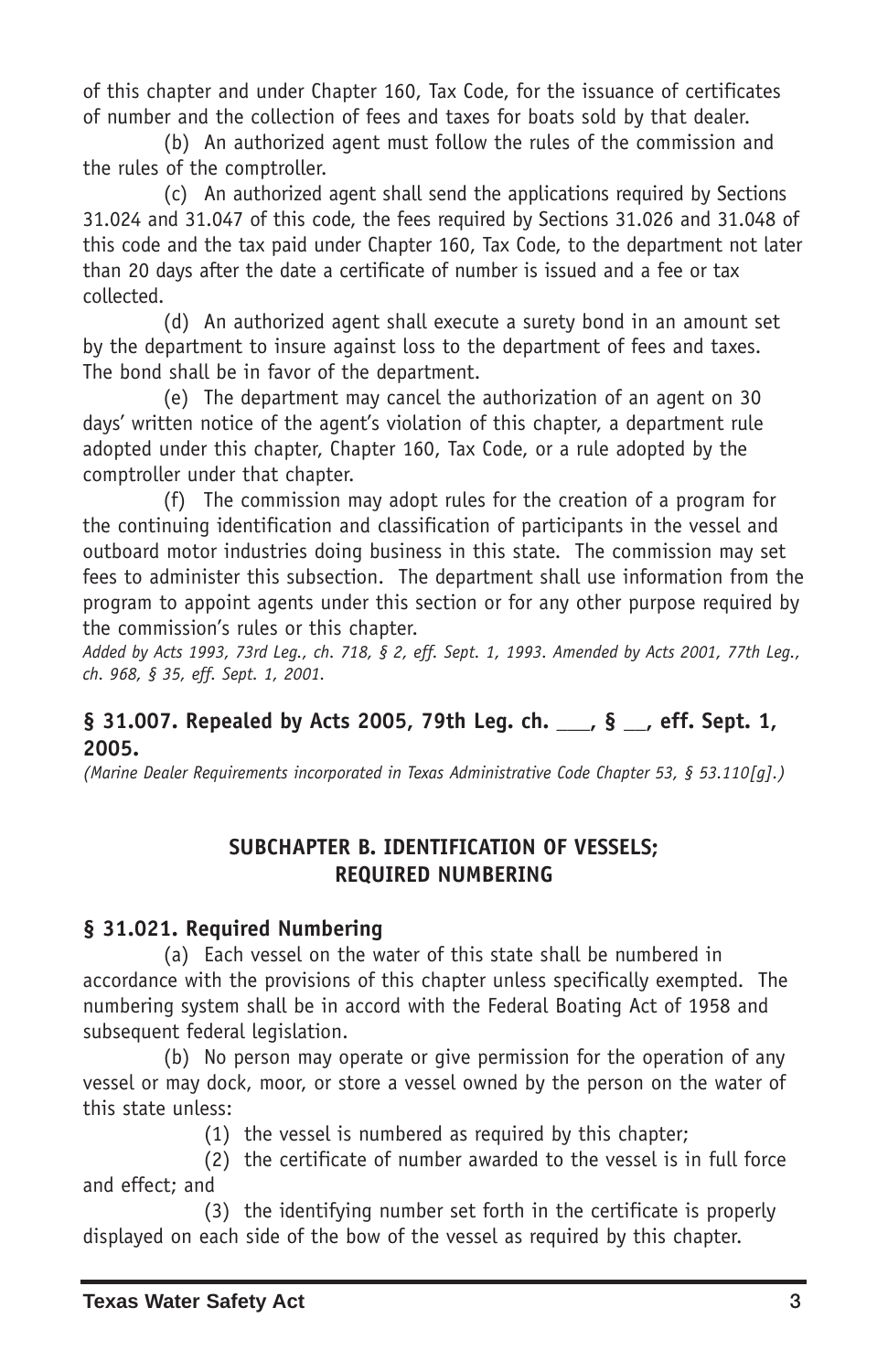Acts 1975, 64th Leq., p. 1405, ch. 545, § 1, eff. Sept. 1, 1975. Amended by Acts 1993, 73rd Leq., ch. 450, § 3, eff. Sept. 1, 1993; Acts 1997, 75th Leq., ch. 1256, § 23, eff. Sept. 1, 1997; Acts 1997, 75th Leg., ch. 1363, § 3, eff. Sept. 1, 1997; Acts 2003, 78th Leg., ch. 200, § 8(c), eff. *Sept. 1, 2003; Acts 2003, 78th Leg., ch. 1133, § 3, eff. Sept. 1, 2003.*

### **§ 31.022. Exemptions From Required Numbering**

(a) A vessel is not required to be numbered under the provisions of this chapter if it is:

(1) operated within this state for a period not exceeding 90 consecutive days and is covered by a number in full force and effect which has been awarded under federal law or a federally approved numbering system of another state;

(2) from a country other than the United States temporarily using the water of this state;

(3) owned by the United States, a state, or a subdivision of a

state; or

(4) a ship's lifeboat.

(b) The department may exempt from numbering a class of vessels if it finds that the numbering of the vessels of that class will not materially aid in their identification. The department may also exempt a vessel if it finds that it belongs to a class of vessels that would be exempt from numbering under a numbering system of an agency of the federal government if it were subject to federal law.

(c) All canoes, kayaks, punts, rowboats, rubber rafts or other vessels under 14 feet in length when paddled, poled, oared or windblown are exempt from the numbering provisions of this chapter.

(d) A vessel in use at a water ski tournament, competition or exhibition sanctioned in writing by the governing board of the governmental entity that has jurisdiction over the body of water on which the tournament, competition or exhibition occurs is exempt from the numbering provisions of this chapter. Acts 1975, 64th Leg., p. 1405, ch. 545, § 1, eff. Sept. 1, 1975. Amended by Acts 1989, 71st Leg., ch. 543, § 1, eff. June 14, 1989; Acts 1993, 73rd Leg., ch. 450, § 4, eff. Sept. 1, 1993.

### **§ 31.023. Vessels Numbered Under Federal or Other State Law**

The owner of any vessel for which a current certificate of number has been awarded under any federal law or a federally approved numbering system of another state shall, if the vessel is operated on the water of this state in excess of 90 consecutive days, make application for a certificate of number in the manner prescribed in this chapter for residents of this state.

Acts 1975, 64th Leq., p. 1405, ch. 545, § 1, eff. Sept. 1, 1975. Amended by Acts 1993, 73rd Leq., *ch. 450, § 5, eff. Sept. 1, 1993.*

## **§ 31.024. Application for Number**

(a) The owner of each vessel requiring numbering by this state shall file an application for a number with the department, an authorized agent, or a county tax assessor-collector.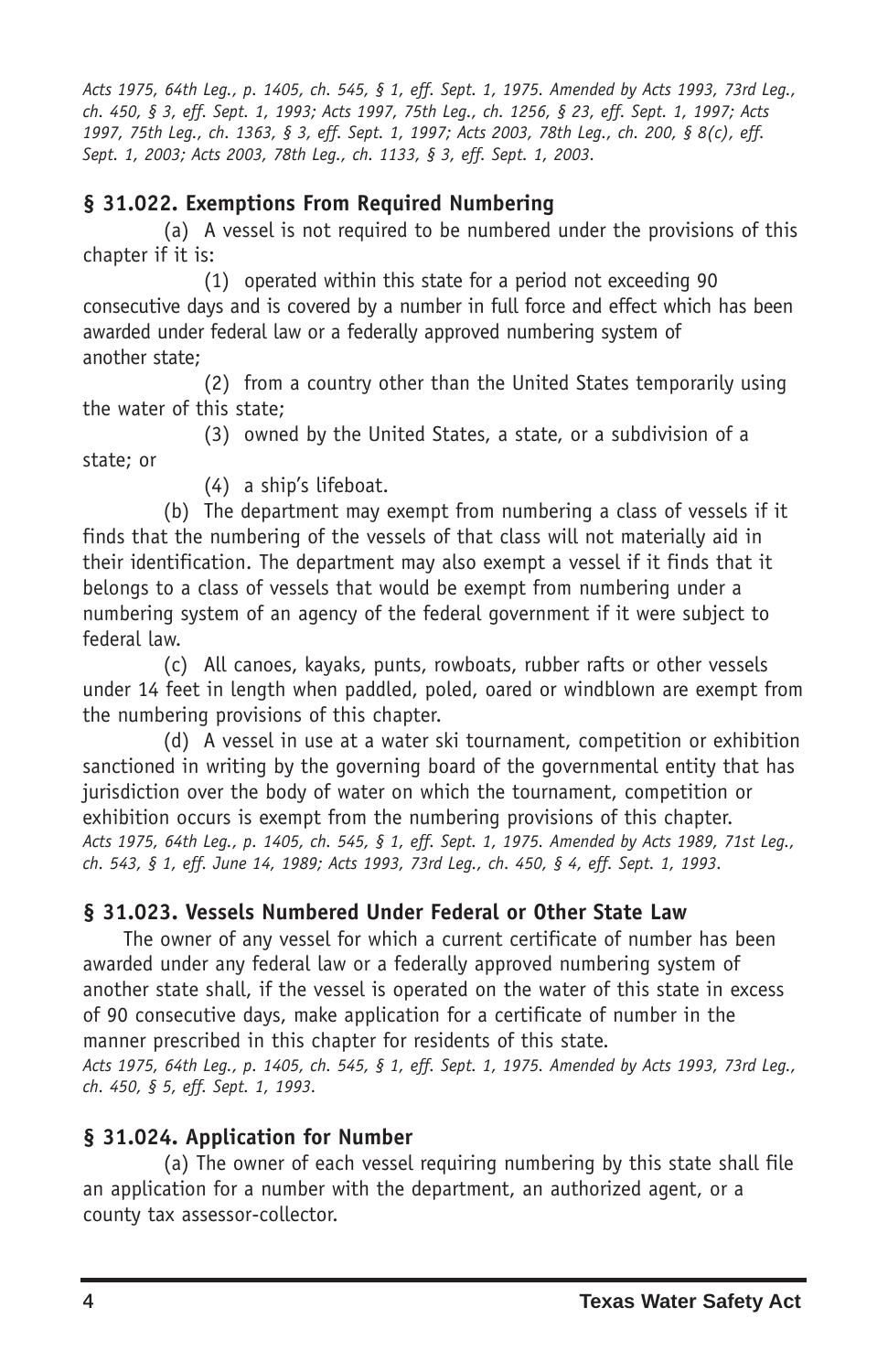(b) The application shall be signed by the owner of the vessel and shall be accompanied by the fee prescribed in Section 31.026 of this code. If the application is received by a county tax assessor-collector, the application and the portion of the fee not retained by the tax assessor-collector as a collection fee shall be sent to the department. If the application is received by an authorized agent, the application and the fee shall be sent to the department as required by Section 31.006 of this code.

(c) On receipt of the application in approved form, the department shall enter it on the records of its office and issue to the applicant a certificate of number stating the number awarded to the vessel and the name and address of the owner.

(d) The application form, the form of the certificate of number, and the manner of renewal shall be prescribed by the department.

(e) The department, an authorized agent or a county tax assessorcollector may not issue a certificate of number unless the tax due on the vessel under Chapter 160, Tax Code, is paid.

Acts 1975, 64th Leg., p. 1405, ch. 545, § 1, eff. Sept. 1, 1975. Amended by Acts 1979, 66th Leg., p. 1352, ch. 607, § 1, eff. Aug. 27, 1979. Amended by Acts 1991, 72nd Leg., 1st C.S., ch. 5, § 7.04, eff. Oct. 1, 1991; Acts 1993, 73rd Leq., ch. 450, § 6, eff. Sept. 1, 1993; Acts 1993, 73rd *Leg., ch. 718, § 3, eff. Sept. 1, 1993.*

#### **§ 31.025. Renewal of Certificates of Number**

(a) An application for the renewal of each certificate of number shall be prepared by the department and mailed to the owner of the vessel during the period of the last 90 days before the expiration date of the certificate. The same number shall be issued on renewal.

(b) The application for renewal may be returned to the department, to any county tax assessor-collector or if permitted by the department, to an agent of the department.

(c) Applications not received during the 90-day period shall be treated in the same manner as original applications.

Acts 1975, 64th Leg., p. 1405, ch. 545, § 1, eff. Sept. 1, 1975. Amended by Acts 1979, 66th Leg., *p. 1353, ch. 607, § 2, eff. Aug. 27, 1979.*

#### **§ 31.026. Fees**

(a) Each application for an original or renewal certificate of number for a vessel shall be accompanied by a two-year fee determined by the following classification schedule or determined in the same classifications by the commission, whichever amount is more:

| <b>Class</b> | <b>Description of Vessel</b>                    | <b>Present Fee</b> |
|--------------|-------------------------------------------------|--------------------|
| Class A      | less than 16 feet in length                     | \$32               |
| Class 1      | 16 feet or over and less than 26 feet in length | \$53               |
| Class 2      | 26 feet or over and less than 40 feet in length | \$110              |
| Class 3      | 40 feet or more in length                       | \$150              |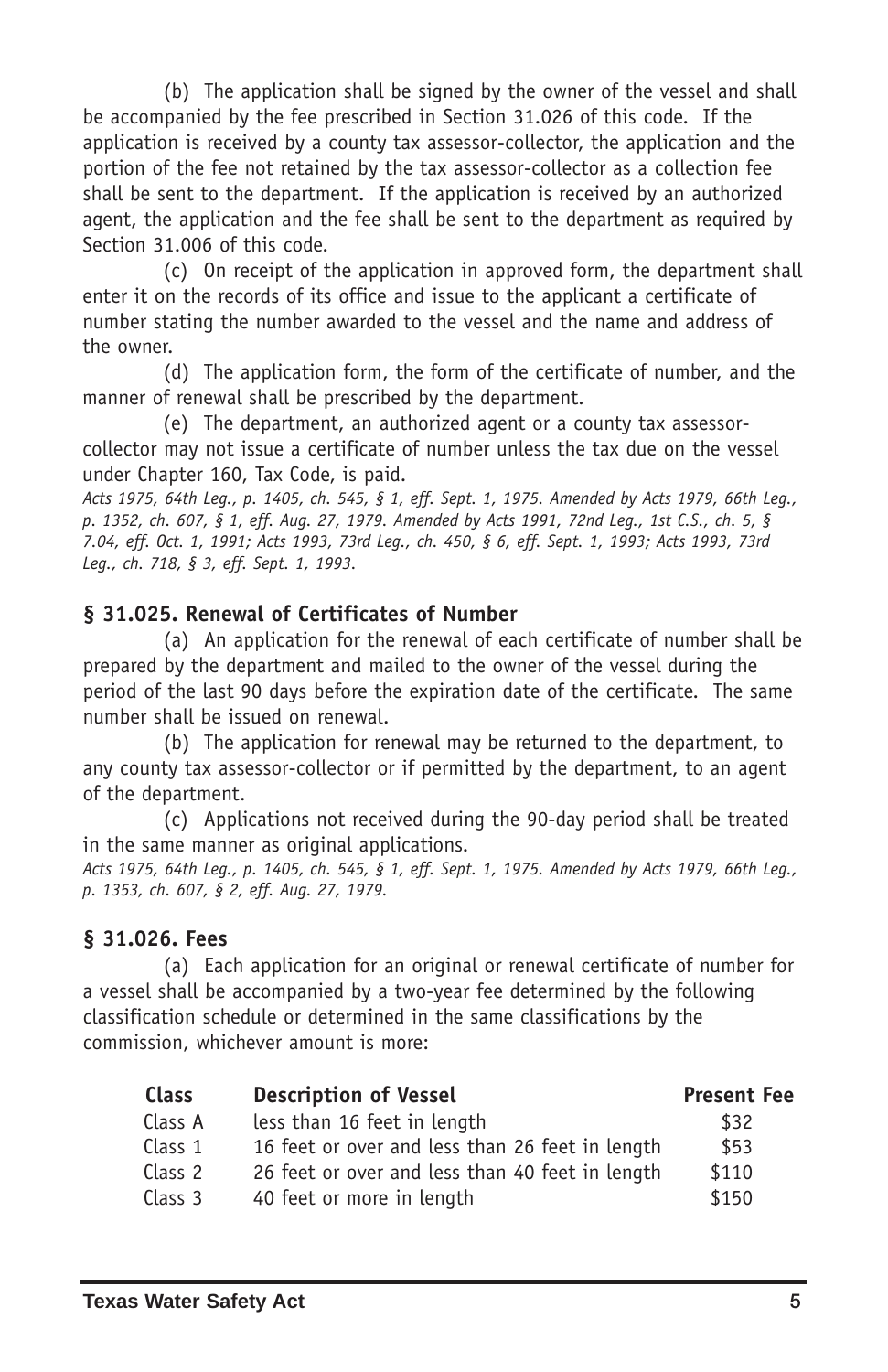(b) The fee for a vessel less than 16 feet in length owned by a vessel livery and used for rental purposes is \$6 for each original and renewal application for a certificate of number or an amount set by the commission (\$32), whichever amount is more.

(c) Owners of newly purchased vessels or other vessels not previously operated in this state shall pay the full registration fee.

Acts 1975, 64th Leg., p. 1405, ch. 545, § 1, eff. Sept. 1, 1975. Amended by Acts 1983, 68th Leg., p. 1326, ch. 277, § 1, eff. Sept. 1, 1983; Acts 1985, 69th Leq., ch. 267, art. 2, § 1, eff. Sept. 1, *1985; Acts 1993, 73rd Leg., ch. 450, § 7, eff. Sept. 1, 1993.*

### **§ 31.028. Certificate of Number**

The certificate of number shall be pocket-size. The certificate or a facsimile of it shall be carried on board the vessel at all times. It does not have to be on the person of the operator if prior to trial the operator can produce for examination a valid certificate of number.

*Acts 1975, 64th Leg., p. 1405, ch. 545, § 1, eff. Sept. 1, 1975.*

#### **§ 31.029. Term of Certificate of Number**

Every certificate of number awarded pursuant to this chapter shall continue in full force and effect for a period of two years unless sooner terminated or discontinued in accordance with the provisions of this chapter. *Acts 1975, 64th Leg., p. 1405, ch. 545, § 1, eff. Sept. 1, 1975.*

### **§ 31.030. Duplicate Certificates and Decals**

(a) If a certificate of number becomes lost, mutilated, or illegible, the owner of the vessel for which the certificate was issued may obtain a duplicate on application to the department and the payment of a fee of \$11 or an amount set by the commission, whichever amount is more.

(b) If a registration decal becomes lost, mutilated, or illegible, the owner of the vessel for which the decal was issued may obtain a replacement decal on application to the department and the payment of a fee of \$11 or an amount set by the commission, whichever amount is more.

Acts 1975, 64th Leg., p. 1405, ch. 545, § 1, eff. Sept. 1, 1975. Amended by Acts 1977, 65th Leg., p. 1275, ch. 497, § 1, eff. Aug. 29, 1977; Acts 1983, 68th Leg., p. 1327, ch. 277, § 2, eff. Sept. 1, 1983; Acts 1985, 69th Leg., ch. 267, art. 2, § 2, eff. Sept. 1, 1985; Acts 1993, 73rd Leg., ch. *450, § 7, eff. Sept. 1, 1993.*

### **§ 31.031. Numbering Pattern**

(a) The numbering pattern used consists of the prefix "TX" followed by a combination of exactly four numerals and further followed by a suffix of two letters. The group of numerals appearing between the letters shall be separated from the letters by hyphens or equivalent spaces.

(b) All basic numbers of each series shall begin with 1000. TX-1000-AA through TX-9999-AA will be allotted to dealers and manufacturers. TX-1000-AB through TX-9999-ZZ will be allotted to all other vessel owners and livery operators.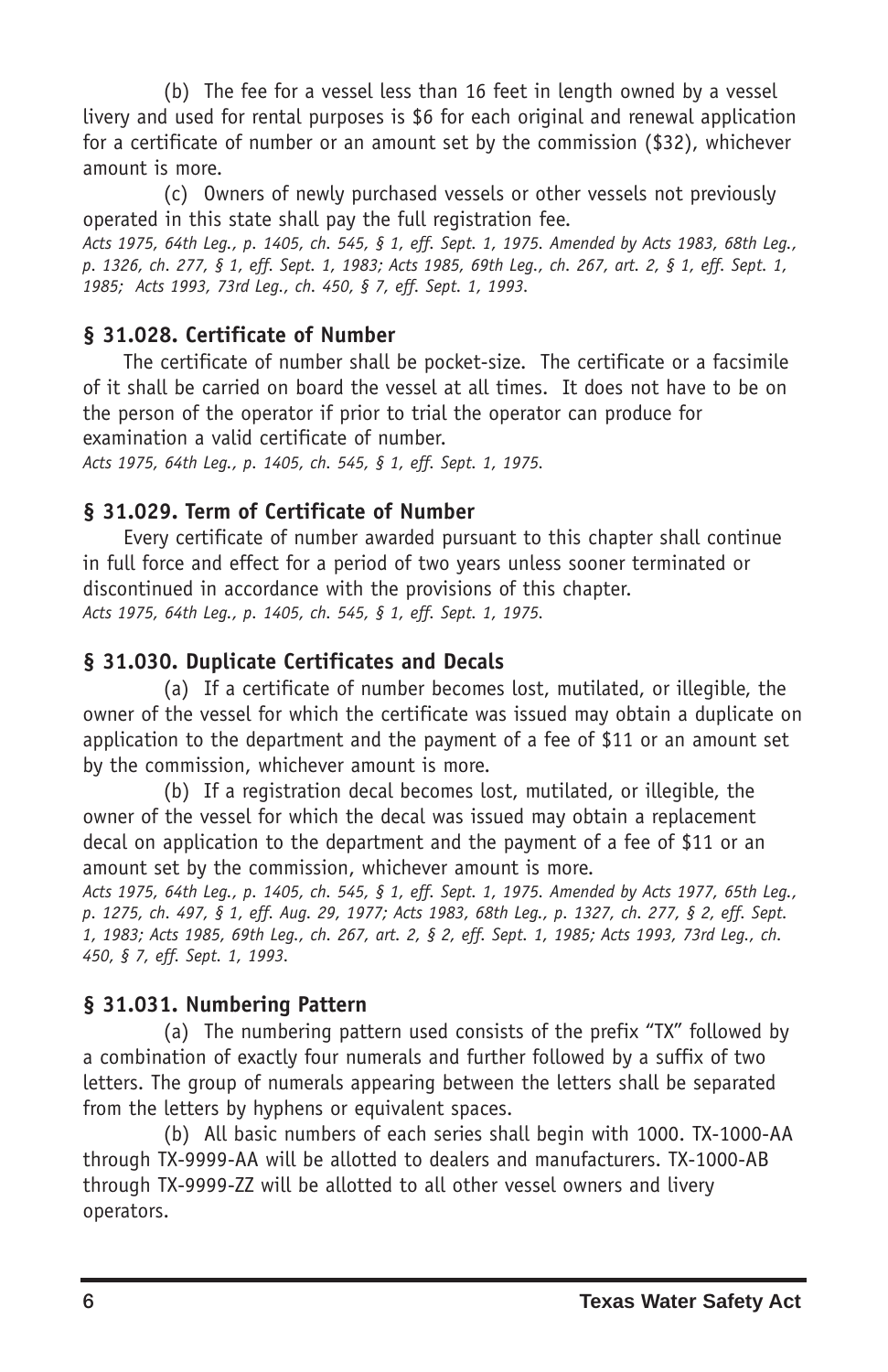(c) The letters "G", "I", "O", and "Q" shall be omitted from all letter sequences.

Acts 1975, 64th Leg., p. 1405, ch. 545, § 1, eff. Sept. 1, 1975. Amended by Acts 1993, 73rd Leg., *ch. 450, § 8, eff. Sept. 1, 1993.*

### **§ 31.032. Numbering on Bow**

(a) The owner of a vessel shall paint on or attach to each side of the vessel near the bow the identification number and a validation decal in the manner prescribed by the department. The number shall read from left to right and shall be of block characters of good proportion of not less than three inches in height. The numbers shall be of a color which will contrast with the hull material of the vessel and so maintained as to be clearly visible and legible.

(b) The owner of a vessel required to be numbered under this subchapter and documented by the United States Coast Guard is not required to attach an identification number as required by Subsection (a).

(c) The commission shall adopt rules for the placement of the validation decal in an alternate location for antique boats. In this subsection, "antique boat" means a boat that:

(1) is used primarily for recreational purposes; and

(2) was manufactured 35 or more years before the date the validation decal is issued.

Acts 1975, 64th Leg., p. 1405, ch. 545, § 1, eff. Sept. 1, 1975. Amended by Acts 1993, 73rd Leg., ch. 450, § 9, eff. Sept. 1, 1993; Acts 2003, 78th Leq., ch. 1133, § 4, eff. Sept. 1, 2003; Acts *2005, 79th Leg., ch. 193, § 1, eff. Sept. 1, 2005.*

## **§ 31.033. Unauthorized Numbers Prohibited**

(a) No person may paint, attach, or otherwise display on either side of the bow of a vessel a number other than the number awarded to the vessel or granted reciprocity under this chapter.

(b) No person may deface or alter the certificate of number or the number assigned to and appearing on the bow of a vessel. Acts 1975, 64th Leg., p. 1405, ch. 545, § 1, eff. Sept. 1, 1975. Amended by Acts 1993, 73rd Leg., *ch. 450, § 9, eff. Sept. 1, 1993.*

## **§ 31.034. Issuance of Numbers by Department or Authorized Agent**

(a) The department may award a certificate of number.

(b) A certificate of number issued and delivered by an authorized agent in conformity with this chapter and the rules of the commission adopted under this chapter is valid as if awarded by the department directly.

Acts 1975, 64th Leq., p. 1405, ch. 545, § 1, eff. Sept. 1, 1975. Amended by Acts 1991, 72nd Leq., 1st C.S., ch. 5, § 7.05, eff. Oct. 1, 1991; Acts 1993, 73rd Leg., ch. 718, § 4, eff. Sept. 1, 1993.

## **§ 31.0341. Issuance of Numbers: County Tax AssessorCollector**

(a) Each county tax assessor-collector shall award certificates of number under this chapter in the manner prescribed by this chapter and the regulations of the department. The department shall issue a block or blocks of numbers to each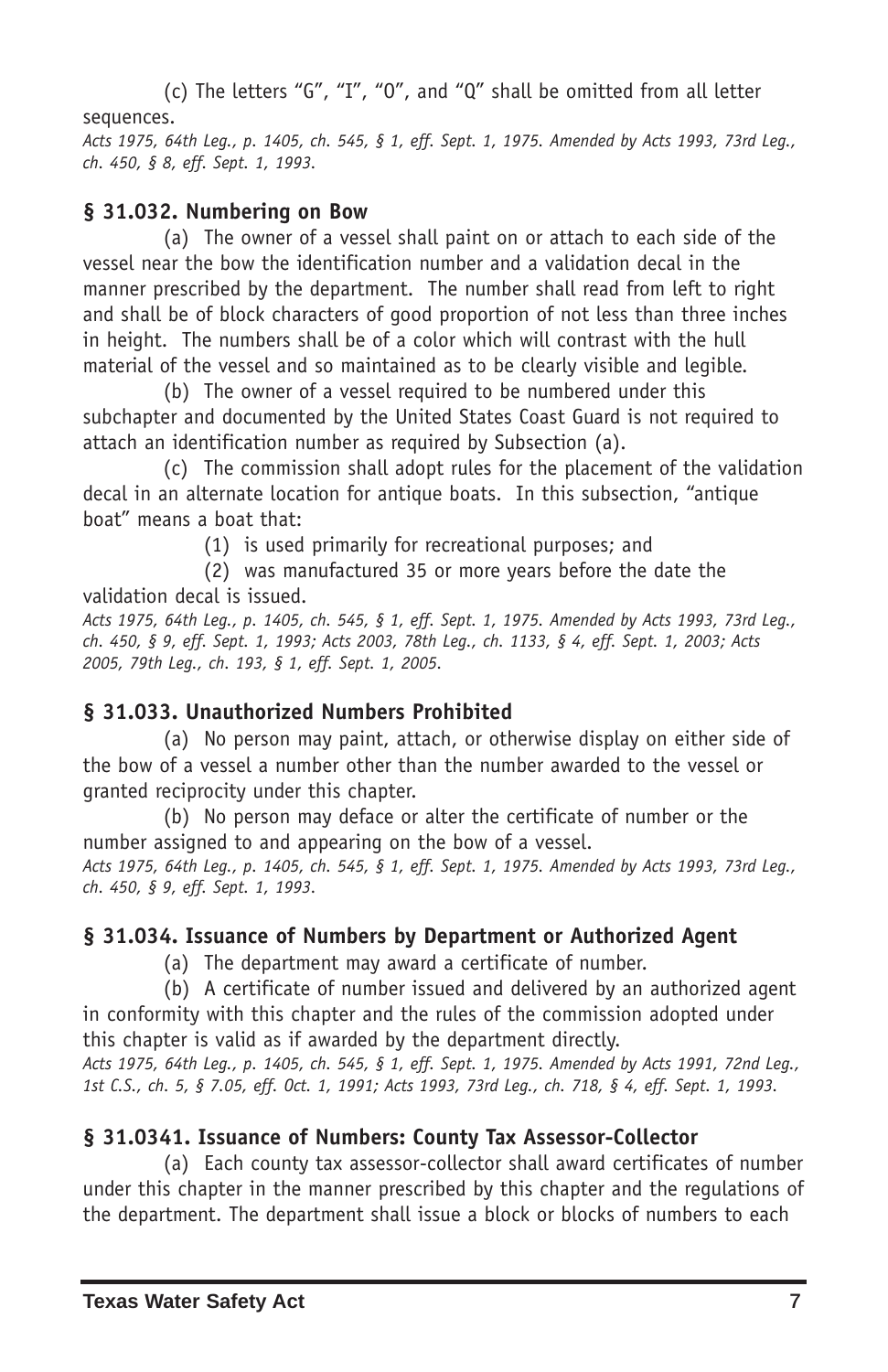county tax assessor-collector for awarding to applicants on receipt of applications.

(b) The county tax assessor-collector is entitled to a fee of 10 percent of the amount of the fee for each certificate. The amount retained by the tax assessor-collector shall be deposited to the credit of the officers salary fund of the county to be used for the sole purpose of paying the salaries of persons issuing vessel certificates of number.

Added by Acts 1979, 66th Leg., p. 1353, ch. 607, § 3, eff. Aug. 27, 1979. Amended by Acts 1993, *73rd Leg., ch. 450, § 10, eff. Sept. 1, 1993.*

### **§ 31.035. Rules and Regulations; Copies**

Copies of all rules and regulations formulated under this chapter shall be furnished without cost with each certificate of number issued. *Acts 1975, 64th Leg., p. 1405, ch. 545, § 1, eff. Sept. 1, 1975.*

### **§ 31.036. Proof of Ownership**

(a) A certificate of title is required as proof of ownership of a vessel for which a certificate of number is sought.

(b) A certified statement of ownership is sufficient proof of ownership for a vessel of a type for which a certificate of title is not required.

Acts 1975, 64th Leg., p. 1405, ch. 545, § 1, eff. Sept. 1, 1975. Amended by Acts 1977, 65th Leg., p. 1253, ch. 484, § 1(c), eff. Sept. 1, 1977. Amended by Acts 1993, 73rd Leq., ch. 450, § 11, eff. *Sept. 1, 1993.*

### **§ 31.037. Change in Ownership Interest; Notice to Department**

(a) The owner of a vessel numbered in this state shall notify the department within a reasonable time of the transfer of all or any part of his interest in the vessel, other than the creation of a security interest, or of the destruction or abandonment of the vessel. The notice shall be accompanied by a surrender of the certificate of number.

(b) If the vessel is destroyed or abandoned, the department shall cancel the certificate and enter the cancellation in its records.

(c) The purchaser of a vessel shall present evidence of his ownership to the department within a reasonable time along with his name, address, and the number of the vessel and shall at the same time pay to the department a fee of \$11 or an amount set by the commission, whichever amount is more. On receipt of the application and fee the department shall transfer the certificate of number issued for the vessel to the new owner. Unless the application is made and fee paid within a reasonable time the vessel is without a certificate of number, and it is unlawful for any person to operate the vessel until the certificate is issued. Acts 1975, 64th Leq., p. 1405, ch. 545, § 1, eff. Sept. 1, 1975. Amended by Acts 1983, 68th Leq., p. 1327, ch. 277, § 3, eff. Sept. 1, 1983; Acts 1985, 69th Leg., ch. 267, art. 2, § 3, eff. Sept. 1, *1985. Amended by Acts 1993, 73rd Leg., ch. 450, § 11, eff. Sept. 1, 1993.*

### **§ 31.038. Change of Address; Notice to Department**

(a) The holder of a certificate of number shall notify the department within a reasonable time if his address no longer conforms to the address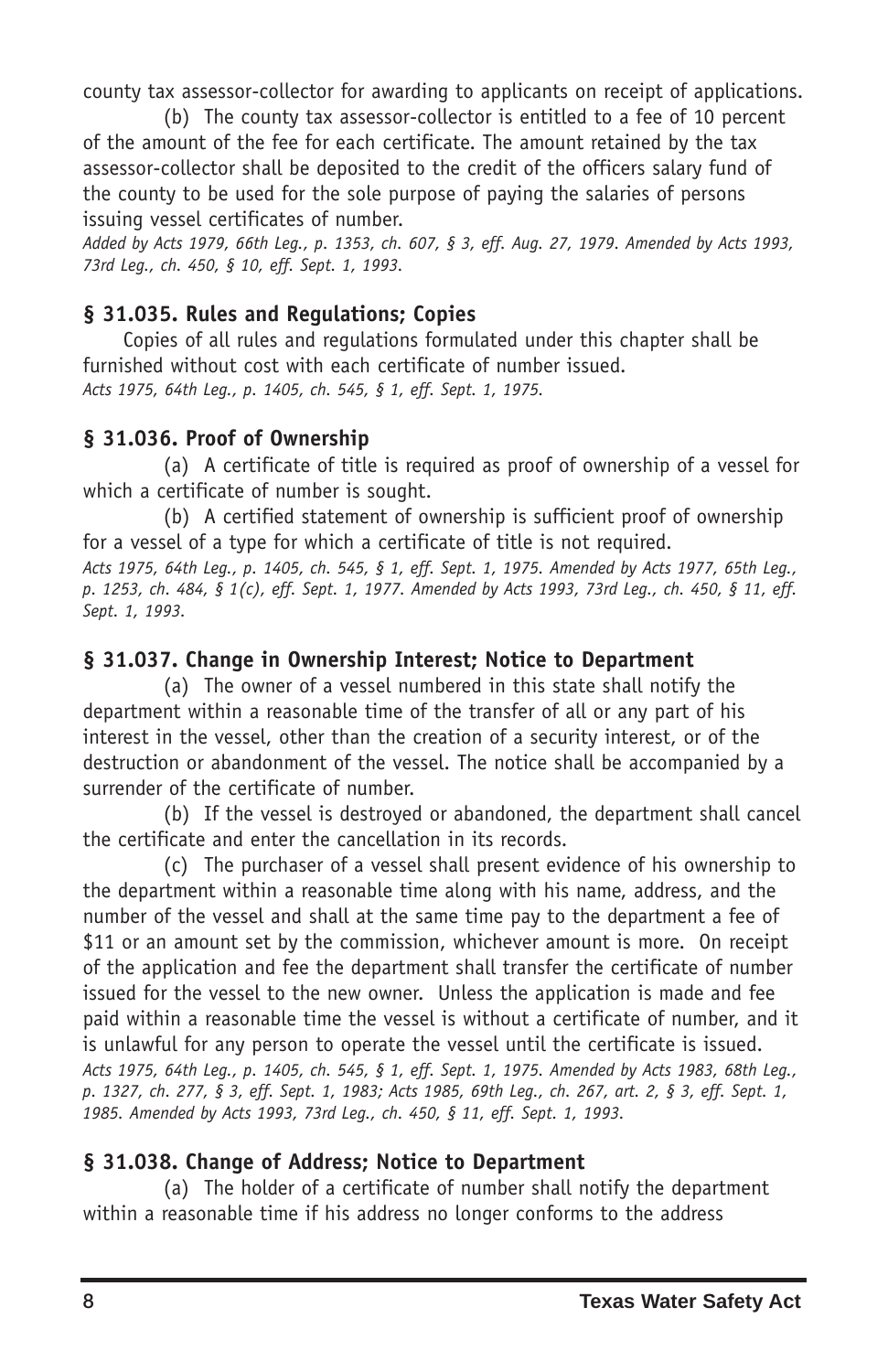appearing on the certificate and shall inform the department of his new address.

(b) The department may provide in its regulations for the surrender of the certificate bearing the former address and its replacement with a certificate bearing the new address or for the alteration of the outstanding certificate to show the new address of the holder. Changes of address shall be noted on the records of the department.

*Acts 1975, 64th Leg., p. 1405, ch. 545, § 1, eff. Sept. 1, 1975.*

#### **§ 31.039. Public Records; Fees**

(a) All ownership records of the department made or kept under this chapter are public records.

(b) The commission may by rule charge a fee for access to ownership records and other records made or kept under this chapter.

Acts 1975, 64th Leg., p. 1405, ch. 545, § 1, eff. Sept. 1, 1975. Amended by Acts 2003, 78th Leg., ch. 200, § 8(e), eff. Sept. 1, 2003; Acts 2003, 78th Leg., ch. 1133, § 5, eff. Sept. 1, 2003.

#### **§ 31.0391. Release of Information**

(a) The department or a county may not release the name or address of a person recorded in the department vessel and outboard motor ownership records unless the department or county receives a written request that:

(1) contains the requester's name and address; and

(2) states that the use of the information is for a lawful purpose.

(b) This section does not apply to the release of information to:

(1) a peace officer as defined by Article 2.12, Code of Criminal Procedure, who is acting in an official capacity; or

(2) a state official or an official of a political subdivision of this state who requests the information for tax purposes.

*Added by Acts 1995, 74th Leg., ch. 845, § 1, eff. Sept. 1, 1995.*

#### **§ 31.040. Vessel Liveries**

(a) The owner or operator of a vessel livery shall obtain a certificate of number for all vessels being used as motorboats to rent or let for hire.

(b) To receive certificates of number, the owner of a vessel livery shall apply directly to the department on application forms provided by the department. The application must state that the applicant is a vessel livery within the meaning of this chapter, and the facts stated in the application must be sworn before an officer authorized to administer oaths.

(c) The owner of a vessel livery shall keep a record of the name and address of the persons hiring any vessel operated as a motorboat, the vessel's certificate of number, the time and date of departure, and the expected time of return. The record shall be kept for six months.

Acts 1975, 64th Leg., p. 1405, ch. 545, § 1, eff. Sept. 1, 1975. Amended by Acts 1993, 73rd Leg., *ch. 450, § 11, eff. Sept. 1, 1993.*

### **§ 31.041. Dealer's, Distributor's, and Manufacturer's License**

(a) A person may not engage in business in this state as a dealer,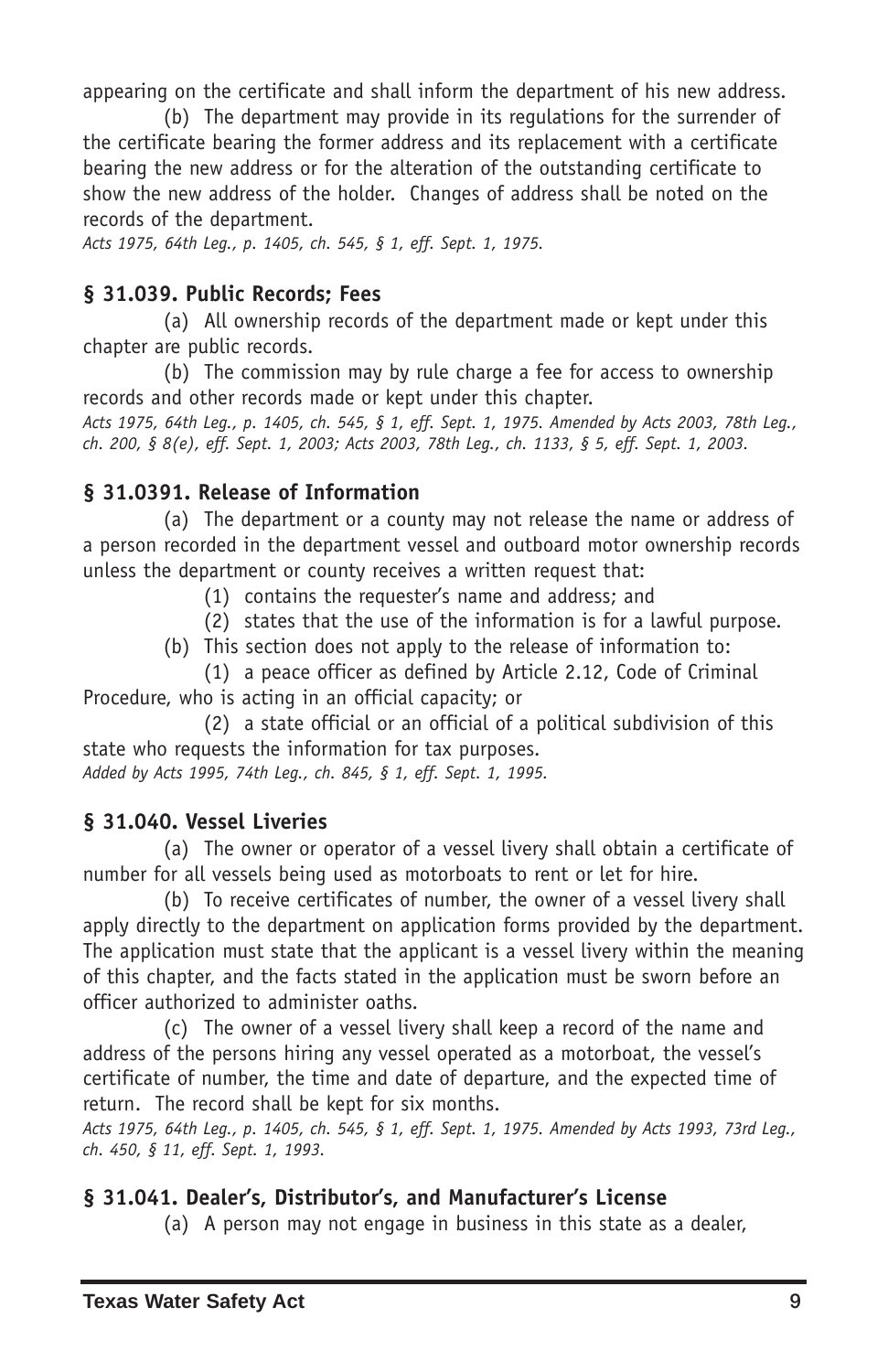distributor, or manufacturer unless the person holds a license issued under this section and enters into a license agreement with the department. A dealer must have a license for each place of business owned and operated by the person.

(b) The commission shall establish the form and manner for display of a license issued under this section.

(c) The department shall issue a dealer, distributor, or manufacturer number to each dealer, distributor, or manufacturer licensed under this section in the manner provided by Section 31.031(b).

(d) A dealer, distributor, or manufacturer of vessels in this state may use the dealer's, distributor's, or manufacturer's number for vessels the dealer, distributor, or manufacturer wishes to show, demonstrate, or test on the water of this state instead of securing a certificate of number for each vessel. The number shall be attached to any vessel that the dealer, distributor, or manufacturer sends temporarily on the water. For purposes of this subsection, "show, demonstrate, or test" does not include the use of a vessel for recreational purposes or for participation in a contest or event. The commission, however, may establish rules concerning the issuance and price of validation cards permitting the limited and temporary use of vessels for recreational purposes or participation in contests or events. Any fees collected by the department under the subsection shall be deposited in the game, fish, and water safety account established under Section 11.032. (Validation Card \$126)

(e) The application for a license under this section must state that the applicant is a dealer, distributor, or manufacturer within the meaning of this chapter, and the facts stated on the application must be sworn before an officer authorized to administer oaths. An application submitted by a dealer must be accompanied by photographs of the business sufficient to show any sign the business is required to display and the extent of the space the business is required to maintain. The application must also be accompanied by a copy of the tax permit of the dealer, distributor, or manufacturer issued by the comptroller under Chapter 151, Tax Code, if the dealer, distributor, or manufacturer has a tax permit. The two-year fee for a dealer's, distributor's, or manufacturer's number is \$525. A license may not be issued until the provisions of this section have been satisfied.

(f) A dealer, distributor, or manufacturer holding a dealer's, distributor's, or manufacturer's license may issue a reasonable temporary facsimile of the number issued under Subsection (c), which may be used by any authorized person. A person purchasing a vessel may use the dealer's number for a period not to exceed 15 days prior to filing an application for a certificate of number. The form of the facsimile and the manner of display of the number shall be prescribed by the department.

(g) A dealer, distributor, or manufacturer holding a dealer's, distributor's, or manufacturer's license may transfer a certificate of number or a certificate of title to a vessel or outboard motor without securing a certificate of number or certificate of title in the dealer's, distributor's, or manufacturer's name if the vessel or outboard motor is sold in the normal course of the dealer's, distributor's, or manufacturer's business.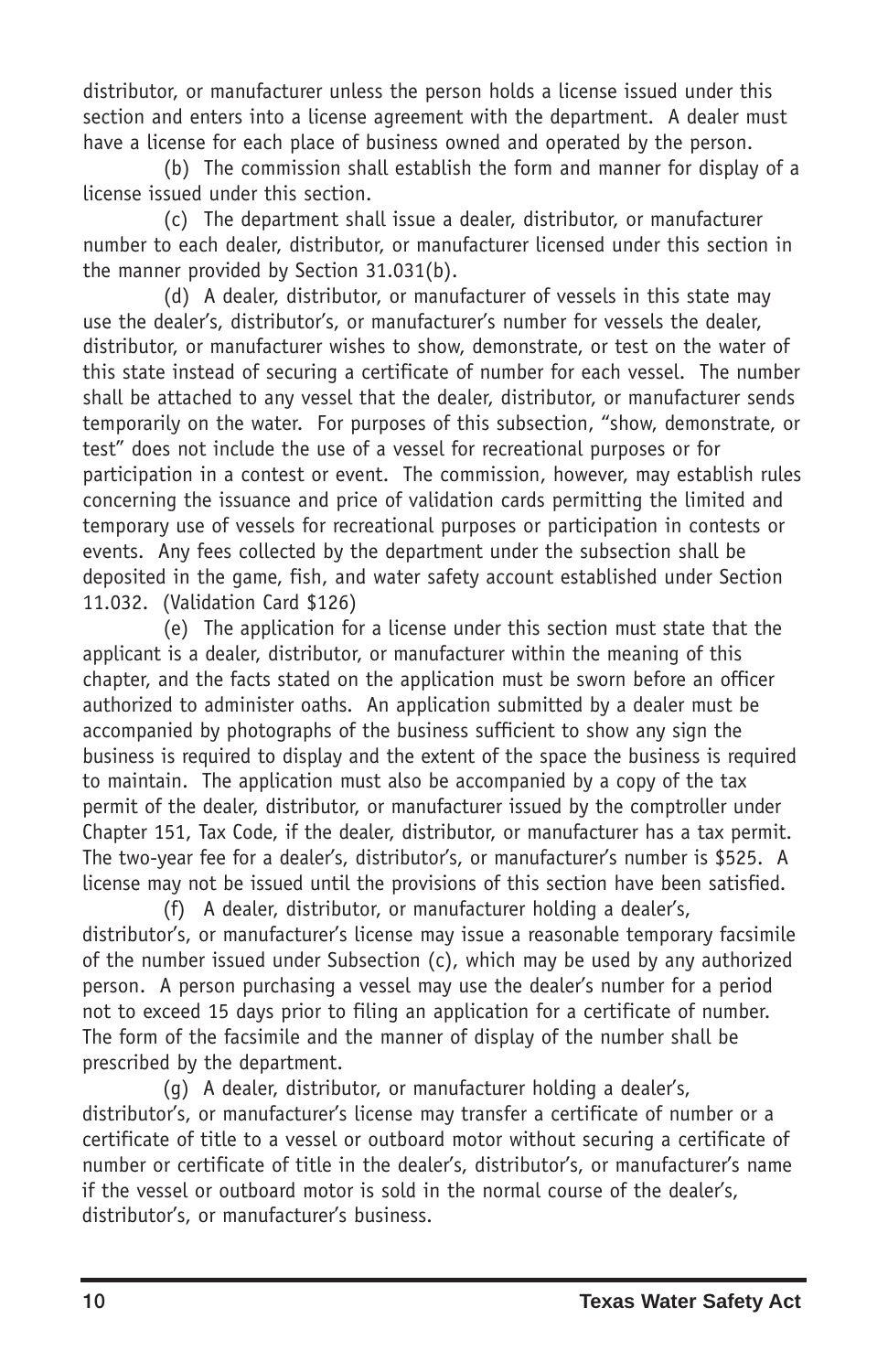Acts 1975, 64th Leq., p. 1405, ch. 545, § 1, eff. Sept. 1, 1975. Amended by Acts 1983, 68th Leq., p. 1328, ch. 277, § 4, eff. Sept. 1, 1983; Acts 1985, 69th Leq., ch. 267, art. 2, § 4, eff. Sept. 1, 1985; Acts 1993, 73rd Leg., ch. 450, § 12, eff. Sept. 1, 1993; Acts 1993, 73rd Leg., ch. 587, § 36, eff. Oct. 1, 1993; Acts 1995, 74th Leq., ch. 76, § 13.01, eff. Sept. 1, 1995; Acts 2003, 78th Leq., ch. 200, § 8(f), eff. Sept. 1, 2003; Acts 2003, 78th Leg., ch. 1133, § 6, eff. Sept. 1, 2003; Acts 2005, 79th Leg., ch. 108, § 2, eff. Sept. 1, 2005. Acts 2007, 80th Leg., ch. \_\_ § \_\_ eff. Sept. *1, 2007.*

#### **§ 31.0411. Term of License; Transfer**

(a) Except as provided by Subsection (b), a license issued under Section 31.041:

- (1) is valid for two years from the date of issuance; and
- (2) may not be transferred to another person.

(b) A license issued under Section 31.041 in the name of a business remains valid for the business location specified on the license if a change of ownership or business name occurs.

(c) A license issued under Section 31.041 may be transferred to a new address if:

(1) a business moves to another location; and

(2) a change of ownership has not occurred.

Added by Acts 2003, 78th Leg., ch. 200, § 8(q), eff. Sept. 1, 2003; Acts 2003, 78th Leg., ch. *1133, § 7, eff. Sept. 1, 2003.*

#### **§ 31.0412. Licensing Rules**

The commission may adopt rules regarding licenses issued under Section 31.041, including rules:

- (1) regarding license transfer procedures;
- (2) prescribing application and license agreement forms;
- (3) regarding application and renewal procedures;
- (4) prescribing reporting and recordkeeping requirements for

license holders;

- (5) setting fees to be charged for:
	- (A) a transferred license (\$11); or
	- (B) a replacement license;
- (6) prescribing license requirements; and
- (7) establishing license revocation and suspension procedures.

*Added by Acts 2003, 78th Leg., ch. 200, § 8(g), eff. Sept. 1, 2003; Acts 2003, 78th Leg.,* ch. 1133, § 7, eff. Sept. 1, 2003. Amended by Acts 2005, 79th Leg., ch. 108, § 3, eff. Sept. 1, *2005.*

#### **§ 31.0413. Exemption From Dealer Licensing Requirements**

The dealer licensing provisions of this subchapter do not apply to the sale of a canoe, kayak, punt, rowboat, rubber raft, paddleboat, or other vessel that is less than 12 feet in length and has a horsepower rating of five horsepower or less or to the sale of an outboard motor with a manufacturer's rating of five horsepower or less. Added by Acts 2003, 78th Leg., ch. 200, § 8(g), eff. Sept. 1, 2003; Acts 2003, 78th Leg., ch. *1133, § 7, eff. Sept. 1, 2003.*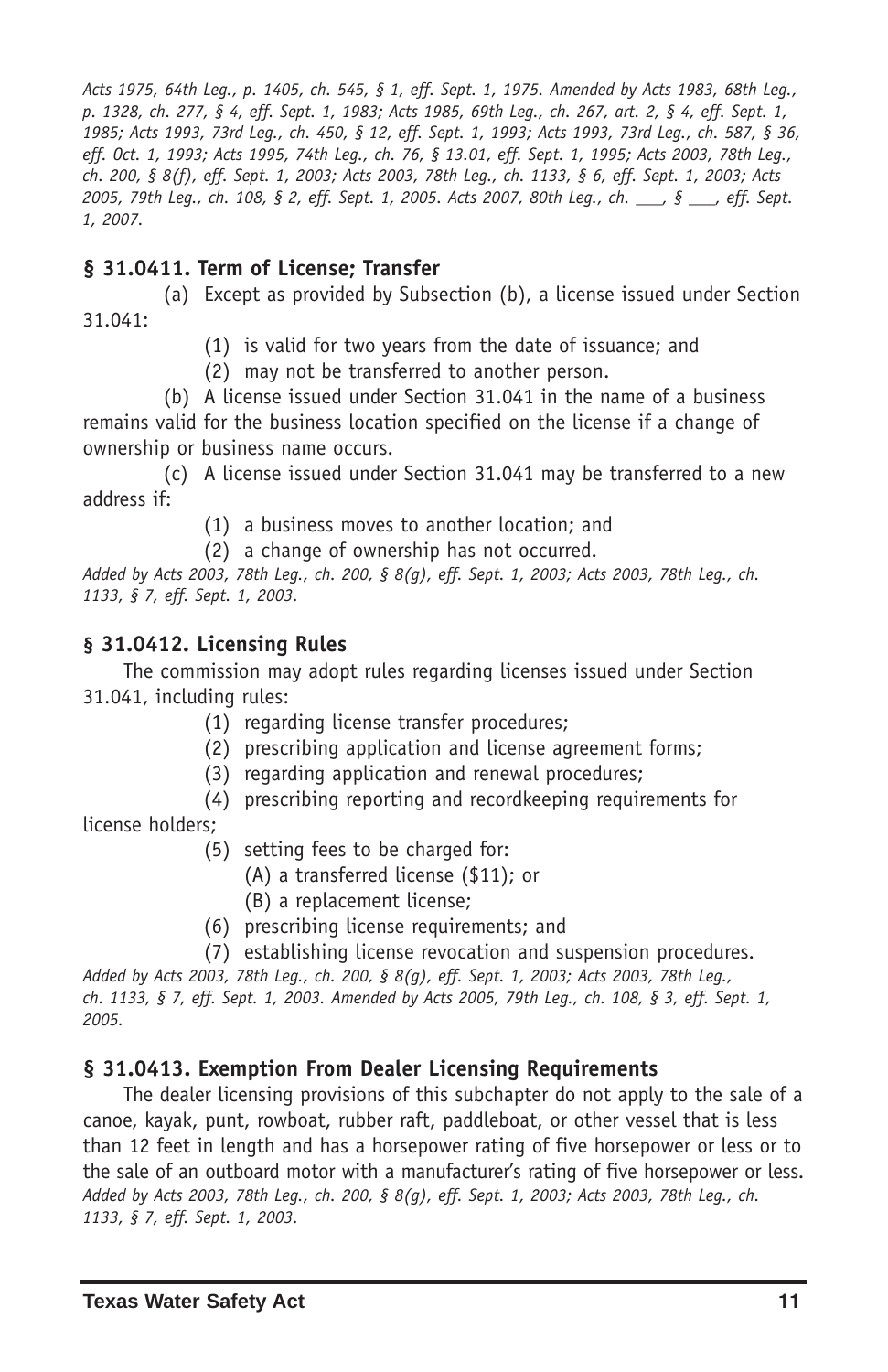## **§ 31.042. Cancellation of Certificates of Number; Grounds**

(a) A certificate of number may be cancelled and the identification number voided by the department even though the action occurs before the expiration date on the certificate and even though the certificate is not surrendered to the department.

#### (b) Causes for cancellation of certificates and voiding of numbers include:

- (1) surrender of the certificate for cancellation;
- (2) issuance of a new number for the same vessel;
- (3) false or fraudulent certification in an application for number;
- (4) failure to pay the prescribed fee; and

(5) dismantling, destruction, or other change in the form or character of the vessel or outboard motor so that it is no longer correctly described in the certificate or it no longer meets the definition of a vessel or outboard motor.

Acts 1975, 64th Leg., p. 1405, ch. 545, § 1, eff. Sept. 1, 1975. Amended by Acts 1977, 65th Leg., p. 1253, ch. 484, § 1(d), eff. Sept. 1, 1977; Acts 1993, 73rd Leg., ch. 450, § 13, eff. Sept. 1, 1993; Acts 2003, 78th Leg., ch. 200, § 8(h), eff. Sept. 1, 2003; Acts 2003, 78th Leg., ch. 1133, § *8, eff. Sept. 1, 2003.*

### **§ 31.043. Manufacturer's Identification Number**

(a) All vessels manufactured in Texas for sale and all vessels sold, numbered, or titled in Texas shall carry a manufacturer's hull identification number clearly imprinted on the structure of the vessel or displayed on a plate permanently attached to the vessel. Except as required to comply with Section 31.024 or 31.047, this subsection does not apply to a vessel that is not required by the United States Coast Guard to have a hull identification number.

(b) The owner of a vessel that does not have a manufacturer's hull identification number may file an application for a hull identification number with the department on forms approved by it. The application must include a sworn statement describing the vessel, proving legal ownership, and, if known, stating the reason for the lack of hull identification number. The application must be signed by the owner of the vessel and must be accompanied by a fee of \$25 and a certificate from a game warden commissioned by the department stating that the vessel has been inspected by the officer and appears to be as applied for. On receipt of the application in approved form, the department shall enter the information on the records of its office and shall issue to the applicant a hull identification number.

(c) No person may intentionally or knowingly destroy, remove, alter, cover, or deface an outboard motor serial number, the manufacturer's hull identification number or plate bearing the hull identification number, or the hull identification number or serial number issued by the department. No person may possess a vessel with a hull identification number or an outboard motor with a serial number that has been altered, defaced, mutilated, or removed.

(d) A person who has a vessel with an altered, defaced, mutilated, or removed hull identification number or an outboard motor with an altered, defaced,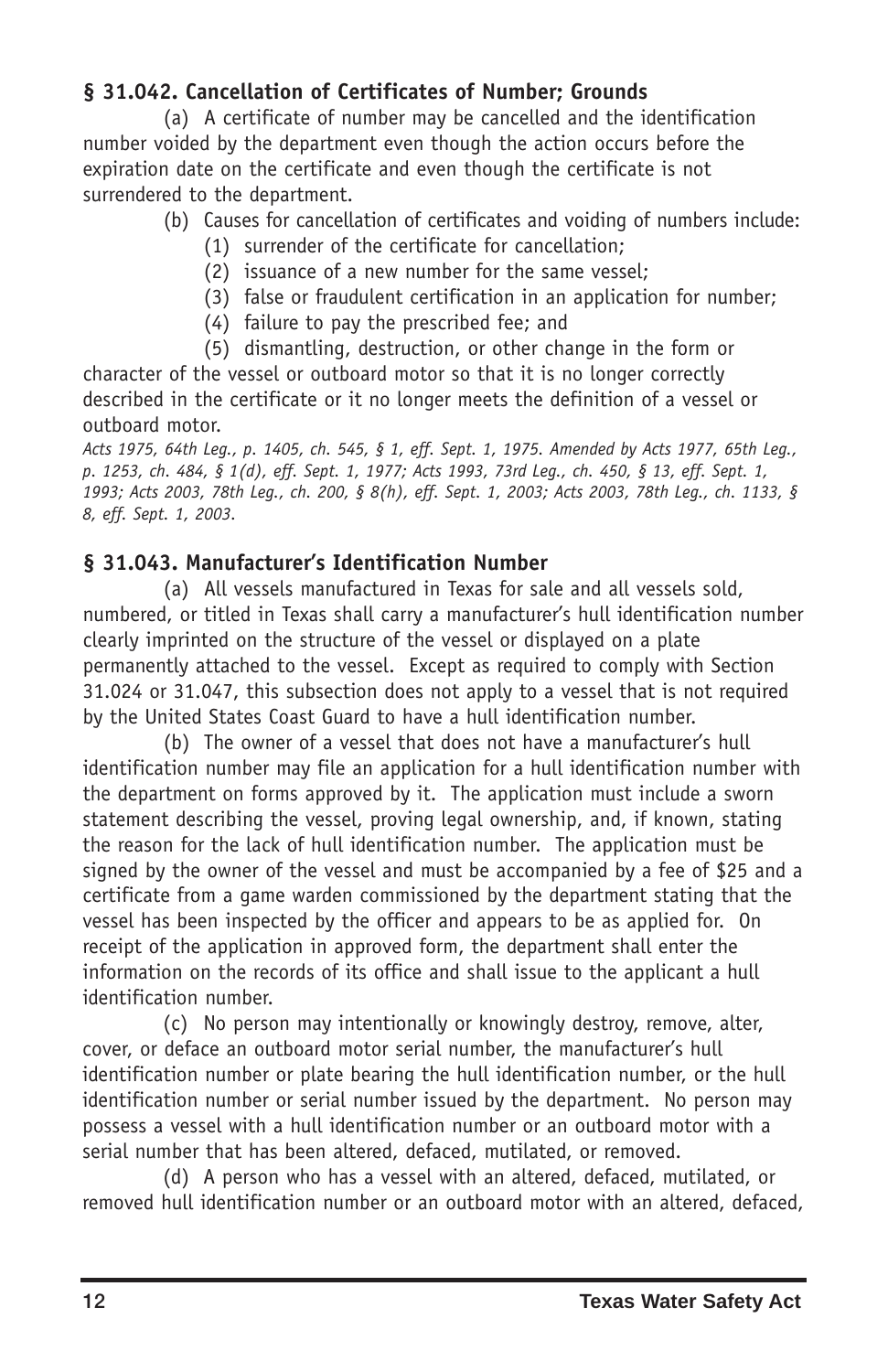mutilated, or removed serial number shall file a sworn statement with the department describing the vessel or outboard motor, proving legal ownership, and, if known, stating the reason for the destruction, removal, or defacement of the number. The statement must be accompanied by a fee of \$25 and a certificate from a game warden commissioned by the department that the vessel or outboard motor has been inspected by the officer and appears to be as applied for. On receipt of the statement in approved form, the department shall enter the information on records of its office and shall issue to the applicant a hull identification number or outboard motor serial number.

(e) This section does not apply to vessels with a valid marine document issued by the United States Coast Guard's National Vessel Documentation Center or a federal agency that is a successor to the National Vessel Documentation Center. Acts 1975, 64th Leg., p. 1405, ch. 545, § 1, eff. Sept. 1, 1975. Amended by Acts 1983, 68th Leg., p. 1328, ch. 277, § 5, eff. Sept. 1, 1983; Acts 1985, 69th Leq., ch. 267, art. 2, § 5, eff. Sept. 1, 1985; Acts 1993, 73rd Leg., ch. 450, § 14, eff. Sept. 1, 1993; Acts 1997, 75th Leg., ch. 1363, § 4, *eff. Sept. 1, 1997; Acts 1999, 76th Leg., ch. 1099, § 1, eff. Sept. 1, 1999.*

### **§ 31.044. Inspections**

A dealer, distributor, or manufacturer may not refuse to allow the department or a peace officer to inspect a vessel, outboard motor, or records relating to the possession, origination, ownership, or transfer of a vessel or outboard motor at a dealership or distributor's or manufacturer's place of business during normal business hours.

Added by Acts 2003, 78th Leg., ch. 200, § 8(i), eff. Sept. 1, 2003; Acts 2003, 78th Leg., ch. 1133, *§ 9, eff. Sept. 1, 2003.*

### **SUBCHAPTER B–1. CERTIFICATES OF TITLE FOR VESSELS AND OUTBOARD MOTORS**

### **§ 31.045. Ownership of Vessels and Outboard Motors; Certificates of Title**

(a) The ownership of a vessel or of an outboard motor is evidenced by a certificate of title issued by the department, unless the vessel or the outboard motor is new.

(b) The ownership of a new vessel or a new outboard motor is evidenced by a manufacturer's or an importer's certificate executed on a form prescribed by the department.

(c) Separate certificates are required for vessels and for outboard motors.

(d) The ownership of a vessel exempted from numbering under Section 31.022(c) of this code is not required to be evidenced by a certificate of title issued by the department.

Added by Acts 1977, 65th Leg., p. 1253, ch. 484, § 1(e), eff. Sept. 1, 1977. Amended by Acts *1993, 73rd Leg., ch. 450, § 16, eff. Sept. 1, 1993.*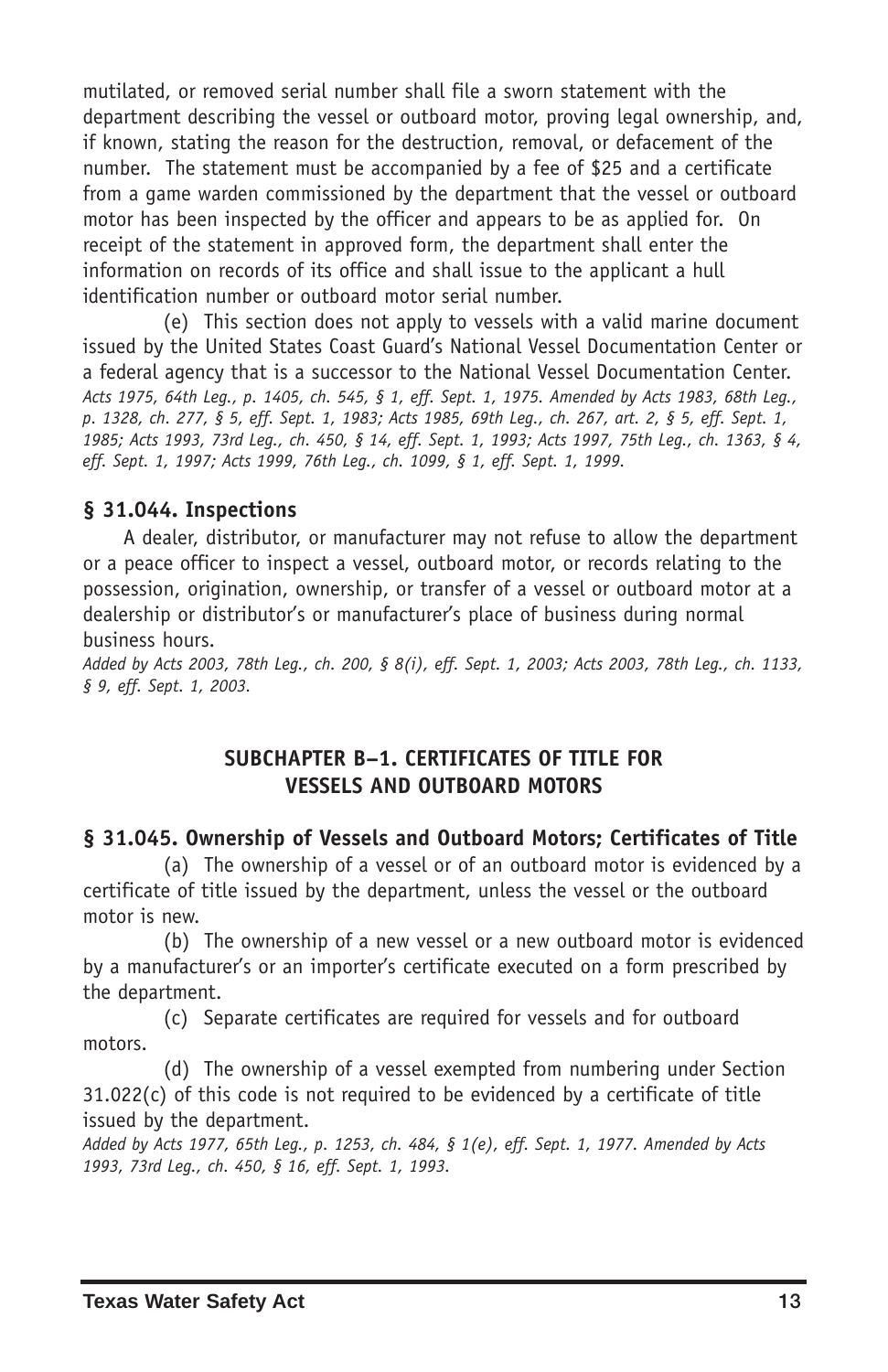## **§ 31.046. Application for Certificate of Title**

(a) Except as provided in Subsections (b) and (c) of this section, the purchaser of a vessel or an outboard motor shall apply to the department or to a county tax assessor-collector for a certificate of title not later than 20 days after the date of the sale of the vessel or outboard motor.

(b) A manufacturer or a dealer who sells a vessel or an outboard motor to a person other than a manufacturer or a dealer shall apply to the department or to a county tax assessor-collector for a certificate of title for the vessel or outboard motor in the name of the purchaser not later than 20 days after the date of the sale.

(c) A dealer who acquires a vessel or an outboard motor, other than a new vessel or outboard motor, is not required to apply for a certificate of title in the name of the dealer, but on resale of the vessel or outboard motor shall apply for the subsequent purchaser under Subsection (b) of this section and shall submit to the department or to a county tax assessor-collector the endorsed certificate of title acquired by the dealer.

(d) The department or county tax assessor-collector may not issue a certificate of title unless the tax due on the vessel or outboard motor under Chapter 160, Tax Code, is paid.

Added by Acts 1977, 65th Leg., p. 1253, ch. 484, § 1(e), eff. Sept. 1, 1977. Amended by Acts 1979, 66th Leg., p. 1353, ch. 607, § 4, eff. Aug. 27, 1979; Acts 1991, 72nd Leg., 1st C.S., ch. 5, *§ 7.06, eff. Oct. 1, 1991; Acts 1993, 73rd Leg., ch. 450, § 16, eff. Sept. 1, 1993.*

## **§ 31.0465. Appeal Regarding Certificate of Title; Bond; Rules**

(a) An applicant for a certificate of title under Section 31.046 may appeal the department's refusal to issue the title by filing a bond with the department as provided by this section.

(b) A bond filed under this section must be:

- (1) in the form prescribed by the department;
- (2) executed by the applicant;
- (3) issued by a person authorized to act as a surety business in this state;

(4) in an amount equal to  $1-1/2$  times the value of the vessel or outboard motor as determined by the department; and

(5) conditioned to indemnify all prior owners and lienholders and all subsequent purchasers of the vessel or outboard motor or persons who acquire a security interest in the vessel or outboard motor, and their successors in interest, against any expense, loss, or damage, including reasonable attorney's fees, resulting from:

(A) the issuance of the certificate of title for the vessel or outboard motor; or

(B) a defect in or undisclosed security interest in the right, title, or interest of the applicant to or in the vessel or outboard motor.

(c) The department may issue the certificate of title to the person filing the bond if the applicant proves to the satisfaction of the department that: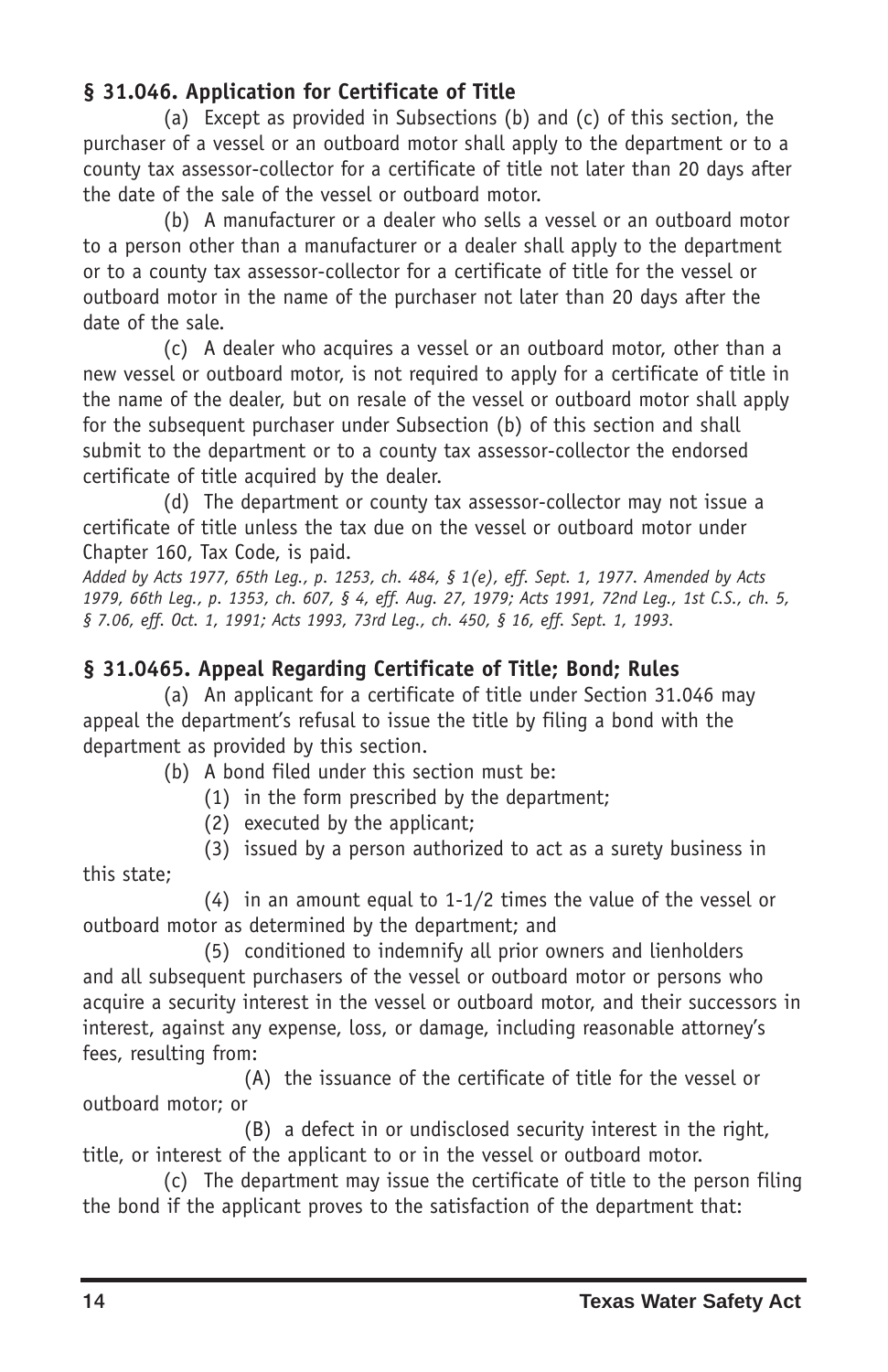(1) the vessel or outboard motor is not stolen; and

(2) issuance of a certificate of title would not defraud the owner or a lienholder of the vessel or outboard motor.

(d) A person described by Subsection  $(b)(5)$  has a right of action to recover on the bond for a breach of a condition of the bond described by Subsection (b)(5). The aggregate liability of the surety to all persons may not exceed the amount of the bond.

(e) A bond filed under this section expires on the third anniversary of the date the bond became effective. The department shall return an expired bond to the person who filed the bond unless the department has been notified of a pending action to recover on the bond.

(f) On return of a bond under Subsection (e), the department shall issue a certificate of title to the person to whom the bond is returned.

(g) In addition to the situation described by Subsection (c), the commission by rule may define acceptable situations in which certificates of title may be issued after the filing of a bond under this section.

Added by Acts 2003, 78th Leg., ch. 200, § 8(i), eff. Sept. 1, 2003; Acts 2003, 78th Leg., ch. 1133, *§ 10, eff. Sept. 1, 2003.*

## **§ 31.047. Application; Form and Content; Fee**

(a) A person may apply for a certificate of title on a form prescribed by the department.

- (b) The form must contain:
	- (1) the name and address of the owner;

(2) a description of the vessel or outboard motor, including, as appropriate, the manufacturer, make, model, year, length, construction material, manufacturer's or builder's number, hull identification number (HIN), motor number, outdrive number, and horsepower;

- (3) name and address of purchaser;
- (4) date of purchase;
- (5) name and address of any security interest owner;
- (6) the appropriate affidavit as required by Section 160.042, Tax

Code; and

(7) other information required by the department to show the ownership of the vessel or outboard motor, a security interest in the vessel or outboard motor, or a further description of items listed in the subdivision.

(c) The application must be accompanied by other evidence reasonably required by the department to establish that the applicant or other person is entitled to a certificate of title or a noted security interest. The evidence may include:

- (1) a certificate of title issued by another state or jurisdiction;
- (2) a manufacturer's or importer's certificate;
- (3) a bill of sale, assignment, or contract;
- (4) a promissory note;
- (5) a security agreement;
- (6) an invoice;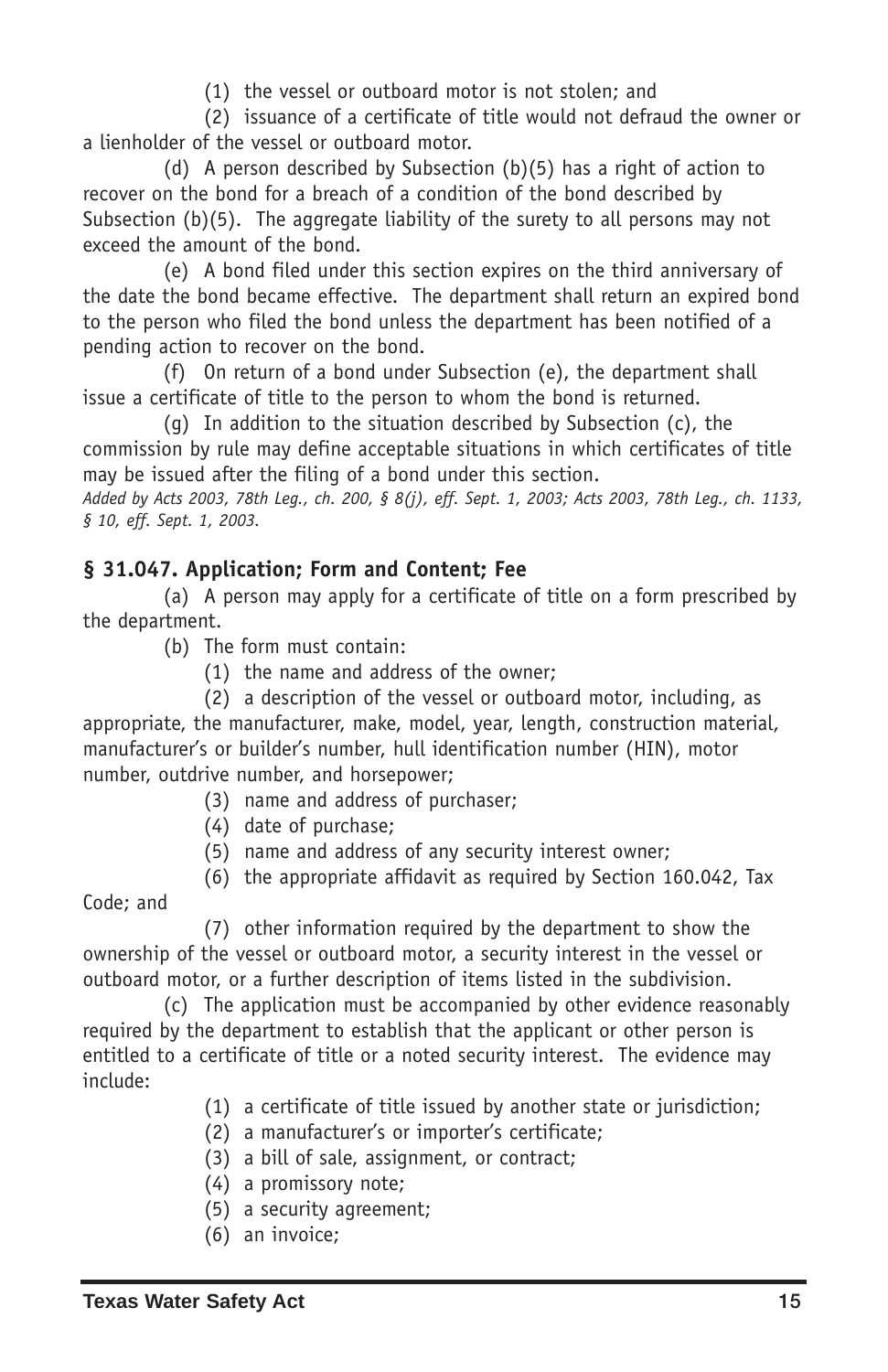- (7) a bill of lading;
- (8) an affidavit;
- (9) a probate or heirship proceeding or information;
- (10) a judgment of a court of competent jurisdiction;
- (11) evidence of an involuntary transfer as defined in Subdivision

(5) of Subsection (a) of Section 31.053, as amended, which may be in affidavit form attaching copies of any pertinent underlying documents; or

(12) other documents.

(d) An application for a certificate of title must be accompanied by the fee required by Section 31.048 of this code.

(e) The department shall be authorized to issue certificates of title on an accelerated basis upon the payment of a fee in addition to the fees provided in Section 31.048 of this code as determined periodically by the department based on regulations the department shall establish.

(f) An application for a certificate of title on a homemade vessel, the origin of which is based on the affidavit of the person building the vessel, proof of materials incorporated into the vessel, and the like, must be accompanied by a certificate from a game warden commissioned by the department that the vessel has been inspected by such officer and appears to be as applied for. The applicant shall pay a fee of \$25 to the department for this inspection.

(g) If administration of an estate is not required by law, an affidavit submitted under Subsection (c) must include:

- (1) a showing that the administration is not required;
- (2) identification of all heirs; and
- (3) a statement by the heirs of the name in which to issue the

#### certificate.

Added by Acts 1977, 65th Leg., p. 1253, ch. 484, § 1(e), eff. Sept. 1, 1977. Amended by Acts 1983, 68th Leq., p. 4060, ch. 636, § 1, eff. Aug. 29, 1983; Acts 1987, 70th Leq., ch. 1013, § 1, eff. June 19, 1987; Acts 1989, 71st Leg., ch. 498, § 1, eff. Sept. 1, 1989; Acts 1990, 71st Leg., 6th C.S., ch. 12, § 2(22), eff. Sept. 6, 1990; Acts 1993, 73rd Leg., ch. 450, § 17, eff. Sept. 1, 1993; Acts 1999, 76th Leg., ch. 1099, § 2, eff. Sept. 1, 1999; Acts 2005, 79th Leg., ch. 529, § 1, *eff. June 17, 2005.*

## **§ 31.048. Fee**

(a) The fee for the issuance of a certificate of title or for the notation of a security interest, lien, or other encumbrance is \$5 or an amount set by the commission (\$25), whichever amount is more, and is treated as fees collected under Section 31.026 of this code.

(b) If the fee is collected by a county tax assessor-collector, the tax assessor-collector shall retain 10 percent of the fee collected and send the remainder to the department. The amount retained by the tax assessor-collector shall be deposited to the credit of the officers salary fund of the county to be used for the sole purpose of paying the salaries of persons issuing vessel and outboard motor certificates of title.

Added by Acts 1977, 65th Leg., p. 1253, ch. 484, § 1(e), eff. Sept. 1, 1977. Amended by Acts 1977, 65th Leq., p. 1259, ch. 484, § 9, eff. Sept. 1, 1977; Acts 1979, 66th Leq., p. 1353, ch. 607,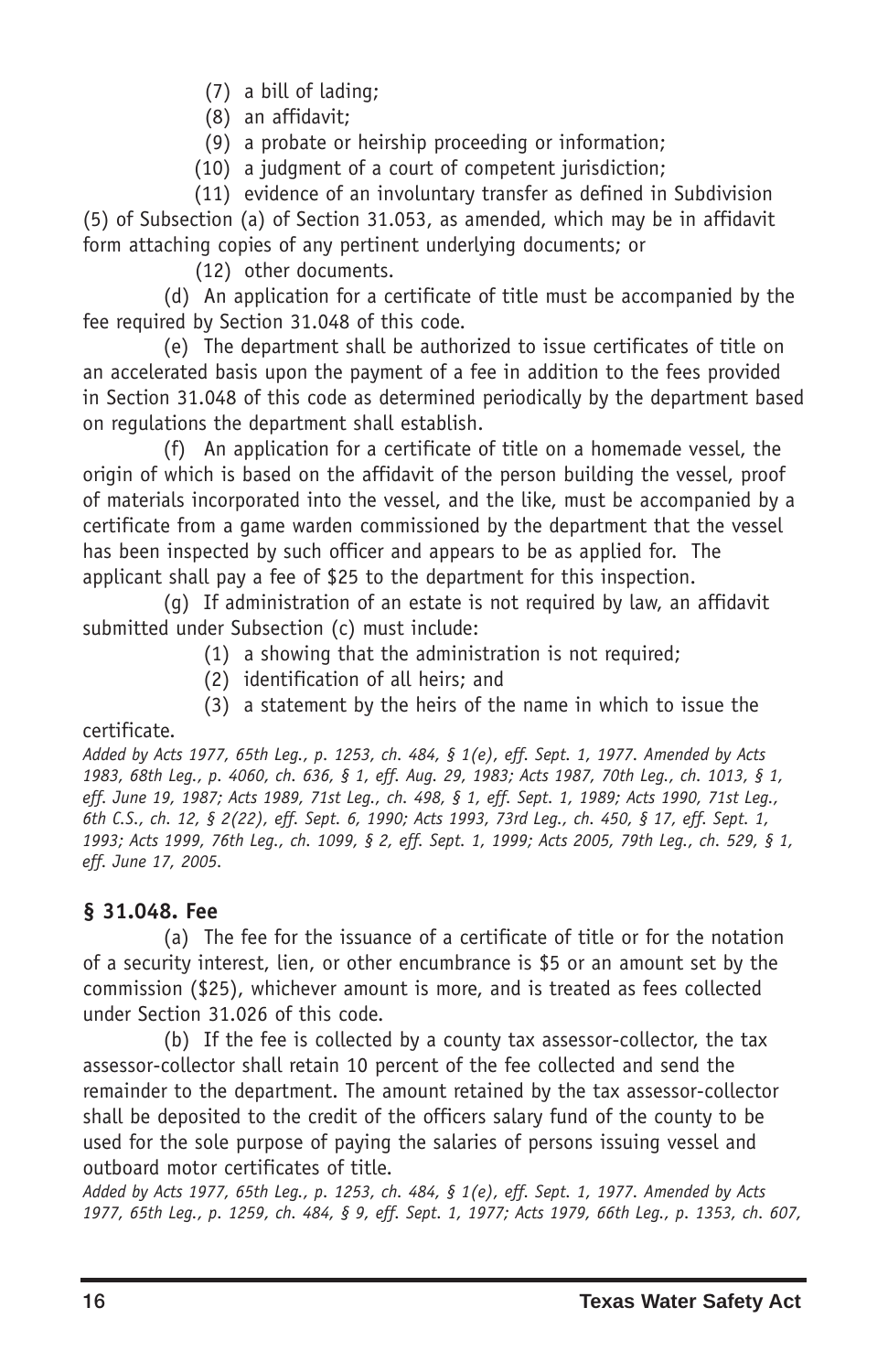§ 5, eff. Aug. 27, 1979; Acts 1983, 68th Leg., p. 1328, ch. 277, § 6, eff. Sept. 1, 1983; Acts 1985, 69th Leg., ch. 267, art. 2, § 6, eff. Sept. 1, 1985; Acts 1993, 73rd Leg., ch. 450, § 18, eff. *Sept. 1, 1993.*

### **§ 31.049. Form of Certificate of Title**

(a) A certificate of title must be on a form prescribed by the department and must contain:

(1) the name and address of the owner of the vessel or outboard motor;

(2) the name of the owner of a security interest in the vessel or outboard motor; and

(3) a description of the vessel or outboard motor.

(b) If there is no lien on the vessel or outboard motor, the original certificate of title shall be delivered to the owner and a copy retained by the department.

(c) If there is a lien on the vessel or outboard motor, the original certificate of title shall be sent to the first lienholder and a copy shall be retained by the department.

(d) "Original" shall be printed on an original certificate of title and "duplicate original" shall be marked on a duplicate of the original certificate.

(e) Title may be transferred by surrender of the original certificate of title properly endorsed to show the transfer, by evidence of an involuntary transfer as defined in Subdivision (5) of Subsection (a) of Section 31.053, or by following the provisions of Subsection (c) of Section 31.053 of this code. Added by Acts 1977, 65th Leg., p. 1253, ch. 484, § 1(e), eff. Sept. 1, 1977. Amended by Acts 1983, 68th Leg., p. 4061, ch. 636, § 2, eff. Aug. 29, 1983; Acts 1993, 73rd Leg., ch. 450, § 19, eff. Sept. 1, 1993; Acts 2003, 78th Leq., ch. 200, § 8(k), eff. Sept. 1, 2003; Acts 2003, 78th Leq., *ch. 1133, § 11, eff. Sept. 1, 2003.*

## **§ 31.050. Form of Manufacturer's and Importer's Certificate**

(a) A manufacturer's certificate or an importer's certificate must include:

(1) a description of the vessel or outboard motor as required by Subdivision (2) of Subsection (b) of Section 31.047 of this code;

(2) the name and place of construction or other origin;

(3) the signature of the manufacturer or an equivalent of the signature of the manufacturer; and

(4) the endorsement of the original and each subsequent transferee, including the applicant for the original certificate of title.

(b) A lien, security interest, or other encumbrance may not be shown on a manufacturer's or importer's certificate.

(c) A security interest in a vessel or outboard motor held as inventory by a person who is in the business of selling or leasing goods of that kind may be perfected only by complying with Chapter 9, Business & Commerce Code. Added by Acts 1977, 65th Leg., p. 1253, ch. 484, § 1(e), eff. Sept. 1, 1977. Amended by Acts 1983, 68th Leg., p. 668, ch. 152, § 1, eff. Aug. 29, 1983; Acts 1993, 73rd Leg., ch. 450, § 20, eff. *Sept. 1, 1993.*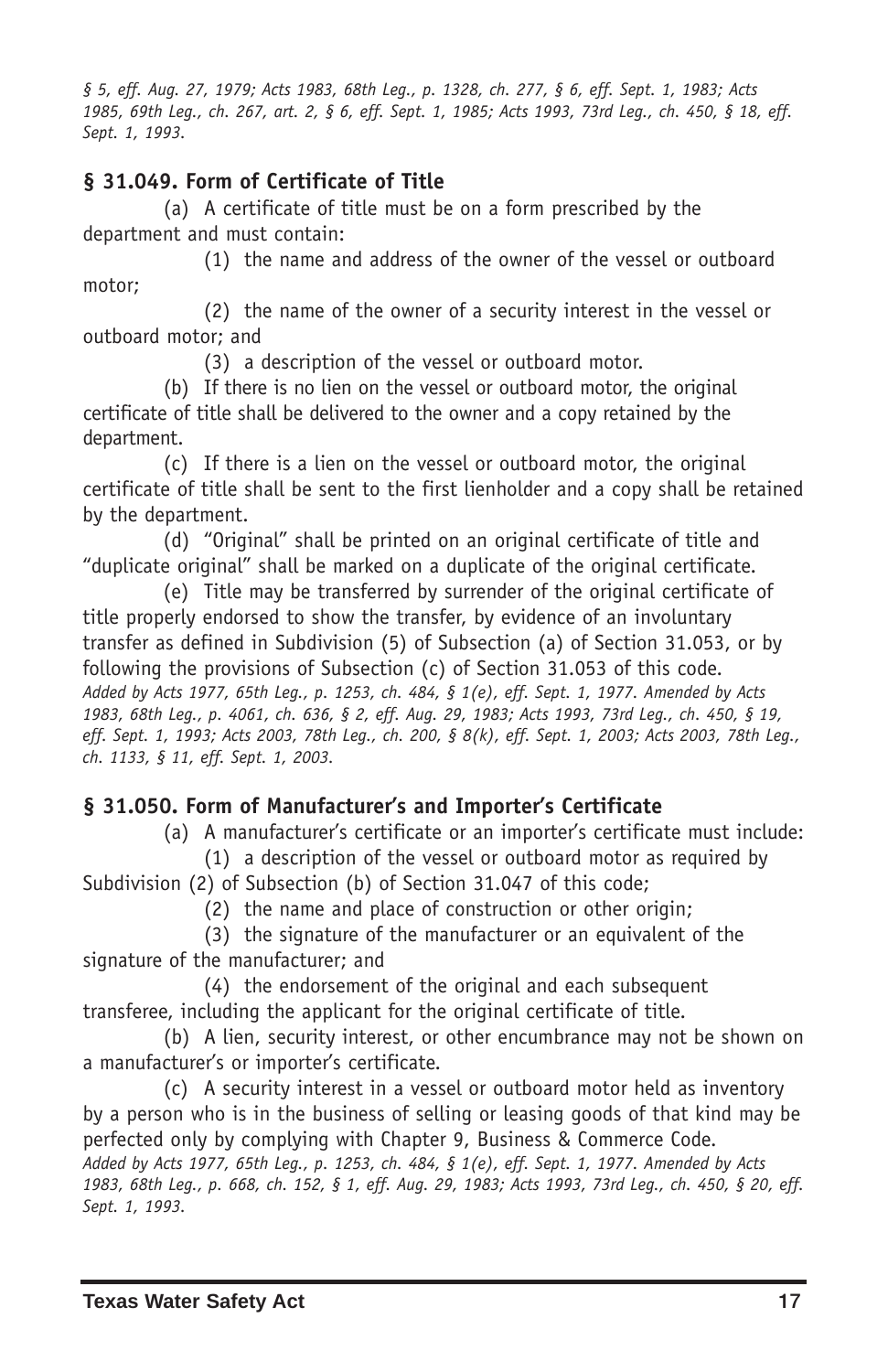### **§ 31.051. Replacement Certificates**

The department shall provide by regulation for the replacement of lost, mutilated, or stolen certificates. *Added by Acts 1977, 65th Leg., p. 1253, ch. 484, § 1(e), eff. Sept. 1, 1977.*

## **§ 31.052. Security Interest Liens**

(a) Except as provided in Subsection (c) of Section 31.050 of this code and except for statutory liens, security interests in a vessel or outboard motor shall be noted on the certificate of title of the vessel or outboard motor to which the security interest applies.

(b) In case of any conflict between this code and Chapters 1 through 9 of the Business & Commerce Code, the provisions of the Business & Commerce Code control.

Added by Acts 1977, 65th Leg., p. 1255, ch. 484, § 1(e), eff. Sept. 1, 1977. Amended by Acts 1983, 68th Leg., p. 669, ch. 152, § 2, eff. Aug. 29, 1983; Acts 1983, 68th Leg., p. 4062, ch. 636, § 3, eff. Aug. 29, 1983; Acts 1991, 72nd Leg., ch. 16, § 15.01, eff. Aug. 26, 1991; Acts 1993, *73rd Leg., ch. 450, § 21, eff. Sept. 1, 1993.*

### **§ 31.053. Transfers of Vessels and Outboard Motors**

(a) No person may sell, assign, transfer, or otherwise dispose of an interest in a vessel or an outboard motor without:

(1) if the transferee is not a manufacturer or a dealer and the vessel or outboard motor is new, delivering to the department a manufacturer's or importer's certificate showing the endorsement of the manufacturer and all intervening owners;

(2) if the transferee is a manufacturer or a dealer and the vessel or outboard motor is new, delivering to the transferee a manufacturer's or importer's certificate showing the endorsement of the manufacturer and all intervening owners;

(3) if the vessel or outboard motor is not covered by a certificate of title or a manufacturer's or importer's certificate and if the transferor is a manufacturer or dealer, delivering to the department sufficient evidence of title or other information to permit the issuance of a certificate of title for the vessel or outboard motor in the name of the transferee;

(4) if the vessel or outboard motor is not covered by a certificate of title or a manufacturer's or importer's certificate and if the transferor is not a manufacturer or dealer, delivering to the transferee sufficient evidence of title or other information to permit the transferee to apply for and receive a certificate of title for the vessel or outboard motor in the name of the transferee; or

(5) delivering to the transferee a certificate of title for the vessel or outboard motor in the name of the transferor and properly endorsed to show the transfer or evidence of an involuntary transfer.

(b) For the purposes of Subsection (a)(5) of this section an involuntary transfer shall mean the transfer of ownership pursuant to a contractual or statutory lien which confers the power or right to the transfer. The evidence shall reflect the proper exercise of the right conferred pursuant to the lien.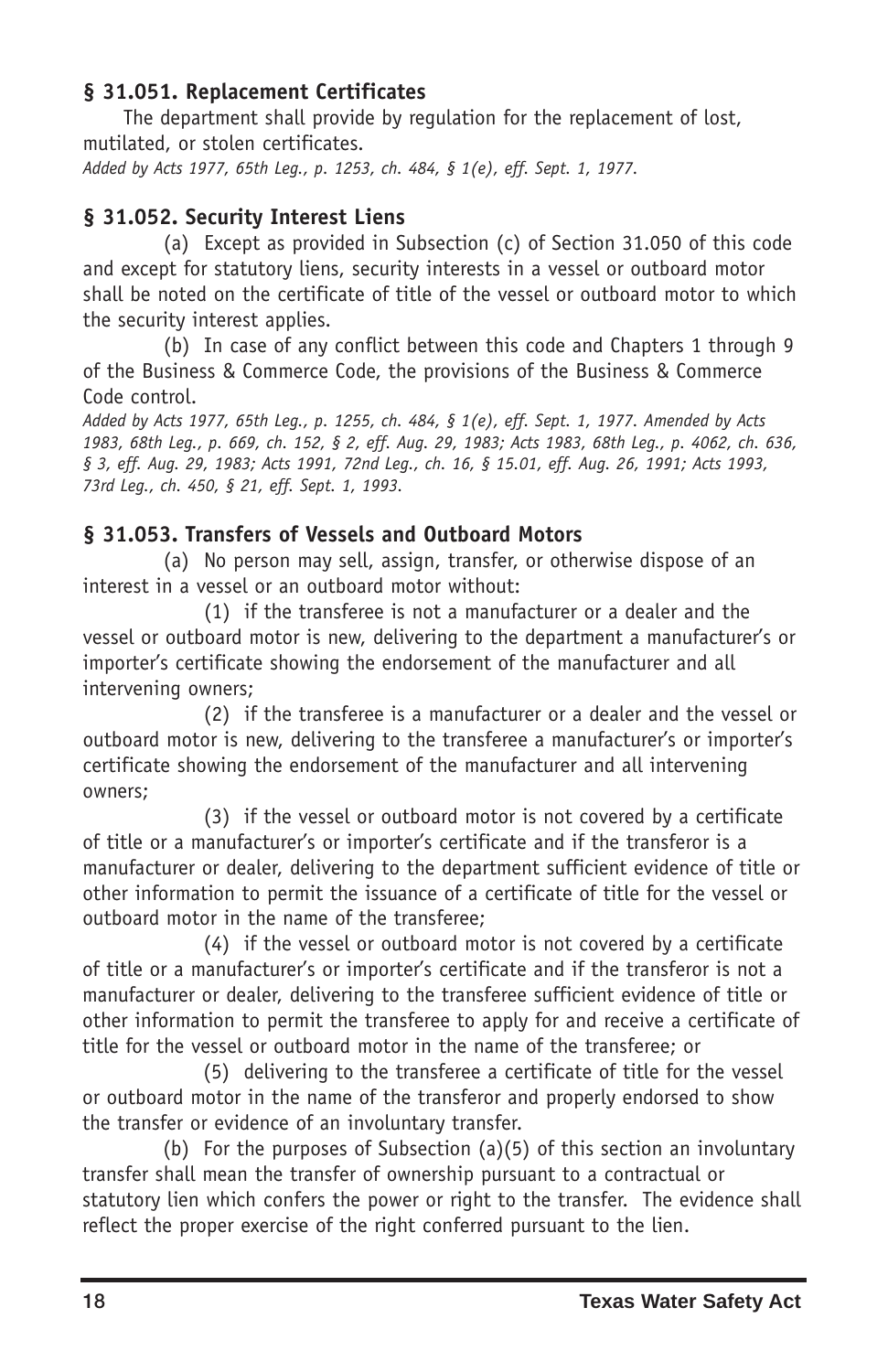(c) The transferor shall provide the documents or evidence required by Subsection (a) of this section to the department or the transferee, as appropriate, in sufficient time to allow the transferee to register and obtain a certificate of title for the vessel or outboard motor not later than 20 days after the date of the sale.

(d) Notwithstanding the provisions of Subsection (a) of this section, a buyer of a new vessel or a new outboard motor in the ordinary course of business as provided in Section 9.320(a), Business & Commerce Code, takes the interest free of security interests as provided in that section. A buyer of a vessel or outboard motor that is not new shall be governed by Subsection (a) of this section.

(e) The transferee shall provide the department with sufficient evidence of ownership for transfer of a vessel or outboard motor if the transferee:

(1) failed to obtain the title from the transferor or the title was lost, stolen, or mutilated before the transfer was made; and

(2) has made reasonable efforts to contact the transferor to obtain the required documentation.

(f) A person who is not licensed as a dealer, distributor, or manufacturer under this chapter must obtain a certificate of number or certificate of title to a vessel or outboard motor in the person's name before transferring the certificate of number or certificate of title.

Added by Acts 1977, 65th Leg., p. 1253, ch. 484, § 1(e), eff. Sept. 1, 1977. Amended by Acts 1983, 68th Leg., p. 4063, ch. 636, § 4, eff. Aug. 29, 1983; Acts 1989, 71st Leg., ch. 283, § 1, eff. Sept. 1, 1989; Acts 1993, 73rd Leg., ch. 450, § 22, eff. Sept. 1, 1993; Acts 1999, 76th Leg., ch. 414, § 2.33, eff. July 1, 2001; Acts 2003, 78th Leg., ch. 200, § 8(l), eff. Sept. 1, 2003; Acts *2003, 78th Leg.,*

*ch. 1133, § 12, eff. Sept. 1, 2003.*

#### **§ 31.055. Exceptions**

This subchapter does not apply to vessels with a valid marine document issued by the United States Coast Guard's National Vessel Documentation Center or a federal agency that is a successor to the National Vessel Documentation Center. Added by Acts 1977, 65th Leg., p. 1253, ch. 484, § 1(e), eff. Sept. 1, 1977. Amended by Acts 1993, 73rd Leg., ch. 450, § 23, eff. Sept. 1, 1993; Acts 1999, 76th Leg., ch. 1099, § 3, eff. Sept. *1, 1999.*

#### **§ 31.056. Fee Exemption for Government Vessels and Outboard Motors**

A fee imposed by this chapter does not apply to a vessel or outboard motor purchased by, owned by, or used exclusively in the service of this state, a political subdivision of this state, or the federal government.

*Added by Acts 2007, 80th Leg., ch. \_\_\_, § \_\_\_, eff. Sept. 1, 2007.*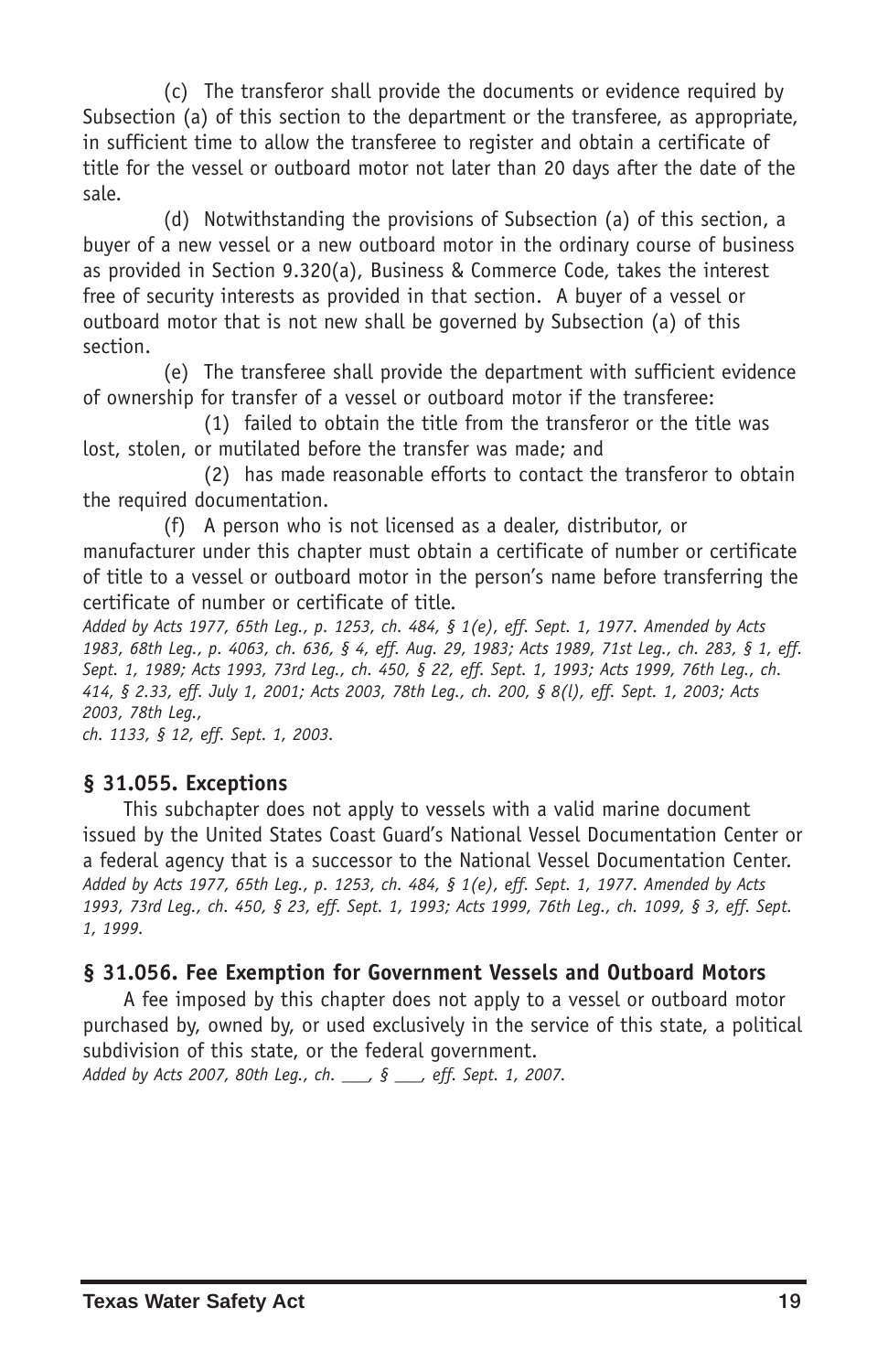### **SUBCHAPTER C. REQUIRED EQUIPMENT**

#### **§ 31.061. Uniformity of Equipment Regulations; State Policy**

It is the policy of the state that all equipment rules and regulations enacted under the authority granted in this chapter be uniform and consistent with the equipment provisions of this chapter.

*Acts 1975, 64th Leg., p. 1405, ch. 545, § 1, eff. Sept. 1, 1975.*

### **§ 31.062. Operation of Vessels Without Required Equipment Prohibited**

No person may operate or give permission for the operation of a vessel that is not provided with the equipment required by this chapter. *Acts 1975, 64th Leg., p. 1405, ch. 545, § 1, eff. Sept. 1, 1975.*

### **§ 31.063. Classes of Motorboats**

Motorboats subject to the provisions of this chapter are divided into four classes according to length as follows:

Class A. Less than 16 feet in length.

Class 1. 16 feet or over and less than 26 feet in length.

Class 2. 26 feet or over and less than 40 feet in length.

Class 3. 40 feet in length or over.

*Acts 1975, 64th Leg., p. 1405, ch. 545, § 1, eff. Sept. 1, 1975.*

#### **§ 31.064. Lights**

A vessel or motorboat when not at dock must have and exhibit at least one bright light, lantern, or flashlight from sunset to sunrise in all weather. A vessel or motorboat when underway between sunset and sunrise in all weather must have and exhibit the lights prescribed by the commandant of the Coast Guard for boats of its class. No other lights that may be mistaken for those prescribed may be exhibited.

Acts 1975, 64th Leq., p. 1405, ch. 545, § 1, eff. Sept. 1, 1975. Amended by Acts 1993, 73rd Leq., *ch. 422, § 1, eff. Sept. 1, 1993.*

### **§ 31.065. SoundProducing Devices**

A motorboat must have an efficient whistle or other sound-producing device if one is required by the commandant of the Coast Guard.

Acts 1975, 64th Leg., p. 1405, ch. 545, § 1, eff. Sept. 1, 1975. Amended by Acts 1993, 73rd Leg., ch. 422, § 1, eff. Sept. 1, 1993.

### **§ 31.066. Life Preserving Devices**

(a) A motorboat must have at least one life preserver, life belt, ring buoy, or other device of the sort prescribed by the regulations of the commandant of the Coast Guard for each person on board, so placed as to be readily accessible.

(b) A motorboat carrying passengers for hire must have a readily accessible life preserver of the sort prescribed by the regulations of the commandant of the Coast Guard for each person on board.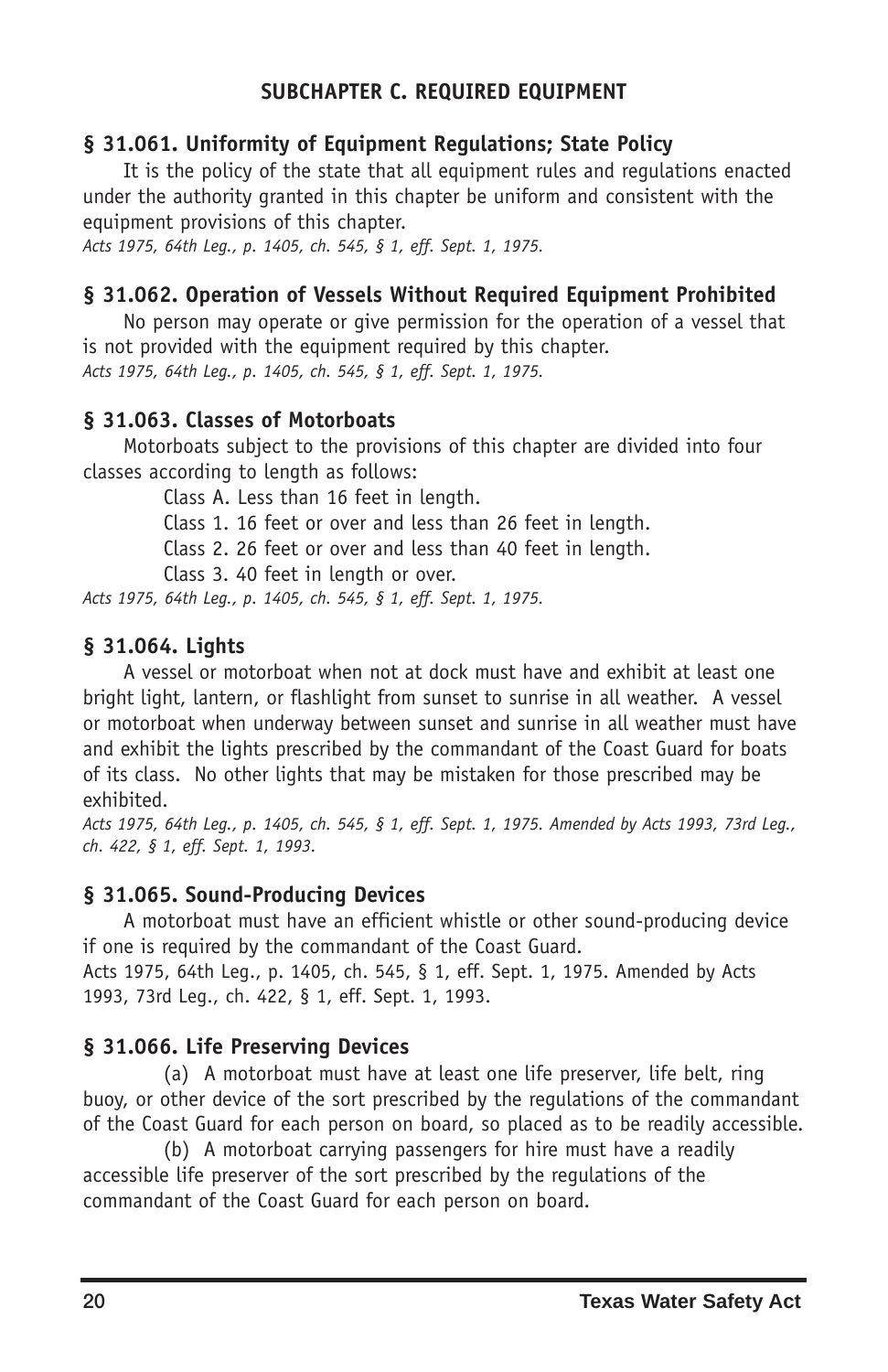(c) The operator of a class A or class 1 motorboat, while underway, shall require every passenger under 13 years of age to wear a life preserver of the sort prescribed by the regulations of the commandant of the Coast Guard. A life belt or ring buoy does not satisfy this requirement.

Acts 1975, 64th Leg., p. 1405, ch. 545, § 1, eff. Sept. 1, 1975. Amended by Acts 1989, 71st Leg., *ch. 543, § 2, eff. June 14, 1989.*

### **§ 31.067. Fire Extinguishers**

(a) A motorboat must have the number, size, and type of fire extinguishers prescribed by the commandant of the Coast Guard.

(b) The fire extinguishers must be capable of promptly and effectively extinguishing burning gasoline. They must be kept in condition for immediate and effective use at all times and must be placed so as to be readily accessible. *Acts 1975, 64th Leg., p. 1405, ch. 545, § 1, eff. Sept. 1, 1975.*

### **§ 31.068. Flame Arrestors; Backfire Traps**

A motorboat must have the carburetor or carburetors of every engine using gasoline as fuel, except outboard motors, equipped with an efficient flame arrestor, backfire trap, or other similar device prescribed by the regulations of the commandant of the Coast Guard.

*Acts 1975, 64th Leg., p. 1405, ch. 545, § 1, eff. Sept. 1, 1975.*

### **§ 31.069. Ventilators**

Each motorboat and vessel, except an open boat, using as fuel any liquid of a volatile nature must have the equipment prescribed by the commandant of the Coast Guard designed to ventilate properly and efficiently the bilges of the engine and fuel tank compartments so as to remove any explosive or inflammable gases. *Acts 1975, 64th Leg., p. 1405, ch. 545, § 1, eff. Sept. 1, 1975.*

### **§ 31.070. Exhaust Water Manifold; Muffler**

A motorboat operating on the water of this state must have an exhaust water manifold or a factory-type muffler installed on the engine. *Acts 1975, 64th Leg., p. 1405, ch. 545, § 1, eff. Sept. 1, 1975.*

### **§ 31.071. Rearview Mirrors**

(a) A vessel used to tow a person or persons on water skis or an aquaplane or similar device on the water of this state must have a rearview mirror of a size no less than four inches from bottom to top and across from one side to the other. The mirror must be mounted firmly so as to give the boat operator a full and complete view beyond the rear of the boat at all times.

(b) Subsection (a) of this section does not apply to vessels used in water ski tournaments, competitions, or exhibitions, or to a vessel that, in addition to its operator, has on board a person 13 years of age or older observing the progress of the person being towed.

Acts 1975, 64th Leg., p. 1405, ch. 545, § 1, eff. Sept. 1, 1975. Amended by Acts 1989, 71st Leg., *ch. 543, § 3, eff. June 14, 1989.*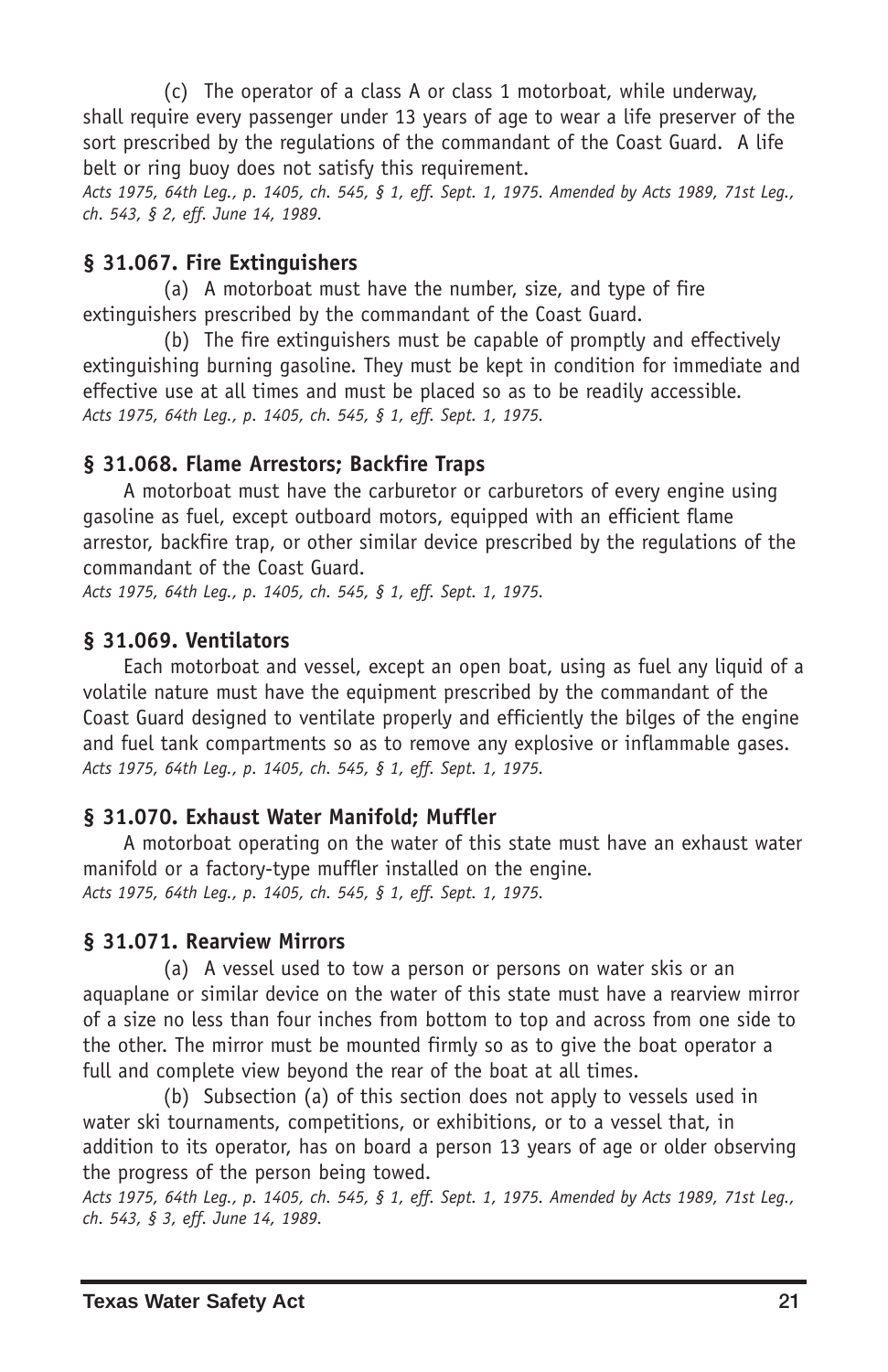### **§ 31.072. Racing Boats; Equipment Exemptions**

(a) A motorboat designed and intended solely for racing need not have a whistle or other sound-producing mechanical appliance or a bell as required by Section 31.065 of this code or a fire extinguisher as required by Section 31.067 of this code while competing in a race or while engaged in navigation that is incidental to tuning up for a race conducted in accordance with the provisions of this chapter.

(b) A racing craft engaged in a race sanctioned by the governing board of any public water of this state need not have an exhaust water manifold or factory-type muffler installed on the engine as required by Section 31.070 of this code if written permission is granted by the governing board of the water body. *Acts 1975, 64th Leg., p. 1405, ch. 545, § 1, eff. Sept. 1, 1975.*

### **§ 31.073. Canoes, Punts, Rowboats, Sailboats, Rubber Rafts, Racing Shells, Rowing Sculls, and Racing Kayaks; Equipment Exemptions**

(a) All canoes, punts, rowboats, sailboats, and rubber rafts when paddled, poled, oared, or windblown are exempt from all safety equipment requirements except the following:

(1) one Coast Guard approved lifesaving device for each person aboard; and

(2) the lights prescribed by the commandant of the Coast Guard for class A vessels and required under Section 31.064.

(b) Racing shells, rowing sculls, and racing kayaks while participating in or practicing for an officially sanctioned race are exempt from all safety equipment requirements except the lights prescribed by the commandant of the Coast Guard for class A vessels and required under Section 31.064.

(c) In this section, "racing shell," "rowing scull," or "racing kayak" means a manually propelled boat:

(1) recognized by a national or international racing association for use in competitive racing;

(2) not designed or used to carry equipment serving any purpose other than competitive racing; and

(3) in which each occupant, except a coxswain, rows, sculls, or paddles.

Acts 1975, 64th Leg., p. 1405, ch. 545, § 1, eff. Sept. 1, 1975. Amended by Acts 1997, 75th Leg., *ch. 236, § 1, eff. Sept. 1, 1997.*

## **SUBCHAPTER D. BOATING REGULATIONS**

### **§ 31.091. Uniformity of Boating Regulations**

In the interest of uniformity, it is the policy of the State of Texas that the basic authority for the enactment of boating regulations is reserved to the state. *Acts 1975, 64th Leg., p. 1405, ch. 545, § 1, eff. Sept. 1, 1975.*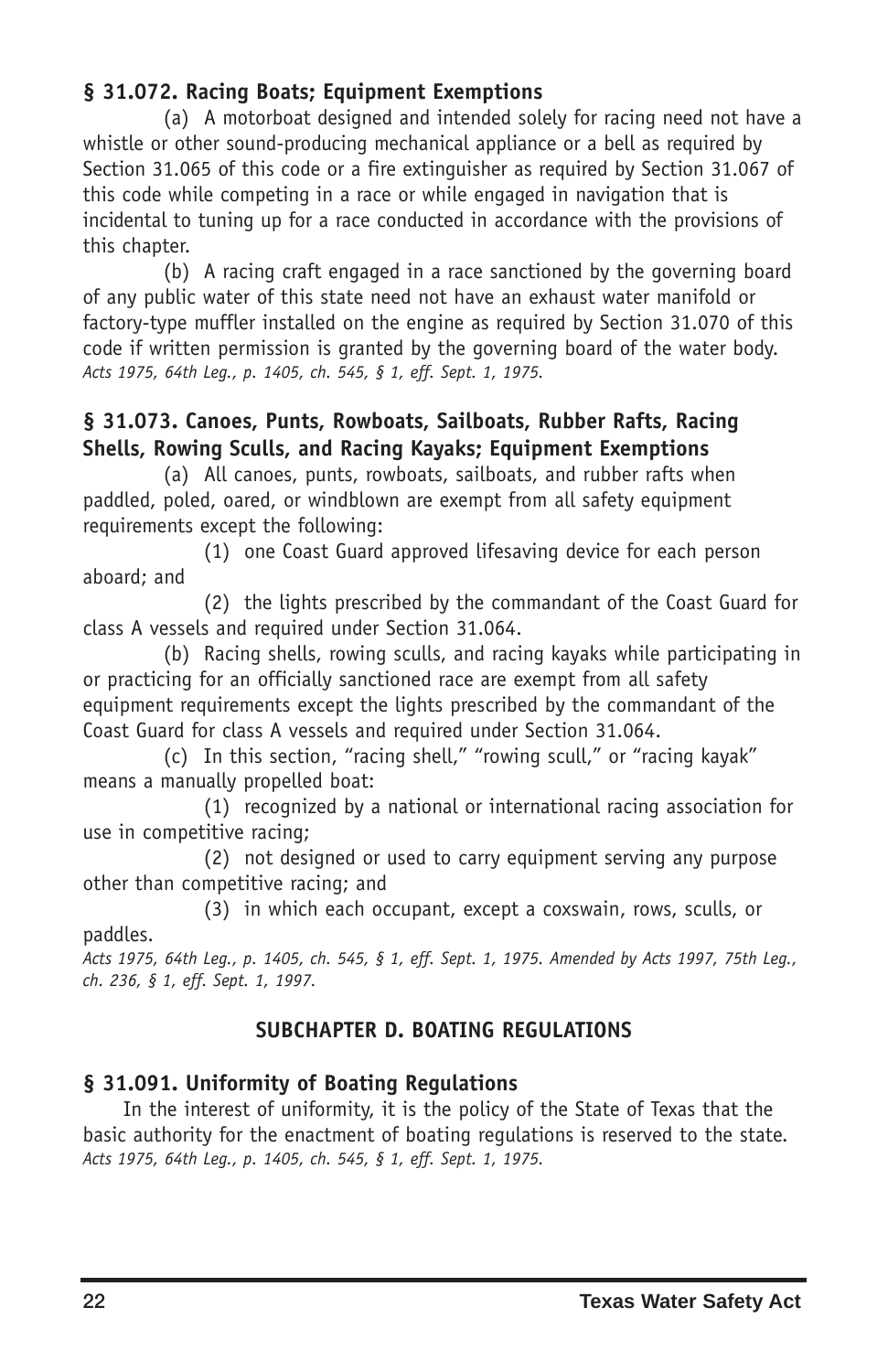#### **§ 31.092. Local Regulations**

(a) The governing body of an incorporated city or town, with respect to public water within its corporate limits and all lakes owned by it, may designate by ordinance certain areas as bathing, fishing, swimming, or otherwise restricted areas and may make rules and regulations relating to the operation and equipment of boats which it deems necessary for the public safety. The rules and regulations shall be consistent with the provisions of this chapter.

(b) The commissioners court of a county, with respect to public water within the territorial limits of the county that is outside of the limits of an incorporated city or town or a political subdivision designated in Subsection (c) of this section and that are not lakes owned by an incorporated city or town, may enter an order on its books designating certain areas as bathing, fishing, swimming, or otherwise restricted areas and may make rules and regulations relating to the operation and equipment of boats which it deems necessary for the public safety. The rules and regulations shall be consistent with the provisions of thischapter.

(c) The governing board of a political subdivision of the state created pursuant to Article XVI, Section 59, of the Texas Constitution, for the purpose of conserving and developing the public water of the state, with respect to public water impounded within lakes and reservoirs owned or operated by the political subdivision, may designate by resolution or other appropriate order certain areas as bathing, fishing, swimming, or otherwise restricted areas and may make rules and regulations relating to the operation and equipment of boats which it deems necessary for the public safety. The rules and regulations shall be consistent with the provisions of this chapter.

(d) A copy of all rules and regulations adopted under this section shall be summarily filed with the department.

(e) No city, town, village, special district, or other political subdivision of the state may impose or collect a fee for the registration or inspection of vessels to be used on public water against the owner or operator of a vessel used on public water. This section does not apply to Chapter 321, Tax Code, nor to any launch fees, docking fees, entry fees, or other recreational fees which may be imposed or collected by any political subdivision of the State of Texas for the use of the facilities afforded by any such district to the public.

Acts 1975, 64th Leg., p. 1405, ch. 545, § 1, eff. Sept. 1, 1975. Amended by Acts 1977, 65th Leg., p. 1274, ch. 496, § 1, eff. Aug. 29, 1977; Acts 1989, 71st Leg., ch. 2, § 14.27(a)(5), eff. Aug. 28, 1989.

#### **§ 31.093. Rules of the Road**

The United States Coast Guard Inland Rules apply to all public water of this state to the extent they are applicable.

*Acts 1975, 64th Leg., p. 1405, ch. 545, § 1, eff. Sept. 1, 1975.*

#### **§ 31.094. Reckless or Negligent Operation**

No person may operate any motorboat or vessel or manipulate any water skis, aquaplane, or similar device in a wilfully or wantonly reckless or negligent manner that endangers the life, limb, or property of any person. *Acts 1975, 64th Leg., p. 1405, ch. 545, § 1, eff. Sept. 1, 1975.*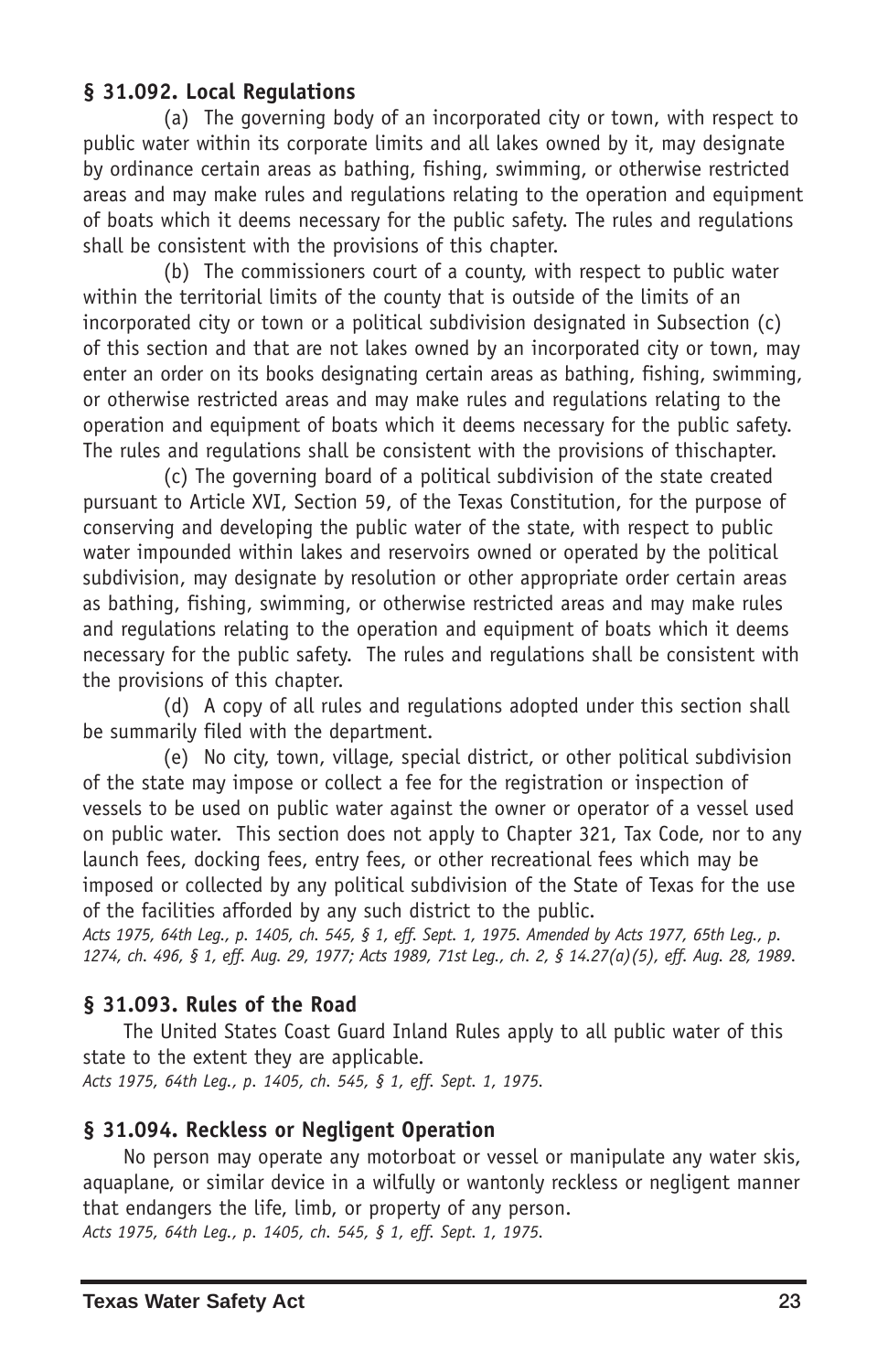### **§ 31.095. Excessive Speed**

(a) No person may operate any boat at a rate of speed greater than is reasonable and prudent, having due regard for the conditions and hazards, actual and potential, then existing, including weather and density of traffic, or greater than will permit him, in the exercise of reasonable care, to bring the boat to a stop within the assured clear distance ahead.

(b) The commission may provide for the standardization of speed limits for moving vessels. No political subdivision or state agency may impose a speed limit not in conformity with the commission's standards.

Acts 1975, 64th Leg., p. 1405, ch. 545, § 1, eff. Sept. 1, 1975. Amended by Acts 1989, 71st Leg., *ch. 313, § 1, eff. Sept. 1, 1989.*

### **§ 31.096. Reckless Operation and Excessive Speed (Class B P&W Misdemeanor)**

No person may operate a vessel or manipulate water skis, an aquaplane, or a similar device on the water of this state in wilful or wanton disregard of the rights or safety of others or without due caution or circumspection, and at a speed or in a manner that endangers, or is likely to endanger, a person or property.

Acts 1975, 64th Leg., p. 1405, ch. 545, § 1, eff. Sept. 1, 1975. Amended by Acts 1985, 69th Leg., *ch. 267, art. 3, § 10, eff. Sept. 1, 1985.*

#### **§ 31.097. Repealed by Acts 1993, 73rd Leg. ch. 900, § 1.12, eff. Sept. 1, 1994**

*(BWI incorporated in the Penal Code Chapter 49. Intoxication and Alcoholic Beverage offenses § 49.06.)*

#### **§ 31.098. Hazardous Wake or Wash**

No person may operate a motorboat so as to create a hazardous wake or wash. *Acts 1975, 64th Leg., p. 1405, ch. 545, § 1, eff. Sept. 1, 1975.*

### **§ 31.099. Circular Course Around Fisherman or Swimmer**

(a) No person may operate a motorboat in a circular course around any other boat any occupant of which is engaged in fishing or around any person swimming.

(b) No swimmer or diver may come within 200 yards of a sight-seeing or excursion boat except for maintenance purposes or unless within an enclosed area. *Acts 1975, 64th Leg., p. 1405, ch. 545, § 1, eff. Sept. 1, 1975.*

### **§ 31.100. Interference With Markers or Ramps**

(a) No person may moor or attach a boat to a buoy, beacon, light marker, stake, flag, or other aid to safe operation placed upon the public water of this state by or under the authority of the United States or the State of Texas. No person may move, remove, displace, tamper with, damage, or destroy the markers or aids to safe operation.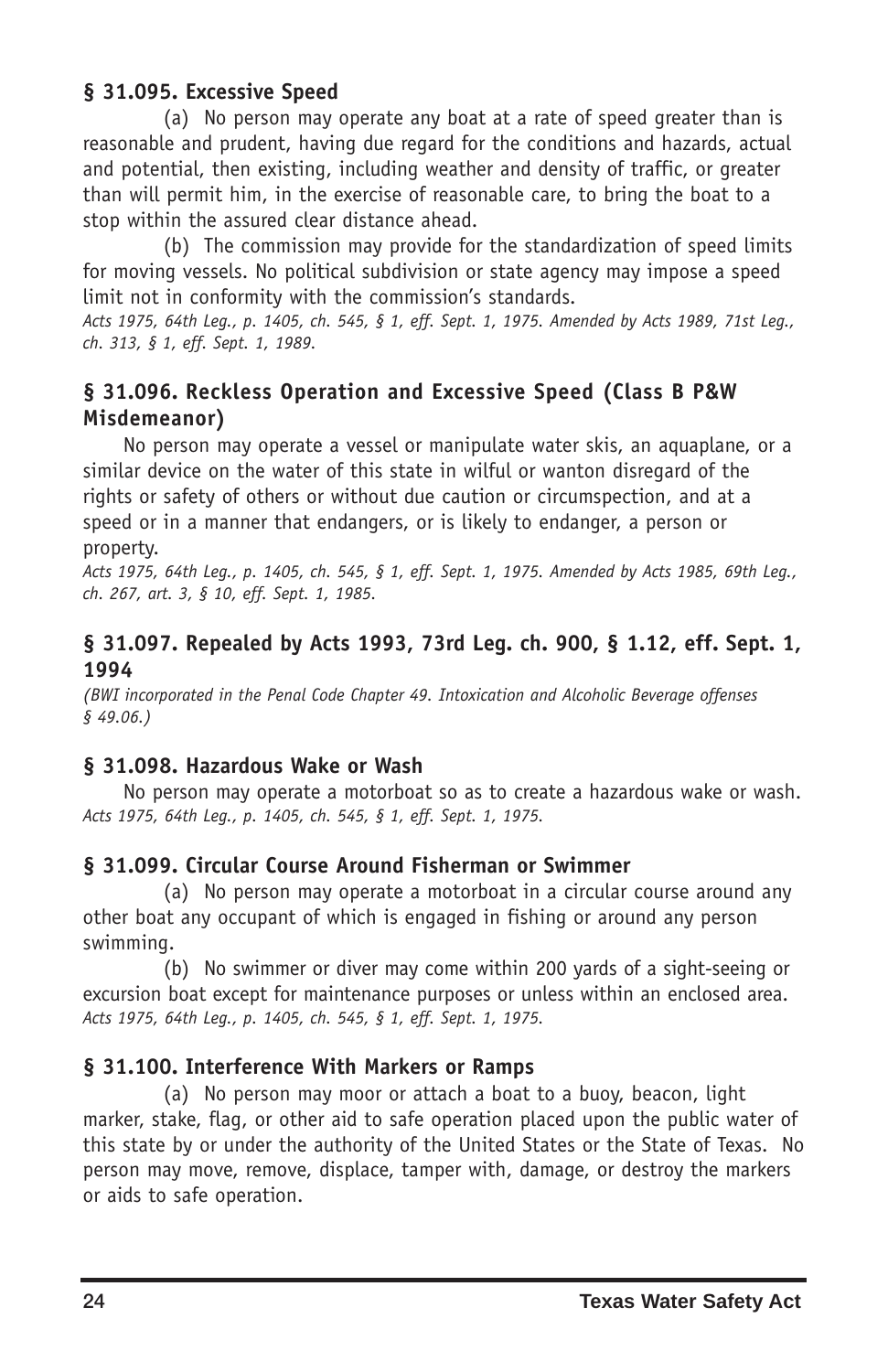(b) No person may moor or attach a vessel to a state-owned boat launching ramp except in connection with the launching or retrieving of a boat from the water.

*Acts 1975, 64th Leg., p. 1405, ch. 545, § 1, eff. Sept. 1, 1975.*

### **§ 31.101. Obstructing Passage**

(a) No person may anchor a boat in the traveled portion of a river or channel so as to prevent, impede, or interfere with the safe passage of any other boat through the same area.

(b) No person may anchor a vessel near a state-owned boat ramp so as to prevent, impede, or interfere with the use of the boat ramp. *Acts 1975, 64th Leg., p. 1405, ch. 545, § 1, eff. Sept. 1, 1975.*

### **§ 31.102. Operating Boats in Restricted Areas**

No person may operate a boat within a water area that has been clearly marked, by buoys or some other distinguishing device, as a bathing, fishing, swimming, or otherwise restricted area by the department or by a political subdivision of the state. This section does not apply to a patrol or rescue craft or in the case of an emergency.

*Acts 1975, 64th Leg., p. 1405, ch. 545, § 1, eff. Sept. 1, 1975.*

### **§ 31.1021. Operating Vessels in Scuba Diving or Snorkeling Areas**

(a) No person may operate a vessel within 50 feet of a buoy or of another vessel displaying a "diver down" flag that marks an area in which a person is scuba diving or snorkeling.

(b) No person may operate a vessel at a speed greater than the minimum speed necessary to maintain steerageway and headway while the vessel is within 150 feet of a buoy or a vessel displaying a "diver down" flag that marks an area in which a person is scuba diving or snorkeling.

(c) To be entitled to the protections of this section, a scuba diver or snorkeler must prominently display a "diver down" flag from a buoy or vessel.

(d) This section does not apply:

- (1) to a person who is operating a patrol or rescue craft; or (2) in an emergency.
- (e) Subsection (a) of this section does not apply:

(1) to a person who is already operating a vessel in an area when another person displays a "diver down" flag within 150 feet of that vessel;

(2) to a person who is operating a vessel in a waterway that is less than 300 feet wide; or

(3) to a person who has permission to enter the area from the person who placed the buoy or the person who is operating the vessel displaying the "diver down" flag.

(f) In this section, " 'diver down' flag" means a square or rectangular red flag, at least 15 inches by 15 inches, that has a diagonal white stripe. Added by Acts 1989, 71st Leq., ch. 1146, § 1, eff. Sept. 1, 1989. Amended by Acts 1991, 72nd *Leg., ch. 226, § 1, eff. Sept. 1, 1991.*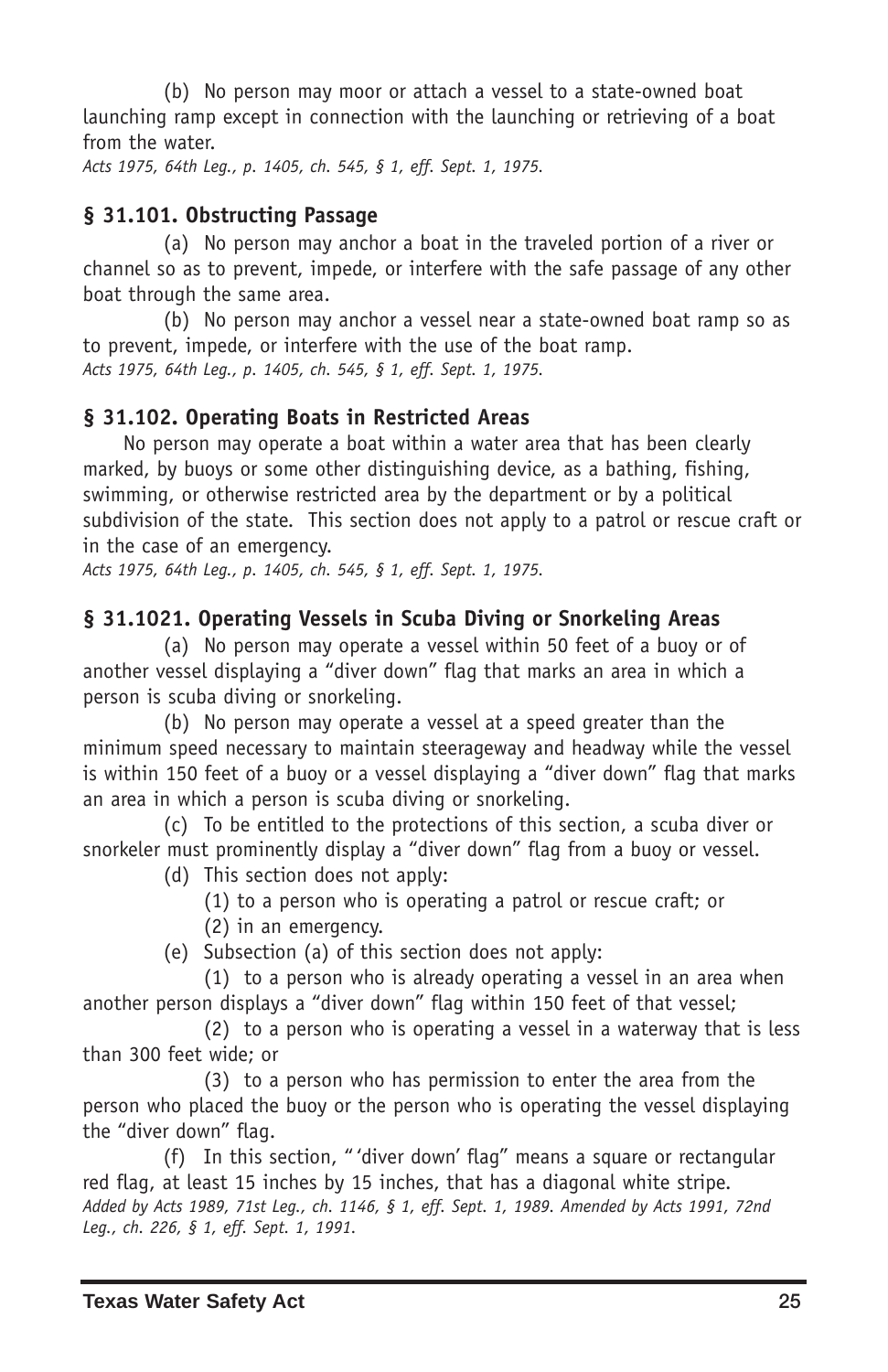#### **§ 31.103. Water Skis, Aquaplanes, etc.: Time and Manner of Operation**

(a) No person may operate a vessel on any water of this state towing a person or persons on water skis, surfboards, or similar devices and no person while being towed may engage in water-skiing, surfboarding or similar activity at any time between the hours from one-half hour after sunset to one-half hour before sunrise. This subsection does not apply to motorboats or vessels used in water ski tournaments, competitions, or exhibitions or trials therefor if adequate lighting is provided.

(b) All motorboats having in tow or otherwise assisting in towing a person on water skis, aquaplanes, or similar contrivances shall be operated in a careful and prudent manner and at a reasonable distance from persons and property so as not to endanger the life or property of any person.

(c) A person being towed on water skis, aquaplanes, or similar devices by a vessel is considered an occupant of the vessel. Acts 1975, 64th Leg., p. 1405, ch. 545, § 1, eff. Sept. 1, 1975. Amended by Acts 1993, 73rd Leg.,

*ch. 421, § 1, eff. Sept. 1, 1993.*

### **§ 31.104. Accidents: Duty of Operators (See 31.127(d) – Penalties)**

The operator of a vessel involved in a collision, accident, or casualty shall:

(1) render to other persons affected such assistance as may be practicable and necessary in order to save them from or minimize any danger insofar as he can do so without serious danger to his own vessel, crew, and passengers; and

(2) give his name, address, and identification of his vessel in writing to any person injured and to the owner of any property damaged in the collision, accident, or other casualty.

*Acts 1975, 64th Leg., p. 1405, ch. 545, § 1, eff. Sept. 1, 1975.*

### **Amendment by Acts 1975, 64th Leg., p. 108, ch. 48, § 1**

The Code Construction Act in V.T.C.A. Government Code, § 311.031(c), provides, in part, that the repeal of a statute by a code does not affect an amendment of the statute by the same legislature which enacted the code and that the amendment is preserved and given effect as part of the code provision. Acts 1975, 64th Leg., p. 108, ch. 48, § 1, purports to amend Vernon's Ann. Civ. St. art. 9206, § 24, *by adding a subsec. (g), without reference to repeal of said article by Acts 1975, 64th Leg., p. 1804, ch. 545, § 2(a)(4). As so added, subsection (g) reads:*

"A person who intentionally or knowingly violates or fails to comply with the provisions of Subsection (a), Section 21 of this Act [now, this section] is guilty of a misdemeanor and on conviction is punishable by confinement in jail for a term not to exceed one year, or by a fine not to exceed \$2,000, or by both."

### **§ 31.105. Accident Reports**

(a) The operator of a vessel involved in a collision, accident, or other casualty that results in death or injury to a person or damage to property in excess of \$500 shall file with the department on or before the expiration of 30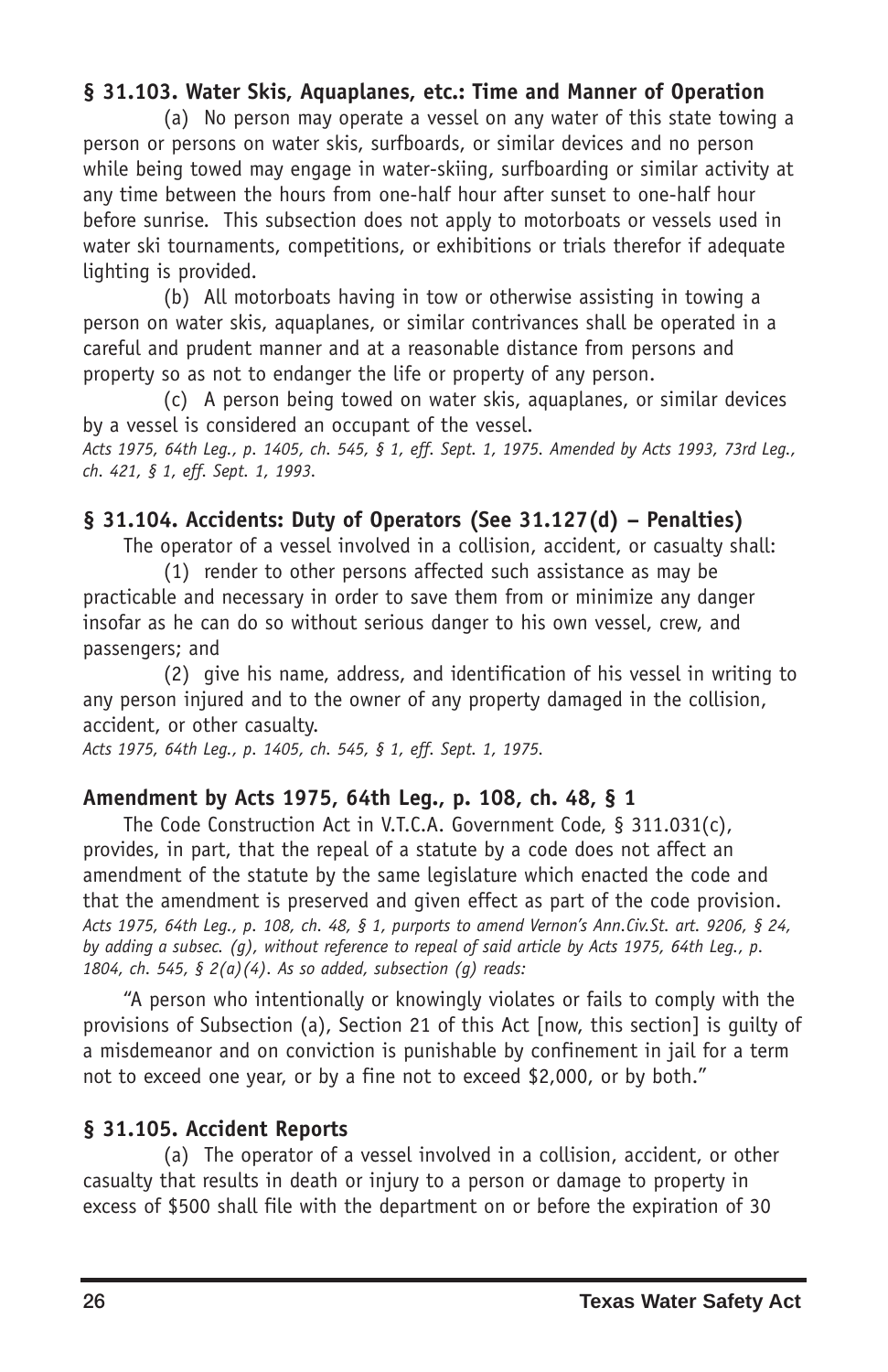days after the incident a full description of the collision, accident, or casualty in accordance with regulations established by the department.

(b) The accident reports are confidential and are inadmissible in court as evidence.

(c) On request made by an authorized official or agency of the United States, any information available to the department under Subsection (a) of this section shall be sent to the official or agency.

Acts 1975, 64th Leg., p. 1405, ch. 545, § 1, eff. Sept. 1, 1975. Amended by Acts 1977, 65th Leg., p. 835, ch. 311, § 1, eff. May 30, 1977; Acts 1989, 71st Leg., ch. 543, § 4, eff. June 14, 1989.

## **§ 31.106. Personal Watercraft**

(a) No person shall operate a personal watercraft in the following manner or under the following circumstances:

(1) unless each person riding on or towed behind the vessel is wearing a U.S. Coast Guard approved Type I, II, III, or V personal flotation device;

(2) if the vessel is equipped by the manufacturer with a lanyard type engine cutoff switch, unless such lanyard is attached to the person, clothing, or personal flotation device of the operator as appropriate for the vessel involved;

(3) during the period between sunset and sunrise;

(4) within 50 feet of any other vessel, person, stationary platform or other object, or shore, except at headway speed;

(5) if the operator is under 16 years of age, unless the operator:

(A) is accompanied by a person at least 18 years of age; or

(B) is at least 13 years of age and has successfully completed a boating safety course prescribed and approved by the department;

(6) if the personal watercraft is a motorboat, within any area prohibited for operation of a motorboat by state law or local rule or regulation;

(7) while towing water skis, an aquaplane, a surfboard, a tube, or any other similar device, unless the towing vessel is designed to carry on board a minimum of two persons;

(8) by jumping the wake of another vessel recklessly or unnecessarily close to that vessel; or

(9) in a manner that requires the operator to swerve at the last possible moment to avoid collision.

(b) The provisions of this section do not apply to professional exhibitions or an officially sanctioned race, tournament, or exhibition.

(c) Subsection (a)(4) of this section does not prohibit the operation of personal watercraft on bodies of water less than 100 feet in width.

(d) An owner of a personal watercraft permitting a person under 18 years of age to operate the personal watercraft in a manner prohibited by this section may be notified of the violation.

(e) For the purposes of this section, a person is considered to be accompanying the operator of a personal watercraft if the person is on board the personal watercraft when underway.

Added by Acts 1989, 71st Leg., ch. 571, § 2, eff. Sept. 1, 1989. Amended by Acts 1993, 73rd Leg., ch. 739, § 2, eff. Sept. 1, 1993; Acts 1997, 75th Leg., ch. 1363, § 5, eff. Sept. 1, 1997.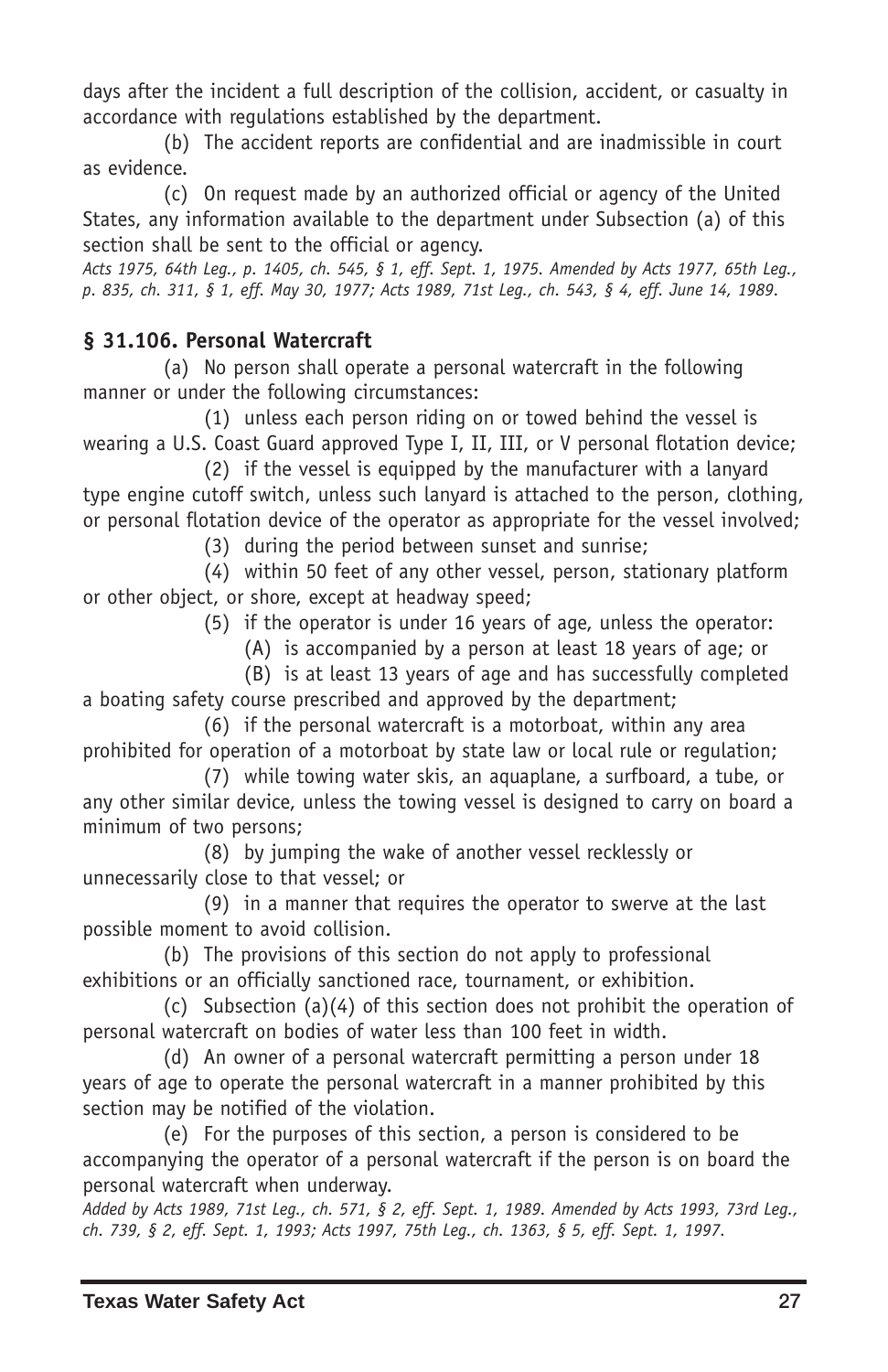### **§ 31.107. Operation of Motorboat**

No person may operate a motorboat of over 15 horsepower on the public waters of this state unless the person is 16 years of age or older or:

(1) is accompanied by a person (18) years of age or older; or

(2) is at least 13 years of age and has successfully passed a boating safety course prescribed and approved by the department.

Added by Acts 1989, 71st Leg., ch. 1006, § 1, eff. Sept. 1, 1989. Renumbered from § 31.106 by Acts 1990, 71st Leg., 6th C.S., ch. 12, § 2(23), eff. Sept. 6, 1990. Amended by Acts 1997, 75th *Leg., ch. 1363, § 6, eff. Sept. 1, 1997.*

### **§ 31.108. Boater Education Program**

(a) The commission shall adopt rules to:

(1) administer a boater education program that is designed to educate persons about the safe operation of vessels;

(2) approve boater education courses that meet or exceed the minimum instruction requirement, as the requirement exists on January 1, 1997, established by the National Association of State Boating Law Administrators;

(3) create an equivalency examination that may be taken, as the commission determines is consistent with promoting public safety in the operation of vessels, instead of the boater education course; and

(4) ensure that boater education courses and examinations are available in each county.

(b) The commission by rule may create exemptions from boater education requirements imposed by statute to the extent the exemptions are consistent with promoting public safety in the operation of vessels.

(c) The commission by rule shall create a standard form for a boater identification card to be issued to a person who successfully completes a boater education course or course equivalency examination.

(d) The department may appoint agents to:

(1) administer a boater education course or course equivalency examination; and

(2) issue boater identification cards under guidelines established by the commission.

(e) An officer or employee of the department shall collect a \$5 examination or course fee and forward the fee and any examination documentation to the department not later than the 30th day after the date the examination or course is administered.

(f) An agent acting under authority of Subsection (d):

(1) shall collect a \$10 examination or course fee and forward the fee and any examination documentation to the department not later than the 30th day after the date the examination or course is administered; and

(2) may collect and keep a \$3 service fee. *Added by Acts 1997, 75th Leg., ch. 1363, § 7, eff. Sept. 1, 1997.*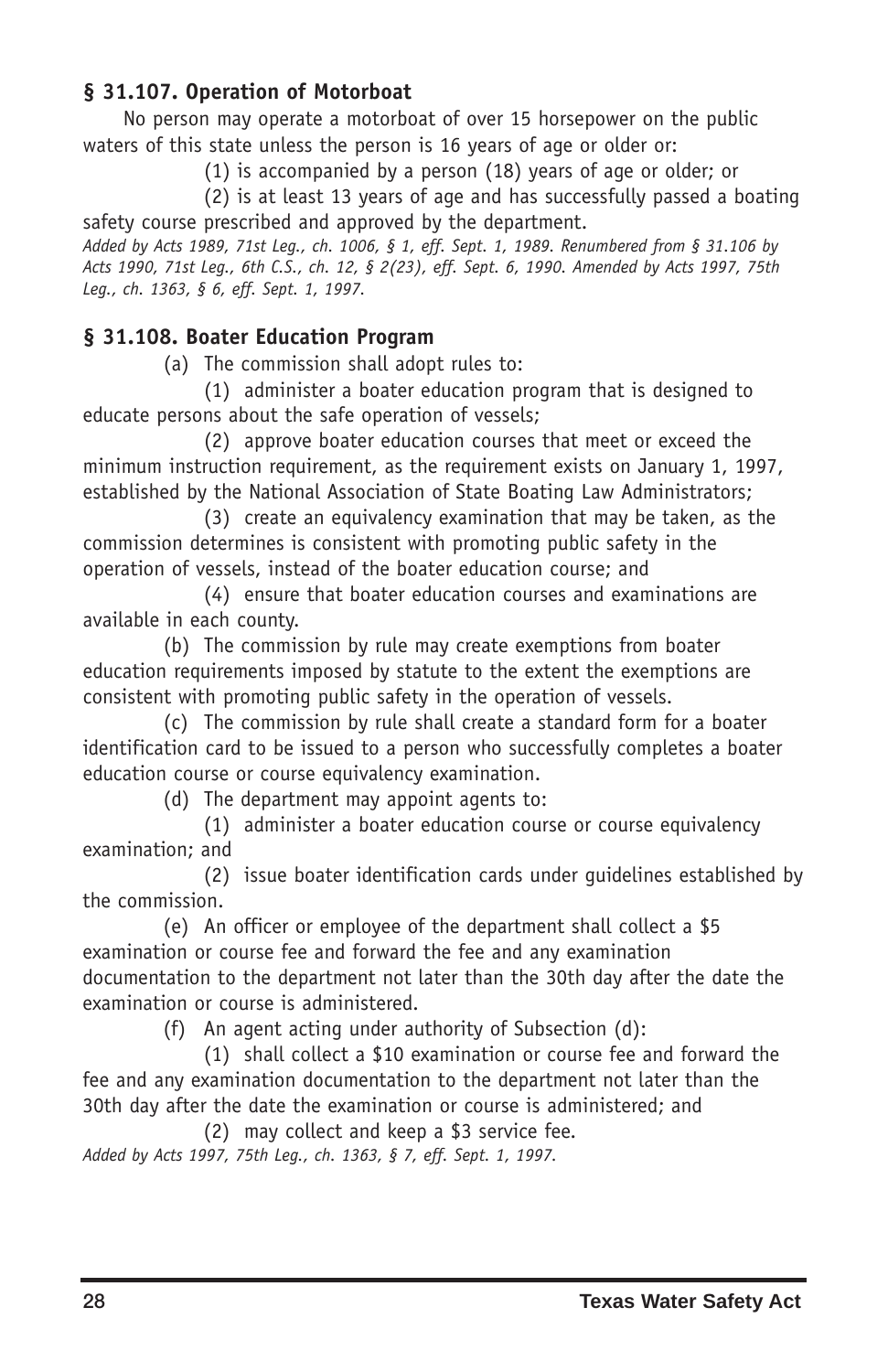### **§ 31.109. Boater Education Course Required for Certain Persons**

- (a) This section applies only to a person who is:
	- (1) born on or after September 1, 1984; and
	- (2) operating on the public water of this state:
		- (A) a vessel powered by a motor of 10 horsepower or more; or
		- (B) a windblown vessel over 14 feet in length.

### (b) A person subject to this section must have in the person's possession:

- (1) a photographic identification card; and
- (2) a boater identification card issued by the department.

(c) The department shall issue a boater identification card to a person who has successfully completed:

- (1) a boater education course approved by the department; or
- (2) a course equivalency examination approved by the department.

(d) A boater identification card issued to a person who has successfully completed a boater education course or course equivalency examination does not expire.

(e) Upon proof of completion of a boater safety education course a court shall dismiss a violation of Subsections (b)(1) and (2). *Added by Acts 1997, 75th Leg., ch. 1363, § 7, eff. Sept. 1, 1997.*

## **§ 31.110. Exemption From Boater Education Course Requirement**

A person is not required to comply with Section 31.109 if the person:

(1) holds a master's, mate's, or operator's license issued by the United States Coast Guard;

(2) is supervised by a person who:

(A) is otherwise exempt from the requirements of Section 31.109 or possesses a boater identification card as required by Section 31.109; and

- (B) is at least 18 years of age;
- (3) is at least 18 years of age;

(4) is not a resident of this state and has proof that the person has successfully completed a boater education course or equivalency examination in another state that is approved by the department; or

(5) is exempt by rule of the department. *Added by Acts 1997, 75th Leg., ch. 1363, § 7, eff. Sept. 1, 1997.*

## **§ 31.111. Operating Vessel Livery**

(a) A vessel livery must purchase liability insurance from an insurer licensed to do business in this state.

(b) Before releasing possession of a rented vessel, a vessel livery shall provide each operator of the rented vessel instruction relating to:

- (1) the provisions of this chapter;
- (2) operational characteristics of the rented vessel; and

(c) After providing the instruction required by Subsection (b) and before releasing possession of the rented vessel, the vessel livery shall require

<sup>(3)</sup> boating regulations that apply in the area of operation of the vessel.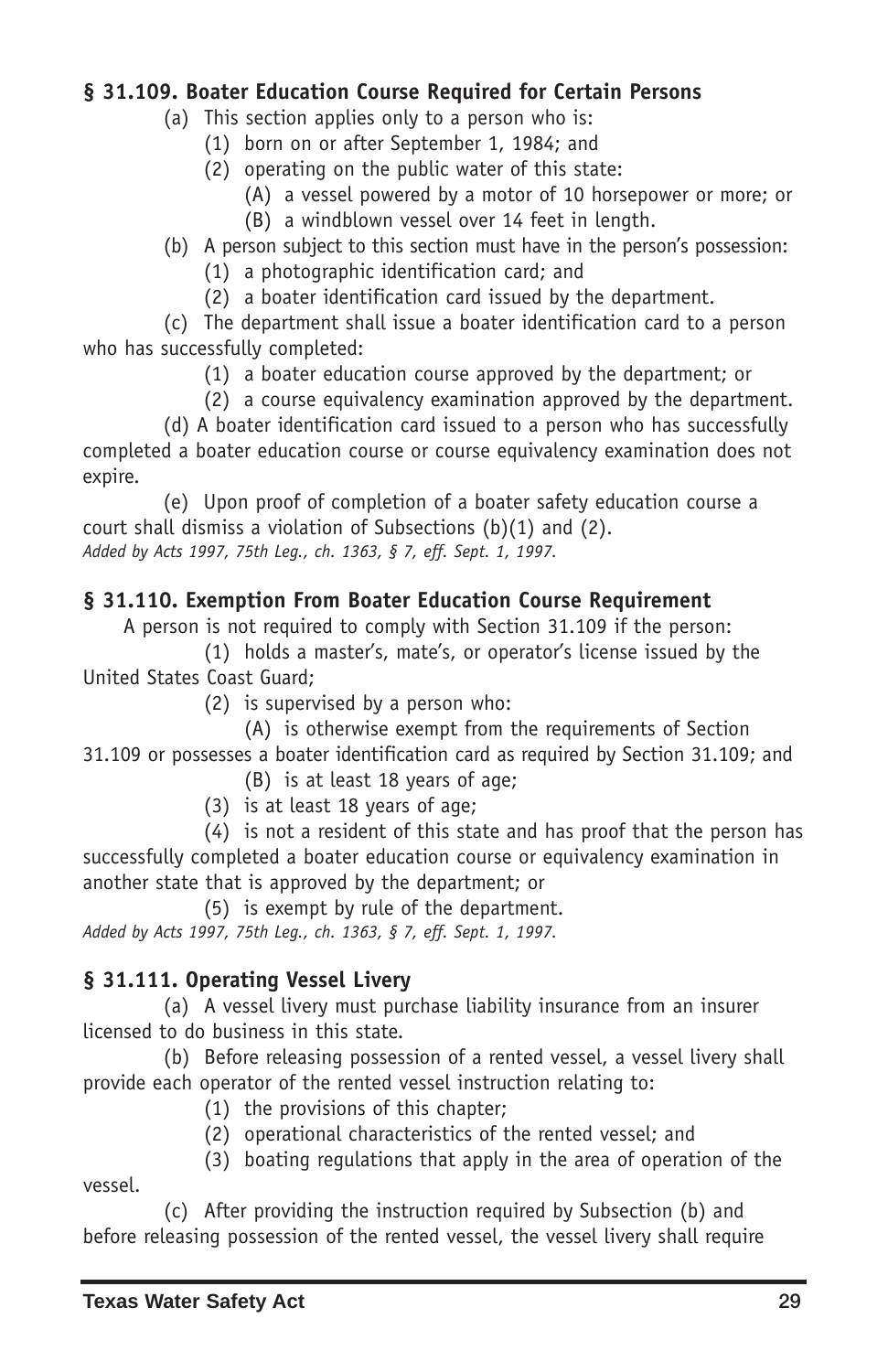each operator to sign an acknowledgment form indicating that the operator has received the required instruction. The vessel livery shall retain the form for at least six months.

*Added by Acts 1997, 75th Leg., ch. 1363, § 7, eff. Sept. 1, 1997.*

### **SUBCHAPTER E. ENFORCEMENT AND PENALTIES**

#### **§ 31.121. Enforcement Officers**

(a) All peace officers of this state and game wardens commissioned by the commission must be certified as marine safety enforcement officers by the department to enforce the provisions of this chapter by arresting and taking into custody any person who commits any act or offense prohibited by this chapter or who violates any provision of this chapter.

(b) The commission by rule shall establish standards for training and certifying marine safety enforcement officers under this section.

(c) The commission by rule may create exemptions for peace officers from marine safety enforcement officer training and certification requirements imposed by statute.

(d) The commission by rule shall establish and collect a fee to recover the administrative costs associated with the certification of marine safety enforcement officers. The commission shall require the applicant for certification or the applicant's employer to pay the fee required under this section.

(e) Game wardens may assist in the search for and rescue of victims of water-oriented accidents.

Acts 1975, 64th Leq., p. 1405, ch. 545, § 1, eff. Sept. 1, 1975. Amended by Acts 1997, 75th Leq., *ch. 1363, § 8, eff. Sept. 1, 1997.*

### **§ 31.1211. Jurisdiction of Municipal Peace Officers**

(a) Notwithstanding any other law limiting the enforcement jurisdiction of a peace officer, a peace officer of a municipality who is certified as a marine safety enforcement officer under Section 31.121 may enforce the provisions of this chapter within an area of a lake that is outside the enforcement jurisdiction of the peace officer if:

(1) any portion of the lake is contained in the corporate limits or extraterritorial jurisdiction of the municipality; and

(2) the municipality has entered into a memorandum of understanding with the governmental entity having enforcement jurisdiction in that area granting the peace officer enforcement jurisdiction in the area.

(b) The memorandum of understanding under Subsection (a)(2) must:

(1) designate the jurisdiction that has the authority to conduct any prosecution or ongoing investigation of a violation resulting from an enforcement action under this section; and

(2) be approved by the Parks and Wildlife Department. *Added by Acts 2007, 80th Leg., R.S., Ch. 975, § 1, eff. June 15, 2007.*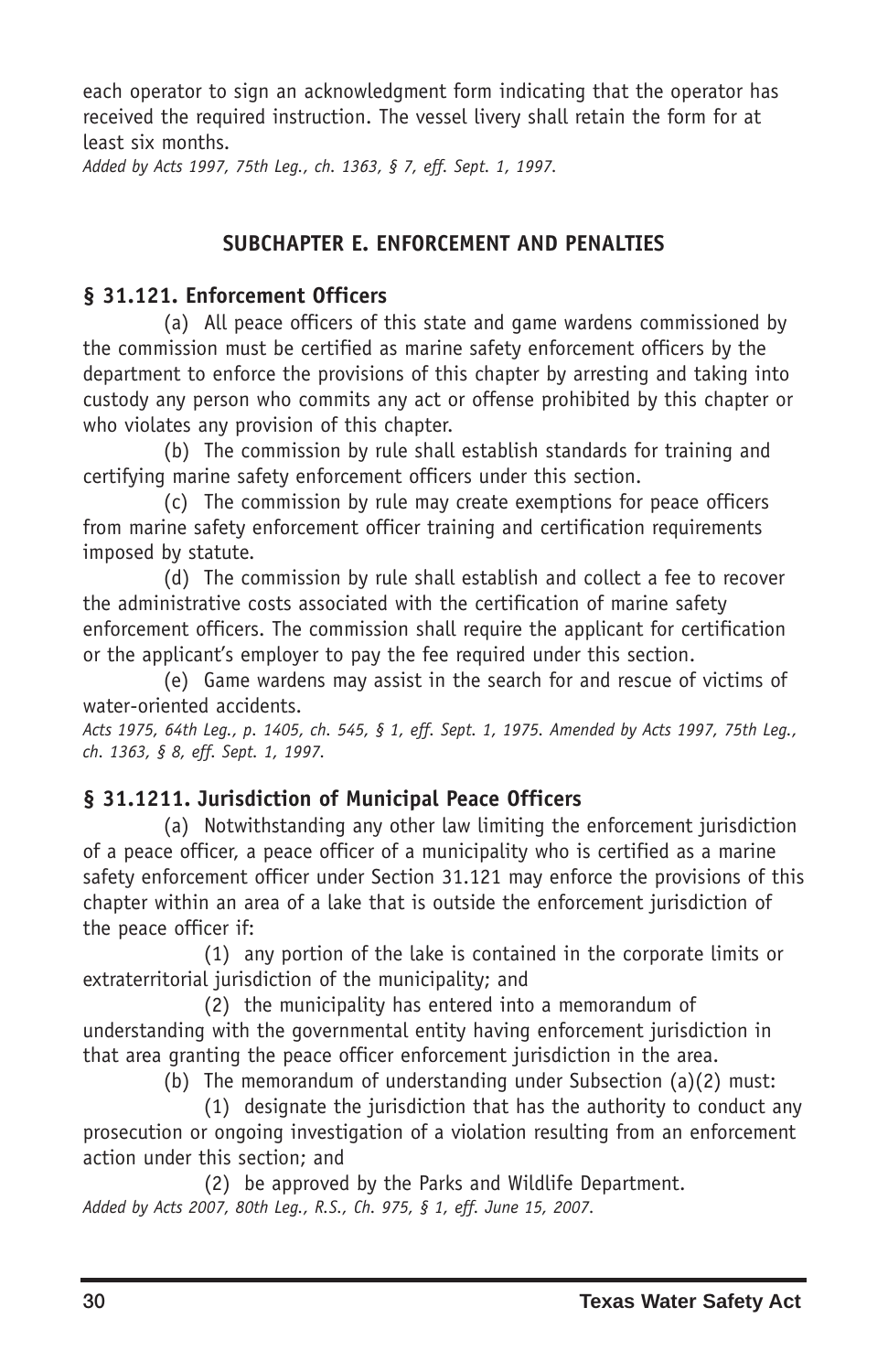### **§ 31.122. Water Safety Vessels: Lights**

Only the department and police water safety vessels may use rotating or flashing blue beacon lights.

Acts 1975, 64th Leg., p. 1405, ch. 545, § 1, eff. Sept. 1, 1975. Amended by Acts 1989, 71st Leg., *ch. 543, § 5, eff. June 14, 1989.*

#### **§ 31.123. Required Response to Police Water Safety Vessel**

The operator of a vessel underway, on sighting a rotating or flashing blue beacon light, shall reduce power immediately and bring the vessel to a no-wake speed and subsequent stop until the intention of the water safety vessel is understood.

Acts 1975, 64th Leg., p. 1405, ch. 545, § 1, eff. Sept. 1, 1975. Amended by Acts 1989, 71st Leg., *ch. 543, § 6, eff. June 14, 1989.*

### **§ 31.124. Inspection of Vessels**

(a) In order to enforce the provisions of this chapter, an enforcement officer may stop and board any vessel subject to this chapter and may inspect the boat to determine compliance with applicable provisions.

(b) An officer boarding a vessel shall first identify himself by presenting proper credentials.

(c) The operator of a vessel required by this chapter to hold a certificate of number aboard the vessel shall show the certificate to the officer on demand, and failure to do so constitutes a violation of this chapter.

(d) No person operating a boat on the water of this state may refuse to obey the directions of an enforcement officer when the officer is acting under the provisions of this chapter.

(e) The safety of the vessel shall always be the paramount consideration of an arresting officer.

(f) If an enforcement officer determines that a vessel and its associated equipment is being used in violation of this chapter or of any regulation or standard issued thereunder so as to create an especially hazardous condition, he may direct the operator to return to mooring, and the vessel may not be used until the condition creating the violation is corrected. *Acts 1975, 64th Leg., p. 1405, ch. 545, § 1, eff. Sept. 1, 1975.*

**§ 31.125. Violations; Notice to Appear**

(a) An enforcement officer who arrests a person for a violation of this chapter may deliver to the alleged violator a written notice to appear within 15 days after the date of the violation before the justice court having jurisdiction of the offense.

(b) The person arrested shall sign the notice to appear promising to make his appearance in accordance with the requirements set forth in the notice. After signing the notice the person may be released. Failure to appear before the court in the county having jurisdiction constitutes a violation of the chapter. A warrant for the arrest of the person failing to appear may be issued. *Acts 1975, 64th Leg., p. 1405, ch. 545, § 1, eff. Sept. 1, 1975.*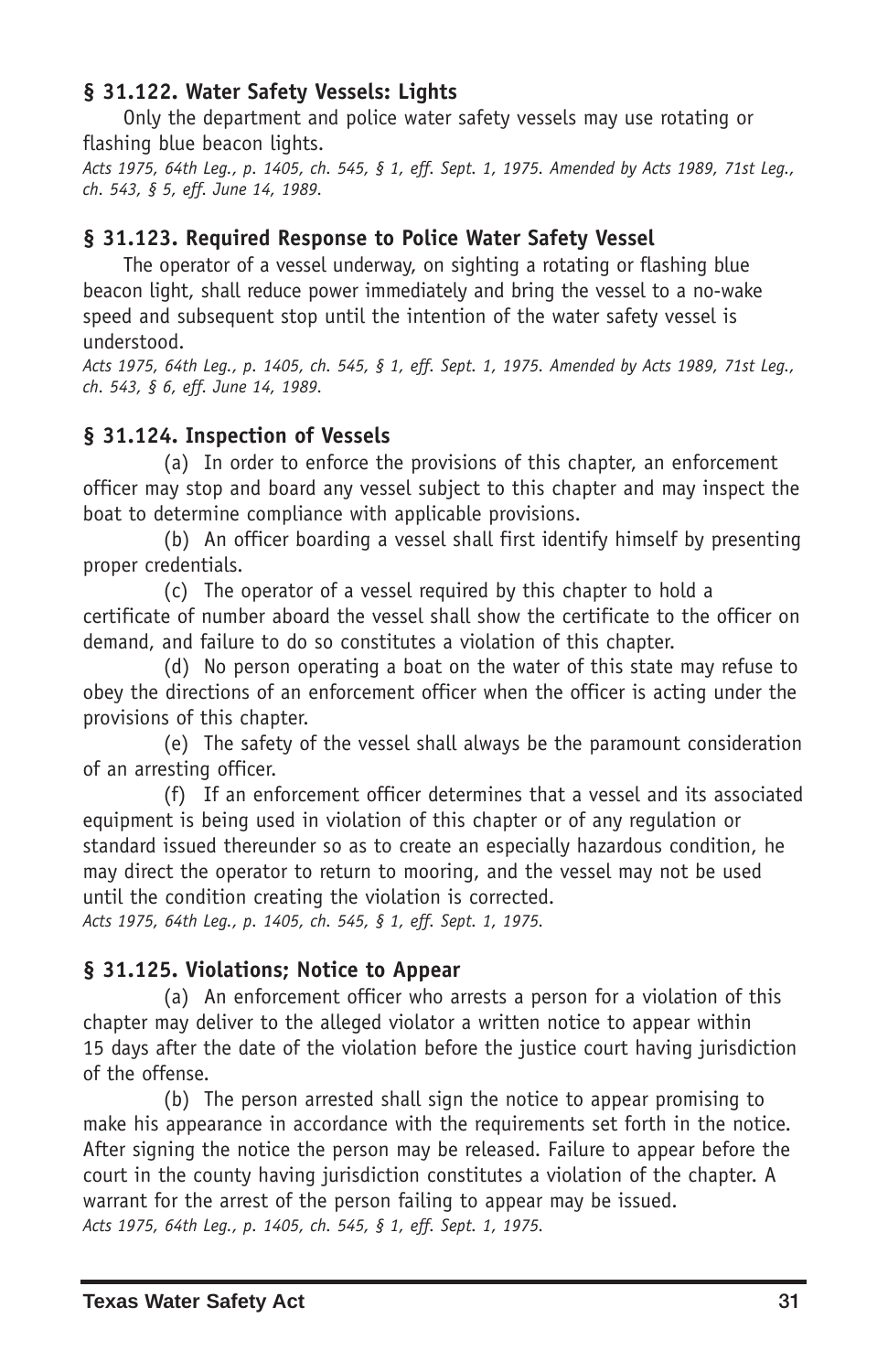### **§ 31.126. Venue**

(a) Venue for an alleged violation or offense under the provisions of this chapter is in the justice court or county court having jurisdiction where the violation or offense was committed.

(b) For an offense under the provisions of this chapter, there is a presumption that the offense was committed in the justice precinct and county where the dam containing the body of water is located. *Acts 1975, 64th Leg., p. 1405, ch. 545, § 1, eff. Sept. 1, 1975.*

## **§ 31.127. Penalties**

(a) A person who violates or fails to comply with any provision of this chapter, or who violates or fails to comply with a proclamation of the commission entered under this chapter or a city ordinance or order of a commissioners court or a political subdivision of the state made or entered under this chapter, commits an offense that is a Class C Parks and Wildlife Code misdemeanor.

(b) A person who violates Section 31.043(c) or 31.096 of this code commits an offense that is a Class B Parks and Wildlife Code misdemeanor.

(c) Except as provided by Subsection (f), a person who operates a vessel in violation of Section 31.021(b) or 31.095 commits an offense punishable by a fine of not less than \$100 or more than \$500.

(d) The operator of a vessel who is involved in a collision, accident, or other casualty that results in death or serious bodily injury to another person and fails to comply with Section 31.104 commits an offense that is a Parks and Wildlife Code felony.

(e) Except as provided by Subsection (d), the operator of a vessel who is involved in a collision, accident, or other casualty and fails to comply with Section 31.104 commits an offense that is a Class A Parks and Wildlife Code misdemeanor.

(f) A court may dismiss a charge of operating a vessel with an expired certificate of number under Section 31.021 if:

(1) the defendant remedies the defect not later than the 10th working day after the date of the offense and pays an administrative fee not to exceed \$10; and

(2) the certificate of number has not been expired for more than

Acts 1975, 64th Leg., p. 1405, ch. 545, § 1, eff. Sept. 1, 1975. Amended by Acts 1985, 69th Leg., ch. 267, art. 3, § 12, eff. Sept. 1, 1985; Acts 1989, 71st Leq., ch. 185, § 2, eff. July 1, 1989; Acts 1997, 75th Leg., ch. 1363, § 9, eff. Sept. 1, 1997; Acts 2003, 78th Leg., ch. 200, § 8(m), eff. Sept. 1, 2003; Acts 2003, 78th Leg., ch. 1133, § 13, eff. Sept. 1, 2003. Acts 2007, 80th Leg., ch. \_\_ § *\_\_\_, eff. Sept. 1, 2007.*

## **§ 31.128. Disposition of Fines**

(a) A justice of the peace, or a clerk of any court, or any other officer of this state receiving any fine imposed by a court for a violation of this chapter shall send the fine to the department within 10 days after receipt and shall note the docket number of the case, the name of the person fined, and the section or

60 days.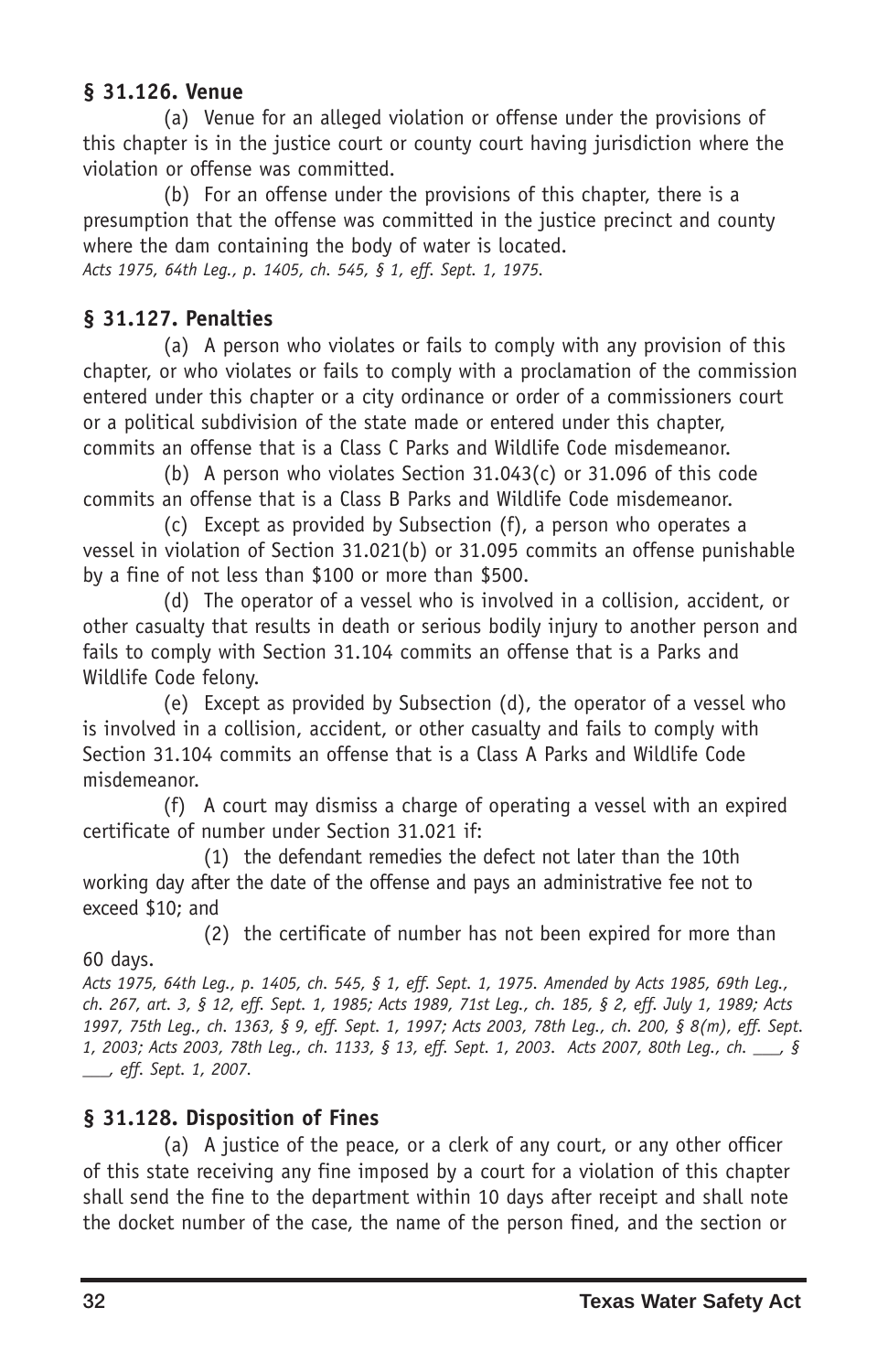article of the law under which the conviction was secured.

(b) In justice court cases filed as the result of an arrest by a game warden, the amount to be remitted to the game, fish, and water safety account shall be 85 percent of the fine. In county court cases filed as the result of an arrest by a game warden, the amount to be remitted to the game, fish, and water safety account shall be 80 percent of the fine. All costs of the court shall be retained by the court having jurisdiction of the offense and deposited as other fees in the proper county fund.

(c) In court cases filed as the result of an arrest by a marine safety enforcement officer other than a game warden, the amount to be remitted to the game, fish, and water safety account shall be 60 percent of the fine. All costs of the court shall be retained by the court having jurisdiction of the offense and deposited as other fees in the proper county fund.

(d) Not less than 50 percent of the amount remitted to the game, fish, and water safety account under Subsection (c) must be used for the administration and enforcement of this chapter.

Acts 1975, 64th Leg., p. 1405, ch. 545, § 1, eff. Sept. 1, 1975. Amended by Acts 1993, 73rd Leg., *ch. 679, § 39, eff. Sept. 1, 1993; Acts 1997, 75th Leg., ch. 1363, § 10, eff. Sept.1, 1997.*

# **§ 31.129. Violation of Sewage Disposal Regulations**

(a) A person who violates or fails to comply with a rule of the Texas Natural Resource Conservation Commission concerning the disposal of sewage from boats commits an offense that is a Class C Parks and Wildlife Code misdemeanor. A separate offense is committed each day a violation continues.

(b) The enforcement provisions of this subchapter apply to violations punishable by this section.

Acts 1975, 64th Leg., p. 1405, ch. 545, § 1, eff. Sept. 1, 1975. Amended by Acts 1985, 69th Leg., ch. 267, art. 3, § 13, eff. Sept. 1, 1985; Acts 1997, 75th Leg., ch. 1256, § 24, eff. Sept. 1, 1997.

# **§ 31.130. Boater Education Course Permitted in Lieu of Fine**

(a) Except as provided by Section 31.131, this section applies to a person who violates for the first time a provision of this chapter relating to the operation of a vessel.

(b) A justice may defer imposition of a fine and place a defendant on probation for a period not to exceed 60 days if the defendant:

(1) pleads guilty or nolo contendere or is found guilty; and

(2) requests permission from the court to attend a boater education course.

(c) The justice shall require the defendant to successfully complete a boater education course approved by the department during the probation period.

(d) If the defendant presents satisfactory evidence that the defendant has successfully completed the boater education course, the justice shall waive imposition of a fine. If the defendant fails to successfully complete the boater education course, the justice shall impose a fine for the violation. *Added by Acts 1997, 75th Leg., ch. 1363, § 11, eff. Sept. 1, 1997.*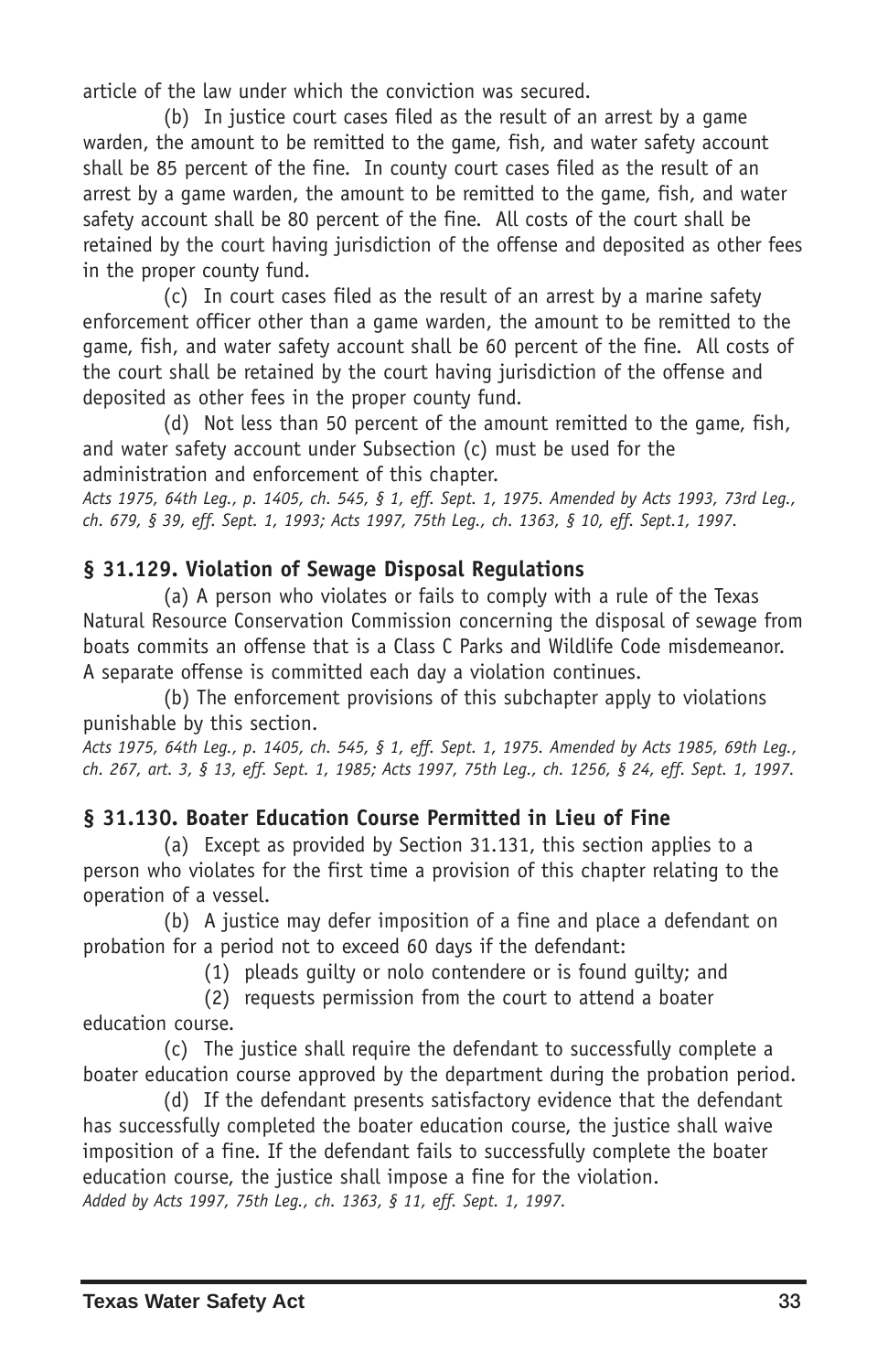### **§ 31.131. Boater Education Course Required for Certain Violations**

(a) A justice shall require a person who is adjudged guilty of an offense resulting from the violation of a provision of Sections 31.094–31.103 or 31.106 to:

(1) pay any fine imposed for the violation; and

(2) successfully complete a boater education course approved by the department not later than the 90th day after the date the person is adjudged guilty.

(b) If the person fails to successfully complete the boater education course, the person commits an offense that is a Class A Parks and Wildlife Code misdemeanor.

*Added by Acts 1997, 75th Leg., ch. 1363, § 11, eff. Sept. 1, 1997.*

### **§ 31.132. Reporting Procedures for Enforcement Officers**

A marine safety enforcement officer shall provide to the department on a form prescribed by the department a report of any incident the officer investigates that involves a boating accident, water fatality, or person who allegedly operates a boat while intoxicated. The officer shall provide the report not later than the 15th day after the date the incident occurred.

*Added by Acts 1997, 75th Leg., ch. 1363, § 11, eff. Sept. 1, 1997.*

### **SUBCHAPTER F. WATER FACILITIES**

### **§ 31.141. Boat Ramps**

(a) The department may construct and maintain boat ramps and access roads by the use of existing or additional services or facilities of the department.

(b) On the completion of the work, the department shall prepare and send vouchers to the comptroller of public accounts payable to the department or to any person, firm, or corporation for reimbursement for the work, and the comptroller shall issue warrants on the game, fish, and water safety account to reimburse the department or any person, firm, or corporation for the work performed.

(c) The department may remove sand, silt, and other materials from state-owned submerged land and may contract for the removal of sand, silt, and other materials from state-owned submerged land to provide access to boat ramps. Acts 1975, 64th Leg., p. 1405, ch. 545, § 1, eff. Sept. 1, 1975. Amended by Acts 1979, 66th Leg., p. 1069, ch. 499, § 1, eff. Aug. 27, 1979; Acts 1993, 73rd Leg., ch. 679, § 40, eff. Sept. 1, 1993.

### **§ 31.142. Buoys and Markers**

The department may provide for a standardized buoy-marking program for the inland water of the state. The department may purchase and provide the controlling agency of the water bodies with buoys and markers. Acts 1975, 64th Leg., p. 1405, ch. 545, § 1, eff. Sept. 1, 1975. Amended by Acts 1993, 73rd Leg., *ch. 679, § 41, eff. Sept. 1, 1993.*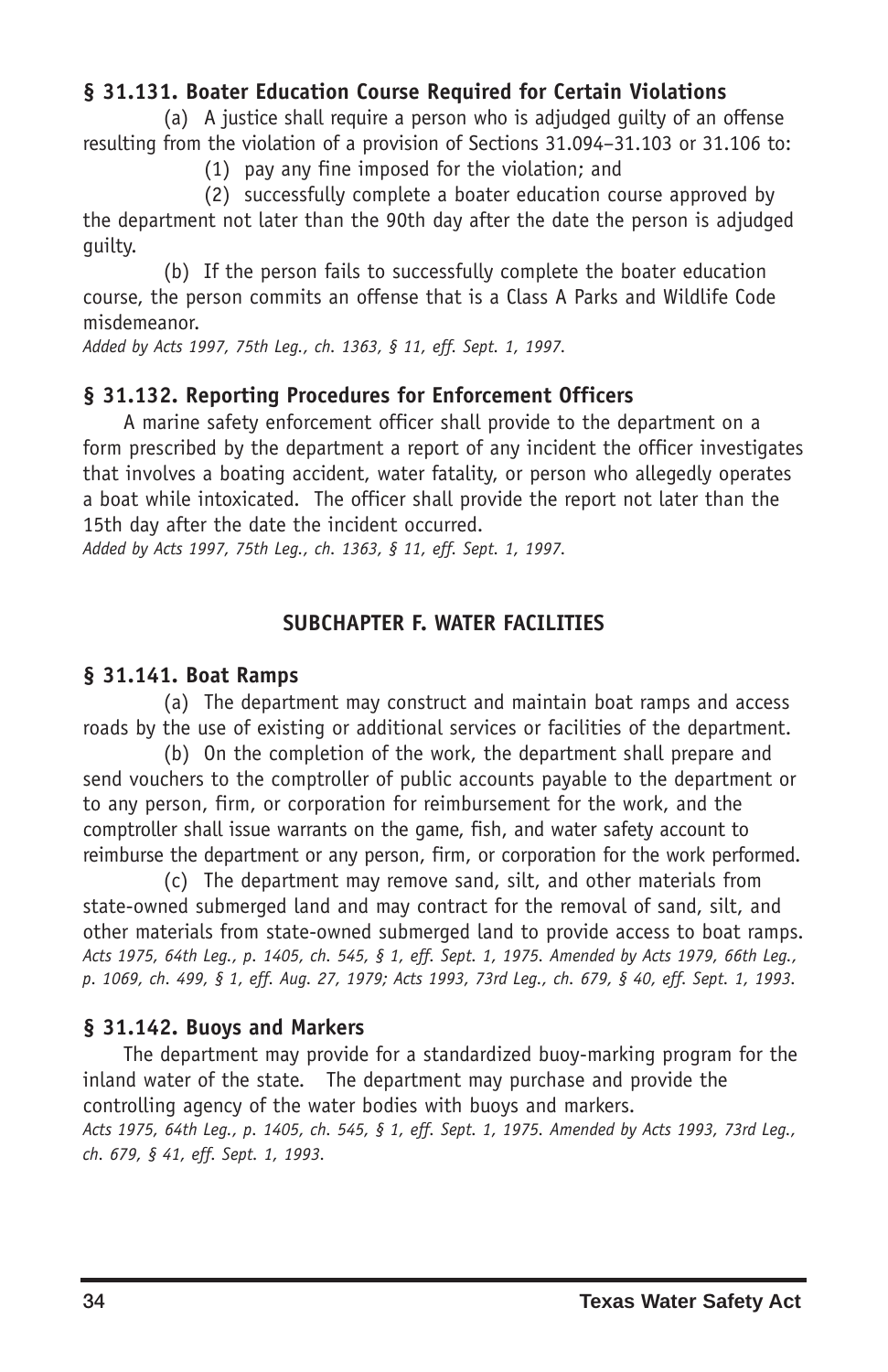### **SUBCHAPTER G. PARTY BOATS**

### **§ 31.171. Definitions**

In this subchapter:

(1) "Licensed party boat operator" means a person issued a license by the department under this subchapter.

(2) "Party boat" means a vessel:

(A) operated by the owner of the vessel or an employee of the owner; and

(B) rented or leased by the owner for a group recreational event for more than six passengers.

# **§ 31.172. Applicability; Exception**

(a) This subchapter applies only to a party boat that operates on the inland waters of this state.

(b) This subchapter does not apply to a boat that is less than 30 feet in length or to a sailboat.

# **§ 31.173. Party Boat Operator and Staff**

(a) Except as provided by Subsection (c), the party boat owner shall provide staff members, including a licensed party boat operator, who:

(1) operate and staff the party boat for the duration of a rental or lease for a group recreational event as follows:

(A) for a boat with not more than 25 passengers, one staff member who is an operator;

(B) for a boat with at least 26 but not more than 50 passengers, two staff members, including one operator; and

(C) for a boat with more than 50 passengers, three staff members, including one operator; and

(2) have each successfully completed a boater safety course approved under this chapter.

(b) At least one staff member on the boat must be certified to conduct cardiopulmonary resuscitation.

(c) This section does not apply to a party boat rented or leased for an overnight or longer period for which the owner, or the owner's staff, does not intend to remain in constant possession, command, and control of the party boat.

# **§ 31.174. Boat Requirements**

A party boat:

(1) may not carry more than the maximum number of passengers the boat may safely accommodate as determined by the department on inspection;

(2) must have a direct and reliable communication connection to the land-based office of the owner and law enforcement and emergency services by cellular telephone or very high frequency radio; and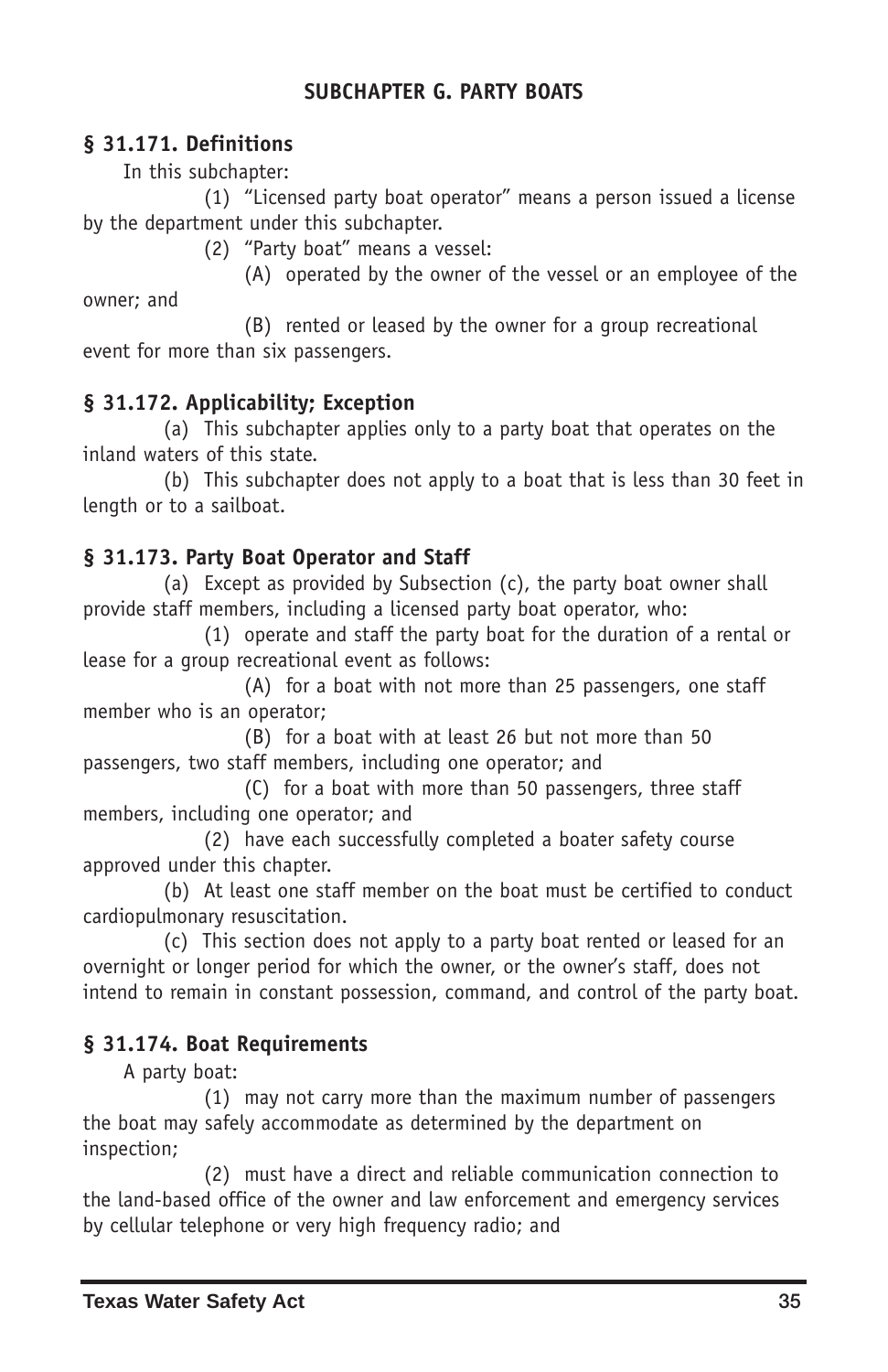(3) must pass an annual water safety inspection conducted by the department or a person under contract with the department.

# **§ 31.175. Passenger Safety Information; Insurance**

(a) The owner of a party boat shall provide each passenger with written and verbal safety information and require each passenger to sign a form acknowledging that the passenger reviewed and understands the information.

(b) The verbal and written safety information must disclose that no lifeguard is present on the party boat if there is not at least one staff member on the boat who is certified as a lifeguard by the American Red Cross, the American Lifeguard Association, or another comparable nationally recognized organization.

(c) The owner of a party boat must obtain at least a minimum amount of liability insurance from an insurer licensed to do business in this state. The commission shall set the amount.

# **§ 31.176. Party Boat Operator License**

(a) The commission by rule shall establish, as necessary to protect the public health and safety, the requirements and procedures for the issuance and renewal of a party boat operator license under this subchapter.

(b) Except as provided by Subsection (c), the rules for obtaining a license as a party boat operator must require at a minimum that the applicant:

(1) be at least 21 years of age;

(2) observe for at least four hours a licensed party boat operator operating a party boat on open water;

(3) operate for at least four hours a party boat on open water while being supervised and observed by a licensed party boat operator; and

(4) pass a written examination covering onboard safety procedures and the applicable provisions of this chapter.

(c) An applicant is not required to comply with Subsections (b)(2) and (3) if the applicant has:

(1) at least 25 hours of experience operating a party boat as shown by appropriate documentation; and

(2) no record of boating violations.

# **§ 31.177. Fees**

(a) The commission by rule shall establish and collect a reasonable fee for:

(1) the issuance of a party boat operator license under this subchapter; and

(2) the annual water safety inspection of a party boat required by this subchapter.

(b) A fee collected by the department under this subchapter and any interest that accrues on the fee shall be deposited to the credit of the game, fish, and water safety account established under Section 11.032.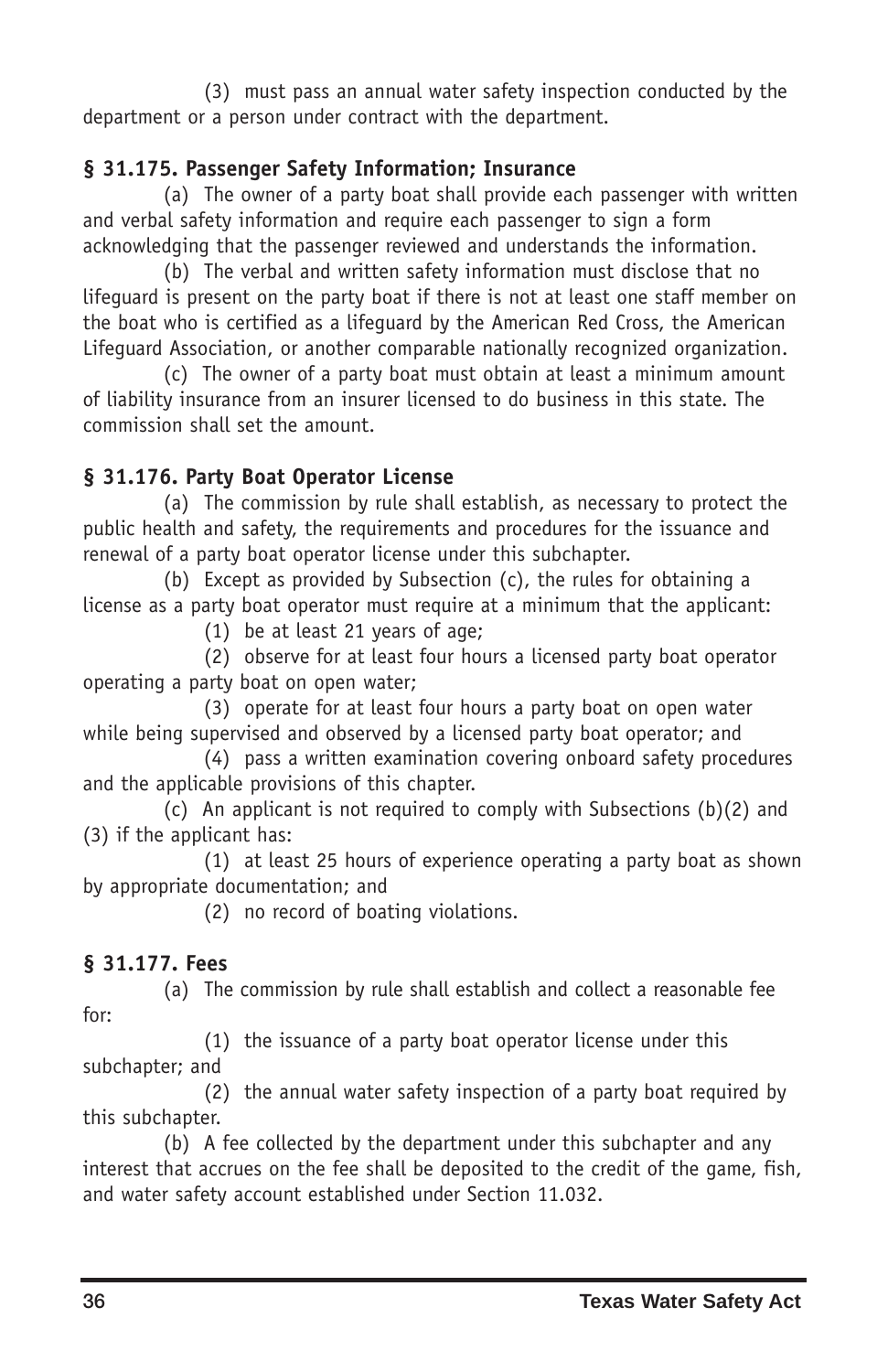### **§ 31.178. Drug and Alcohol Testing**

If a party boat is involved in an accident causing serious personal injury or death, each staff member on board is subject to mandatory drug and alcohol testing.

### **§ 31.179. Enforcement**

(a) In addition to a game warden, any peace officer of a municipality or other political subdivision of this state who is certified as a marine safety enforcement officer under Section 31.121 may enforce this subchapter:

(1) in the area of a navigable body of water that is in the jurisdiction of the municipality or other political subdivision; or

(2) in any part of a lake that is partly or wholly inside the boundaries of:

(A) the municipality or its extraterritorial jurisdiction; or

(B) the political subdivision.

(b) A party boat is subject to enforcement inspections conducted under Section 31.124.

### **§ 31.180. Rules**

The commission shall adopt and enforce rules necessary to implement this subchapter. (Fees to be established in rule by the commission in January 2008.) *Added by Acts 2007, 80th Leg., ch. \_\_\_, § \_\_\_, eff. Sept. 1, 2007.*

# **TITLE 31. TEXAS ADMINISTRATIVE CODE**

### **§ 53.16. Vessel, Motor, and Marine Licensing Fees**

(a) Registration fees:

- (1) livery vessel-Class A-\$32;
- $(2)$  vessel-Class A-\$32:
- $(3)$  vessel-Class  $1 $53$ ;
- $(4)$  vessel-Class 2-\$110;
- $(5)$  vessel-Class 3-\$150;

(b) Titling fees:

(1) certificate of title–\$27;

(2) administrative surcharge for expedited title to a vessel (in addition to applicable fee)–\$37;

(3) administrative surcharge for expedited title to a motor (in addition to applicable fee)–\$37; and

(4) bonded certificate of title–\$37.

(c) Duplicate/transfer fees:

- $(1)$  vessel-transfer of ownership–\$11;
- $(2)$  vessel-duplicate certificate of number–\$11:
- (3) vessel-duplicate decals-\$11.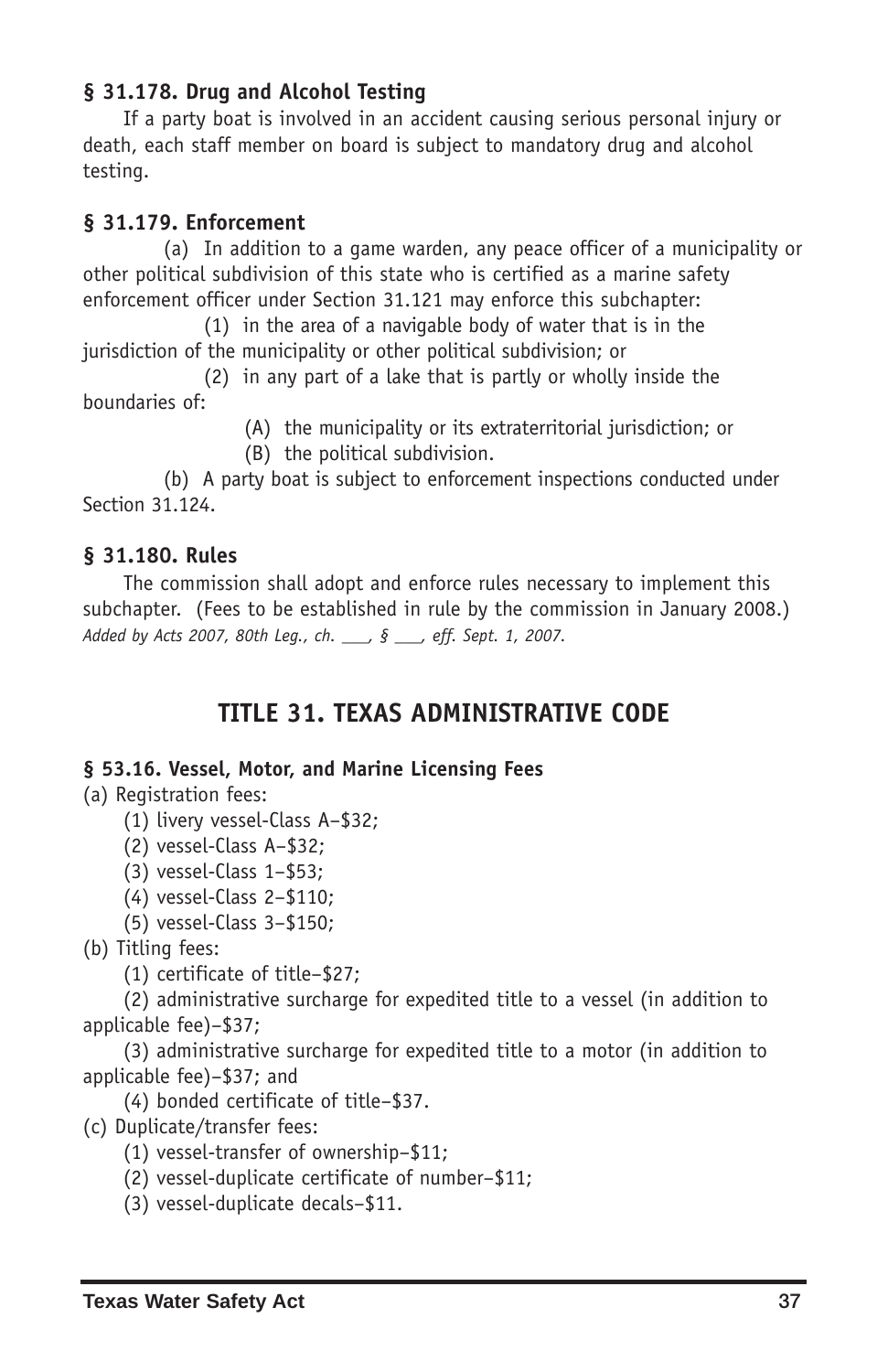(d) Marine dealer/distributor/manufacturer fees:

(1) marine dealer manufacturer number (effective until February 29, 2004)–\$130;

(2) marine dealer, distributor or manufacturer license–\$525;

(3) marine dealer, distributor or manufacturer ownership transfer of license–\$525;

(4) marine dealer, distributor or manufacturer location transfer–\$11;

(5) marine dealer, distributor or manufacturer information update/license correction–\$4.

(e) Report fees:

(1) certified history report of ownership for vessel or outboard motor–\$11;

(2) accident/water fatality report up to five pages in length–\$5; and

(3) accident/water fatality report over five pages in length–\$10.

(f) Party boat fees:

(1) annual party boat inspection–\$132 (if the inspection is performed by a department-approved entity, \$60 may be retained by the inspecting entity);

(2) initial application for party boat operator license–\$132;

(3) party boat operator license renewal application–\$53;

(4) replacement party boat operator license to for lost, damaged, destroyed, or stolen license–\$53.

*Adopted to be effective July 7, 2004, 29 TexReg 6309; amended to be effective August 1, 2007, 32 TexReg 2664; amended to be effective January 1, 2008, 32 TexReg 10011.*

# **§ 53.50. Training and Certification Fees**

(a) Marine safety enforcement training and certification fees.

(1) The fee for certification as a marine safety enforcement officer is \$25.

(2) The fee for certification as a marine safety enforcement officer instructor is \$25.

(b) Hunter education fees.

(1) The registration fee for a hunter education course is \$15, of which \$10 may be directly retained by a volunteer instructor.

(2) The fee for a deferred hunter education option is \$10; however, at the time a person who has used a deferred hunter education option chooses to enroll in a hunter education course, that person shall pay a \$5 registration fee to be directly retained by the volunteer instructor.

*Adopted to be effective July 7, 2004, 29 TexReg 6309; amended to be effective April 6, 2006, 31 TexReg 2861.*

# **§ 53.90. Display Of Registration Validation Sticker**

(a) Documented vessels are required to display the registration validation sticker on both sides of the bow and maintain current documentation through the United States Coast Guard or display the state-assigned TX numbering series with the decal. Commercial vessels used in coastal shipping and vessels exceeding 115 feet in length are exempt from registration requirements.

(b) Vessels registered as antique boats are permitted to display the registration validation sticker on the left portion of the windshield. In the absence of a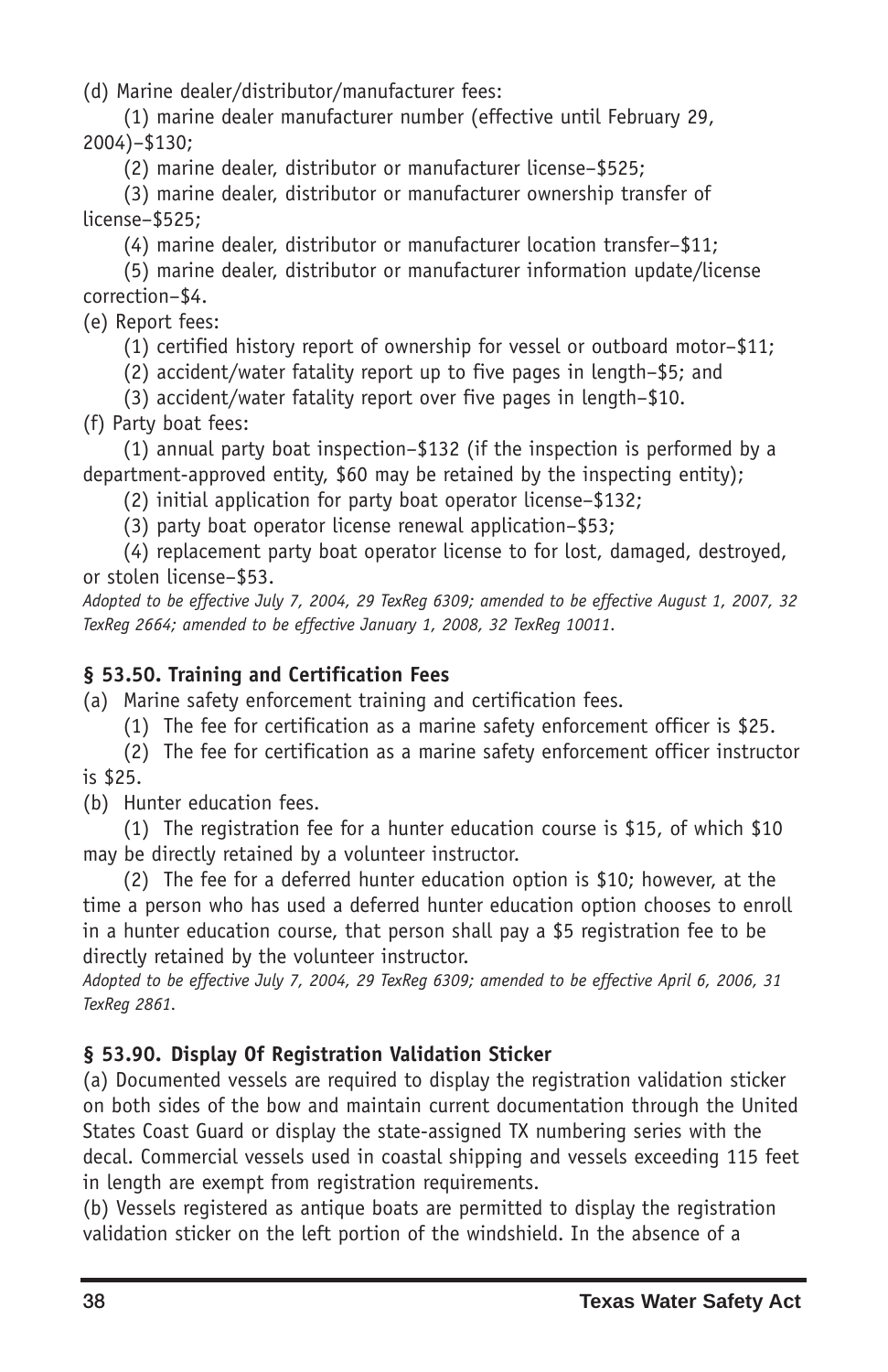windshield, the registration validation sticker must be attached to the certificate of number and made available for inspection when the boat is operated on public water.

*Adopted to be effective July 7, 2004, 29 TexReg 6309.*

### **§ 53.91 Documented Vessels**

(a) New vessels that have applied for documentation may acquire a certificate of number and validation decal at any TPWD boat registration office. At the time of application, applicants must present:

(1) a properly completed registration application on a form supplied by the department;

(2) a copy of:

(A) the current documentation from the U. S. Coast Guard National Vessel Documentation Center (USCGNVDC) or their website in the applicant's name; or

(B) the application for initial documentation with the USCGNVDC in the applicant's name;

(3) payment of any tax required under Tax Code, Chapter 160, or verification of payment; and

(4) payment of the appropriate registration fee as required by Parks and Wildlife Code, §31.026, and §53.16 of this title (relating to Vessel, Motor, and Marine Licensing Fees).

(b) Used or previously documented vessels may acquire a certificate of number and validation decal at any TPWD boat registration office. At the time of application, applicants must present:

(1) a properly completed registration application on a form supplied by the department;

(2) a copy of:

(A) the current documentation from the U. S. Coast Guard National Vessel Documentation Center (USCGNVDC) or their website in the previous owner's name, or the applicant's name; or

(B) the lapsed documentation from the USCGNVDC or their website in the previous owner's name and the application for current documentation with the USCGNVDC in the applicant's name;

(3) payment of any tax required under Tax Code, Chapter 160, or verification of payment; and

(4) payment of the appropriate registration fee as required by Parks and Wildlife Code, §31.026, and §53.16 of this title (relating to Vessel, Motor, and Marine Licensing Fees).

(c) Renewal of certificate of number and validation decal for a documented vessel may be acquired at any TPWD boat registration office. At the time of application, applicants must present:

(1) a properly completed registration application or renewal notice on a form supplied by the department, or a hand written request;

(2) a copy of the current documentation from the U.S. Coast Guard National Vessel Documentation Center (USCGNVDC) or their website in the current owner's name;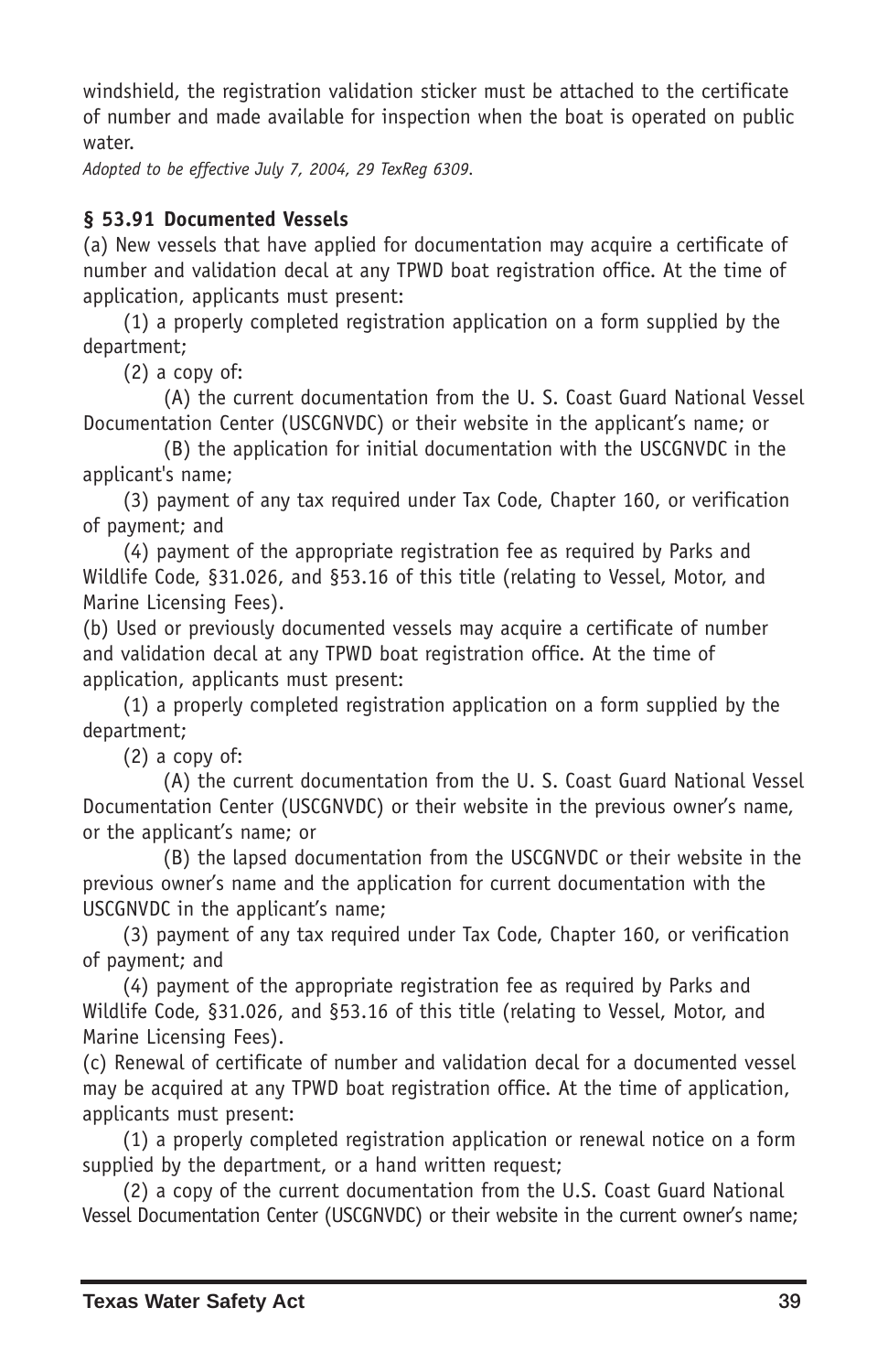(3) for vessels greater than 65 feet in length for the first registration renewal, verification of payment under Tax Code, Chapter 151, or verification from the TPWD boat system; and

(4) payment of the appropriate registration fee as required by §53.16 of this title (relating to Vessel, Motor, and Marine Licensing Fees).

(d) A vessel used as a tender for direct transportation between a mother ship and the shore is not required to display a validation decal, provided:

(1) the vessel is equipped with propulsion machinery of less than 10 horsepower;

(2) is owned by the owner of a vessel for which a valid certificate of number has been issued and displays the registration number of that vessel followed by the suffix "1" (i.e. TX-1234-AB-1) in the manner specified by Parks and Wildlife Code, §31.031; and

(3) is used for no purpose other than direct transportation between a mother ship and the shore.

*Adopted to be effective February 19, 2006, 31 TexReg 851.*

### **§ 55.130. Show, Test, or Demonstration of Vessel**

(a) A licensed dealer, distributor, or manufacturer (hereinafter "licensee") may use the licensee's number to show, demonstrate, or test a vessel on the water of this state without acquiring a certificate of number and registration decals. The licensee's number shall be attached, affixed, or inscribed on both sides of the vessel in an easily visible location. The use of removable signs which can be temporarily but firmly attached to the vessel is permissible.

(b) A licensee may not use the licensee's number for the use of a vessel on the water of this state for recreational purposes or for participation in contests or events, except as permitted in this subchapter.

(c) On a limited and temporary basis, a licensee, or person or persons authorized by the licensee, may use a vessel for recreational purposes or participation in contests or events only if:

(1) the licensee's number is either temporarily or permanently attached, affixed, or inscribed on both sides of the vessel in an easily visible location;

(2) a department-issued validation decal is either temporarily or permanently prominently displayed on both sides of the vessel in an easily visible location;

(3) a department-issued validation card is aboard the vessel; and

(4) the temporary use does not occur on more than six consecutive days, and does not occur on more than twelve days in any calendar month.

(d) A validation card must immediately be made available for inspection upon the request of any peace officer, marine safety officer, or department employee acting within the scope of their official duties.

(e) A dealer, distributor, or manufacturer license shall include one validation card and two validation decals, which shall be issued at the time the license is issued. Additional validation cards may be purchased separately upon payment of the fee specified in §53.18 of this title (relating to Other Fees). Each additional validation card includes two validation decals. Validation decals may not be purchased separately.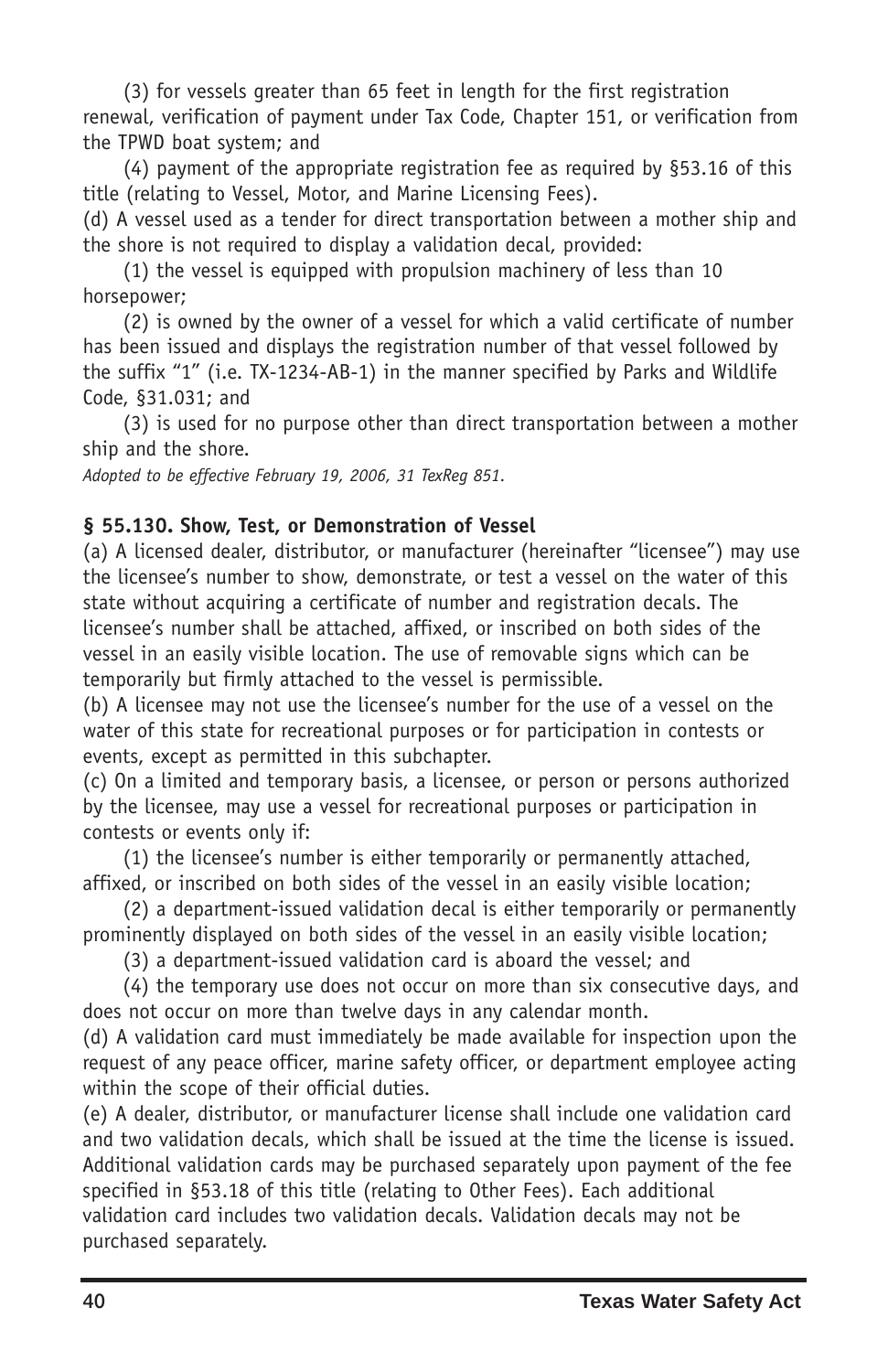(f) A licensee shall maintain at the licensee's place of business a current daily log accounting for each use of each validation card issued to the licensee. The log shall be retained for a period of two years and must immediately be made available for inspection during normal business hours at the request of any peace officer, marine safety officer, or department employee acting within the scope of their official duties. The log shall indicate, for each use of a validation card:

- (1) the date and location of the use;
- (2) the hull identification number of the vessel;
- (3) the specific business purpose of the recreational use, contest, or event;
- (4) the name, address, and driver's license number or state-issued

identification card number of the person or persons authorized by the licensee to operate the vessel; and

(5) the name of licensee's agent authorizing use of the validation card. (g) A validation card is not valid if the corresponding license is not valid. A validation card and corresponding validation decals expire on the last day of the last month that a dealer, distributor, or manufacturer license is valid. (h) Nothing in this subchapter authorizes the use of a licensee's number or a validation card and validation decals for purposes not related to the legitimate business activities of the licensee. "Legitimate business activities" means the sale, transfer, exchange, service, or transportation of a vessel or outboard motor. *Adopted to be effective October 9, 2007, 32 TexReg 7075.*

### **BOAT SPEED LIMIT AND BUOY STANDARDS PROCLAMATION**

#### **§ 55.301. Application**

These sections apply to all public waters in the State of Texas.

#### **§ 55.302. Definitions**

The following words and terms, when used in this undesignated head, shall have the following meanings, unless the context clearly indicates otherwise.

(1) Department—Texas Parks and Wildlife Department.

(2) Governing board—The governing board of an incorporated city or town, a commissioners court of a county, or the governing board of a political subdivision of the state created pursuant to the Texas Constitution, Article XVI, §59, as identified in the Parks and Wildlife Code, §31.092(c).

(3) Headway speed—Slow, idle speed, or speed only fast enough to maintain steerage on course.

(4) Regulated area—Any area on public water designated and posted "Slow, No Wake" area by the governing board.

(5) Slow, no wake—Headway speed without creating a swell or wake.

(6) Uniform state waterway buoy marking system—Information and Regulatory Marking System contained in Federal Regulation 33 Code of Federal Regulations §62.33.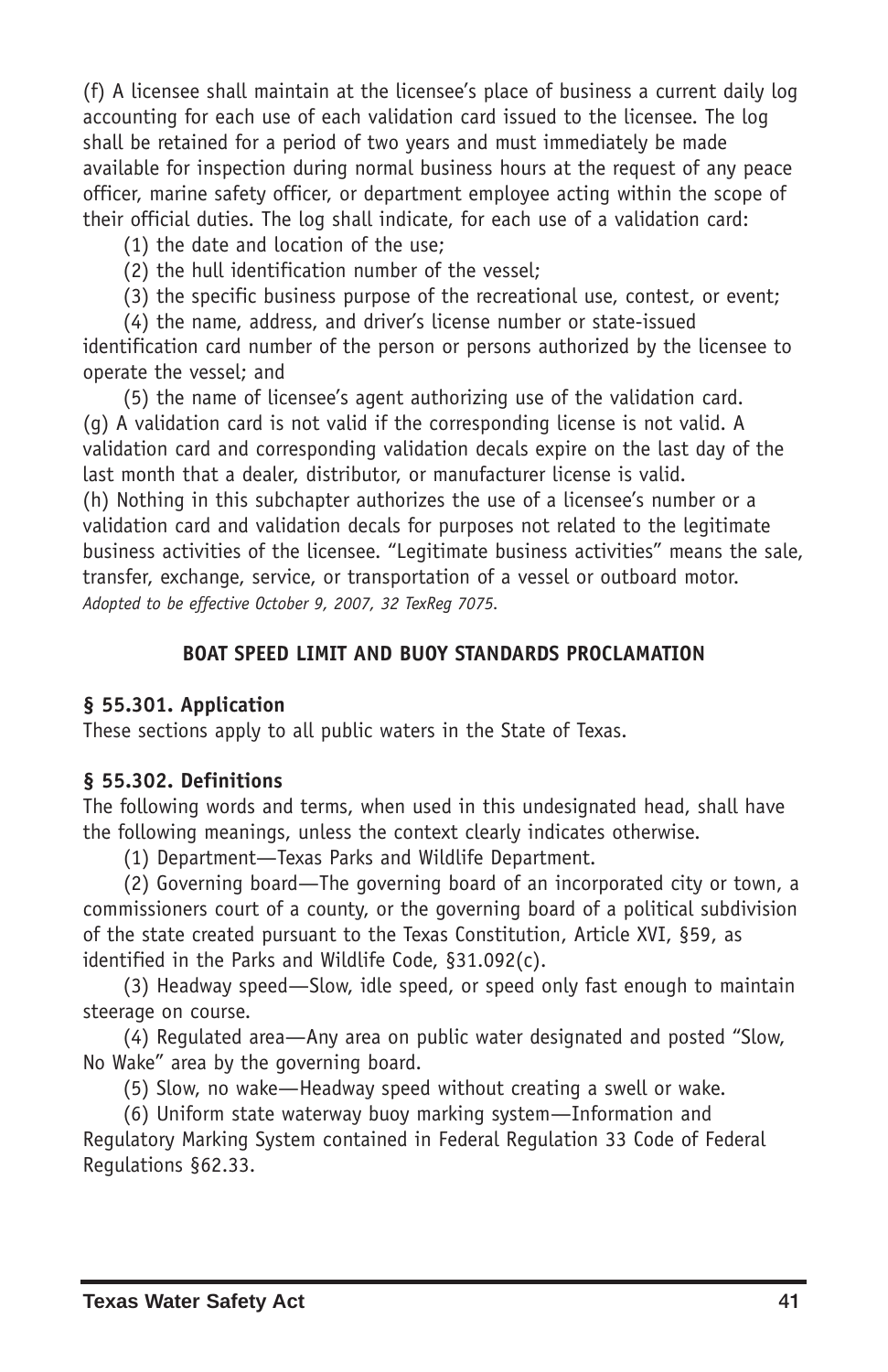### **§ 55.303. General Rules**

The following rules shall govern the speed limits of moving vessels on all public waters of this state.

(1) Governing boards may establish regulated areas under procedures and rules set out in Parks and Wildlife Code, §31.092, when these rules are determined to be necessary for public safety.

(A) Regulated areas shall be designated and posted as "Slow, No Wake" areas.

(B) Numerical speed limits, such as miles per hour, shall not be used on public waters.

(C) Boat speeds outside of regulated areas shall be governed by the Parks and Wildlife Code, §31.095(a).

(D) The governing board shall post and maintain regulated areas with buoys or pilings consistent with the uniform state waterway buoy marking system authorized by these rules.

(2) Regulations governing water events and regattas administered by the United States Coast Guard are exempt from these rules to the extent of conflict.

### **§ 55.304. System of Markers**

(a) The Uniform State Waterway Buoy Marking System contained in 33 Code of Federal Regulations §62.33 is hereby adopted for all public waters in this state. (b) This federal regulation describes the meanings associated with various markers. (c) This federal regulation is published in the Code of Federal Regulations. It may be obtained from any United States Depository Library or by writing the department.

### **§ 55.305. Penalties**

The penalties for violation of this subchapter are prescribed by the Texas Parks and Wildlife Code, §31.127.

*§ 55.301 – § 55. 305 adopted to be effective March 9, 1990, 15 TexReg 1069.*

### **PARTY BOATS**

### **§ 55.401. Definitions**

The following words and terms, when used in this chapter, shall have the following meanings, unless the context clearly indicates otherwise.

(1) Livery vessel—a vessel rented out for profit under a written contract by a vessel livery, as defined by Parks and Wildlife Code, §31.003(8), where all responsibility and liability for operating and provisioning the vessel is assumed by the party renting the vessel.

(2) Inland waters—all public waters of this state on the landward side of the coastal waters boundary as defined in §65.3(15) of this title (relating to Definitions).

(3) Party boat—a vessel meeting the definition of "party boat" established in Parks and Wildlife Code, § 31.171(2).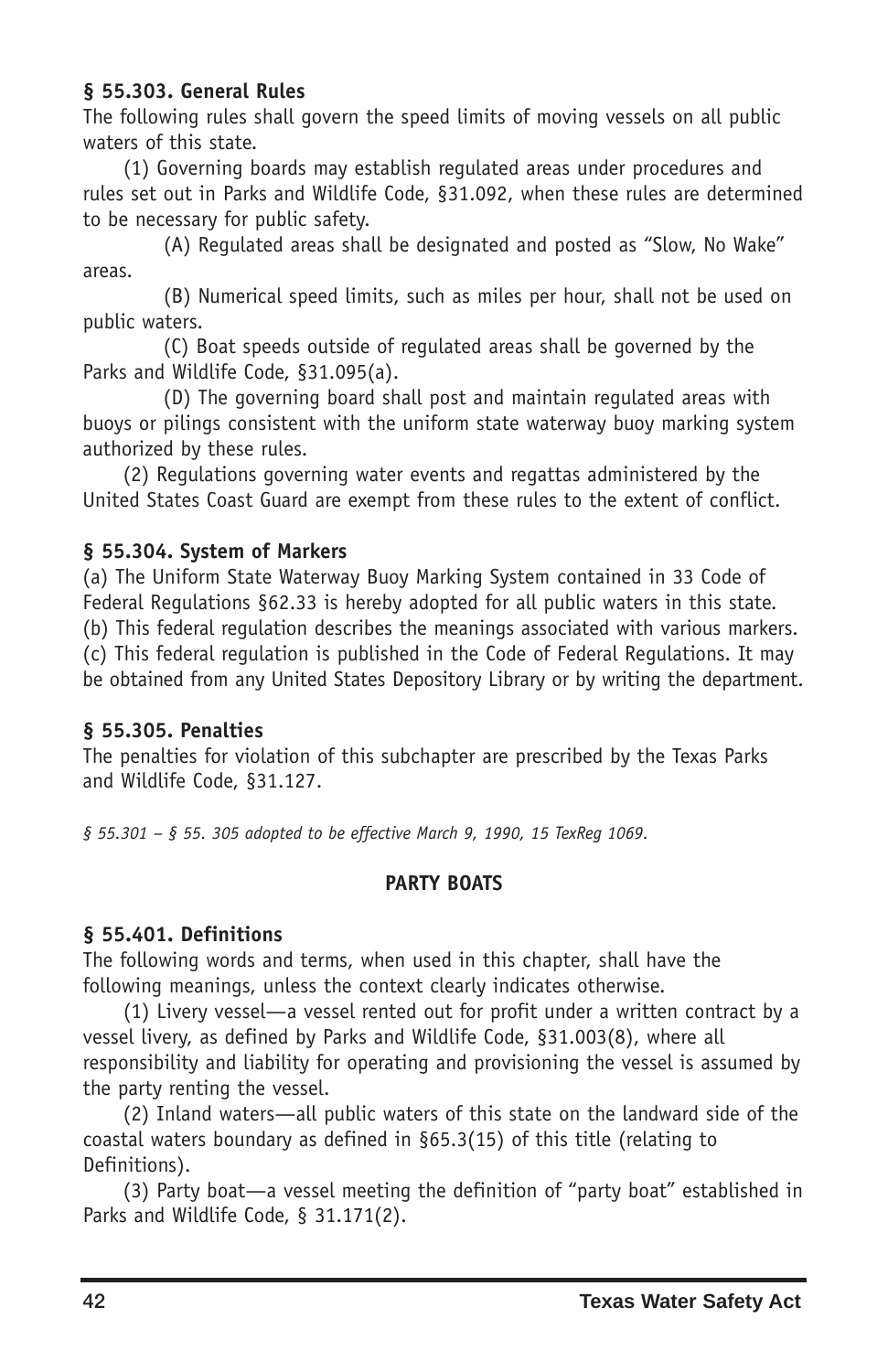(4) Passenger—a person carried on board a party boat, but does not include:

(A) the vessel owner or the owner's agent;

(B) the vessel's operator or crew members, if they have not provided a consideration for their transportation before, during, or after the voyage; or

(C) a person being trained for the purposes of acquiring a party boat operator's license.

# **§ 55.402. Applicability and Exceptions**

(a) This subchapter applies to a party boat that operates on inland waters of this state.

(b) The annual water safety inspection required by §55.405(a) of this title (relating to Employer/Owner Responsibilities) is not required for a vessel that:

(1) is carrying passengers for hire; and

(2) carries a valid and current certificate of inspection issued pursuant to federal law.

(c) A person is not required to obtain a party boat operator's license if that person possesses:

(1) a valid and current federal pilot's or captain's license issued by the United States Coast Guard or other federal agency; or

(2) a valid license, issued by a state that shares a body of water with Texas, that is substantively similar in effect and scope to the party boat operator license required by this subchapter, provided:

(A) the issuing state allows Texas vessels to operate in the shared waters under the same conditions; and

(B) the party boat is operated only in waters shared by the issuing state and the state of Texas.

(d) This subchapter does not apply to:

(1) a boat that is less than 30 feet in length;

(2) a sailboat;

(3) a livery vessel; or

(4) any vessel used for training or instructional purposes while it is not being used as a party boat.

### **§ 55.403. License Required**

(a) A person may not operate a party boat unless the person:

(1) has in the person's immediate possession a party boat operator's license issued by the department;

(2) is learning to operate the party boat for the purpose of acquiring a party boat operator's license and:

(A) is an employee of the owner of the party boat or the owner's agent; and

(B) is accompanied by a holder of a party boat operator's license issued by the department and the license holder occupies a space beside the unlicensed operator for the purpose of giving instruction on operating the party boat.

(b) It is a defense to prosecution under subsection (a)(1) of this section that the person charged produces in court: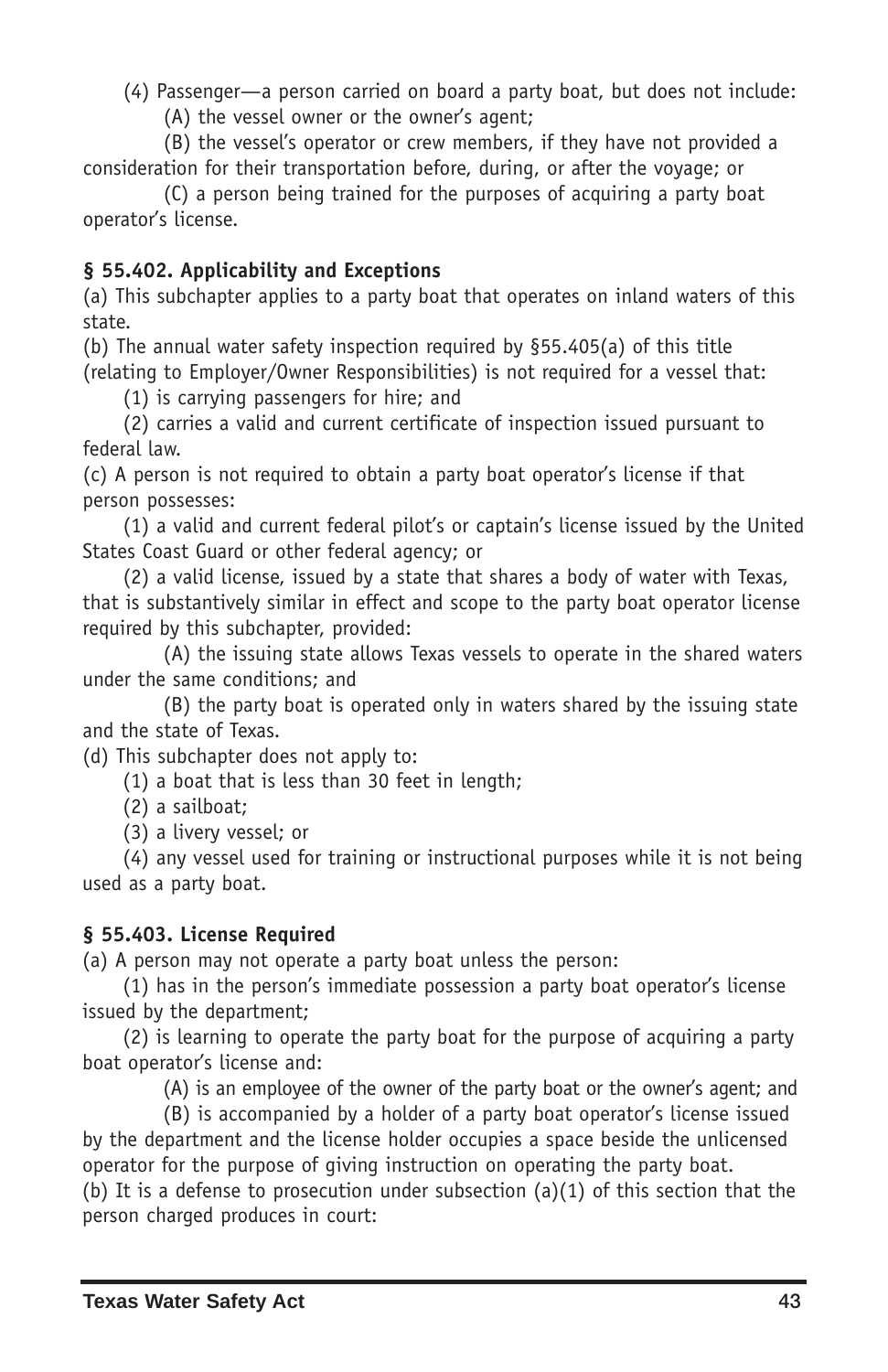(1) a party boat operator's license that was issued to the person and was valid when the offense was committed; or

(2) a valid license, issued by a state that shares a body of water with Texas, that is substantively similar in effect and scope to the party boat operator license required by this subchapter, provided:

(A) the issuing state allows Texas vessels to operate in the shared waters under the same conditions; and

(B) the party boat is operated only in waters shared by the issuing state and the state of Texas.

### **§ 55.404. Party Boat Operator License–General Provisions**

(a) Application.

(1) A person may apply for a party boat operator license by submitting a completed department-supplied application to the department, accompanied by the fee specified by Chapter 53, Subchapter A of this title (relating to Fees).

(2) The department will not issue a party boat operator license to any person who has not passed a department-approved written examination on safe party boat operation.

(b) Period of validity. A party boat operator license is valid for two years from the date of issuance.

(c) Renewal.

(1) A party boat operator license may be renewed by submitting a completed department-supplied renewal application to the department within 60 days of the expiration date of the license, accompanied by the fee specified by Chapter 53, Subchapter A of this title (relating to Fees).

(2) If a party boat operator license has not been renewed by the 60th day following the expiration date of the license, it cannot be renewed and an application for a new party boat operator license must be completed and submitted.

(d) Replacement license.

(1) The holder of a party boat operator license who changes name or mailing address shall submit a completed department-supplied application for a replacement license, accompanied by the fee specified in Chapter 53, Subchapter A of this title, by not later than the 30th day after the date of the change.

(2) The department shall replace a damaged, destroyed, lost, or stolen party boat operator license upon payment of the fee specified in Chapter 53, Subchapter A of this title.

(e) Denial of license issuance.

(1) The department will not issue a party boat operator license to any person who has, within the five-year period preceding an application for a party boat operator license, been convicted of:

(A) a violation of Penal Code, Chapter 49 involving the operation of a motorboat; or

(B) a violation of Parks and Wildlife Code, Chapter 31, involving reckless or negligent behavior, or behavior that placed passengers in peril.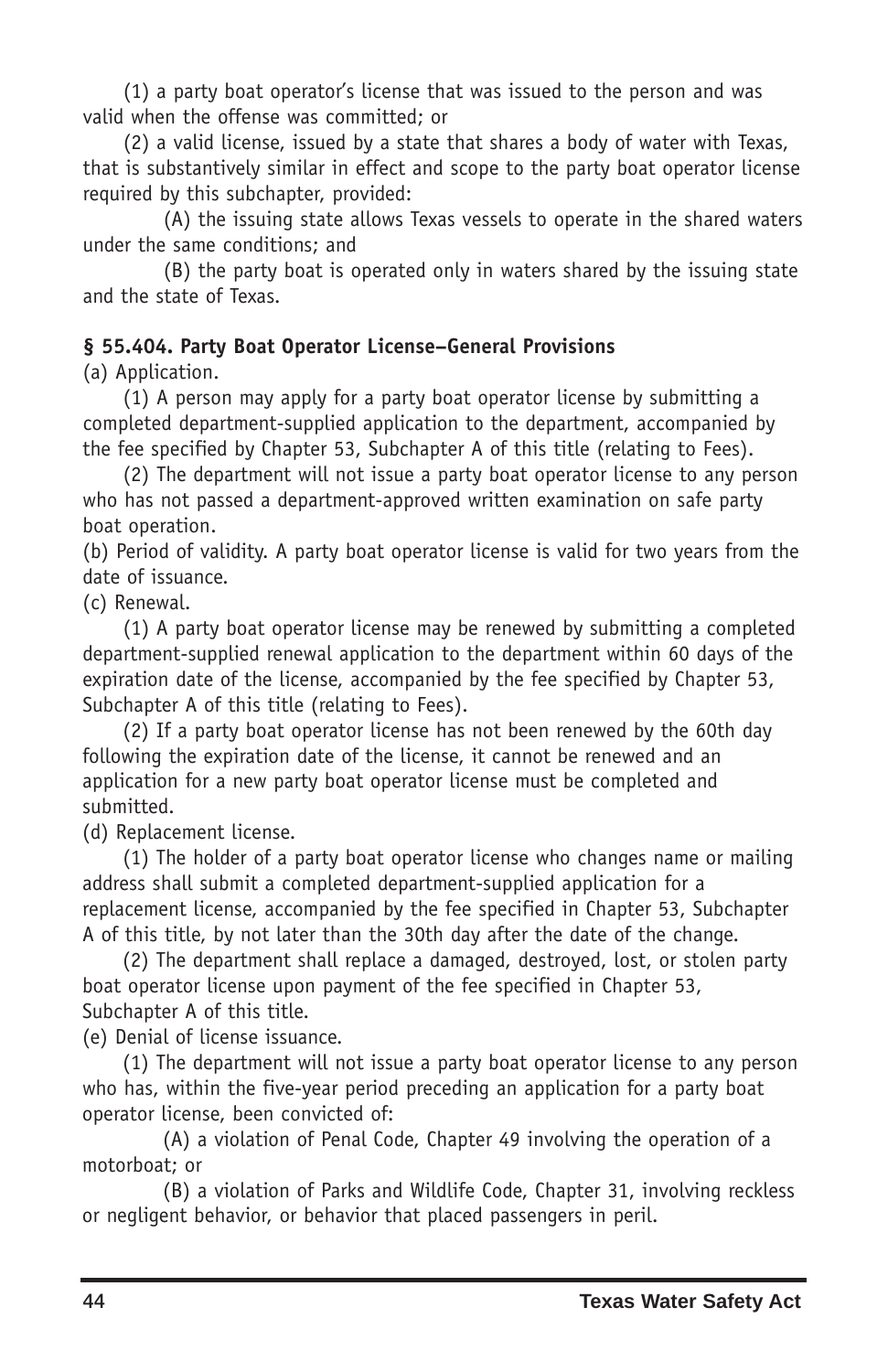(2) The department will not issue a party boat operator license to a person who is prohibited from holding an equivalent license in another state.

### **§ 55.405. Employer/Owner Responsibilities**

(a) The owner of a party boat may not operate or allow the operation of a boat as a party boat unless it has passed an annual water safety inspection conducted or authorized by the department within the previous 12 months.

(b) The owner of a party boat must maintain at least a minimum of \$300,000 of liability insurance from an insurer licensed to do business in this state. (c) The owner of a party boat may not knowingly:

(1) permit a person to operate a party boat at any time that the person is prohibited under the provisions of this subchapter from operating a party boat; or

(2) train a person to operate a party boat for purposes of obtaining a party boat operator's license unless the person is employed by the owner and has completed a boating safety course approved by the department. This paragraph does not apply if six or fewer passengers are aboard at the time a person is being trained.

(d) The owner of a party boat shall ensure that a list of emergency procedures is posted in a conspicuous location on a party boat at all times that paying passengers are aboard the vessel. The list shall set forth, at a minimum, procedures or instructions for the following:

- (1) use of radio-telephone, if the vessel is equipped with a radio-telephone;
- (2) man overboard;
- (3) fire or explosion;
- (4) leaks or damage control;
- (5) location of personal flotation devices;
- (6) location of escape hatches and escape routes;
- (7) abandoning ship; and
- (8) location of first-aid kit.

(e) On vessels that do not have or are not required to have a vessel capacity plate, the passenger capacity may be determined from the application of any one of the following formulae to the vessel:

(1) one passenger per 30 inches of rail space available to passengers at the vessel's sides and across the transom;

(2) one passenger per 10 square feet of deck area available for passenger use, not including concession stands, toilets, washrooms, companionways, or stairways; and

(3) one passenger per 18 inches of width of fixed seating area provided.

# **§ 55.406. Violations and Penalties**

A violation of any provision of this subchapter is punishable as prescribed by Parks and Wildlife Code, §31.127.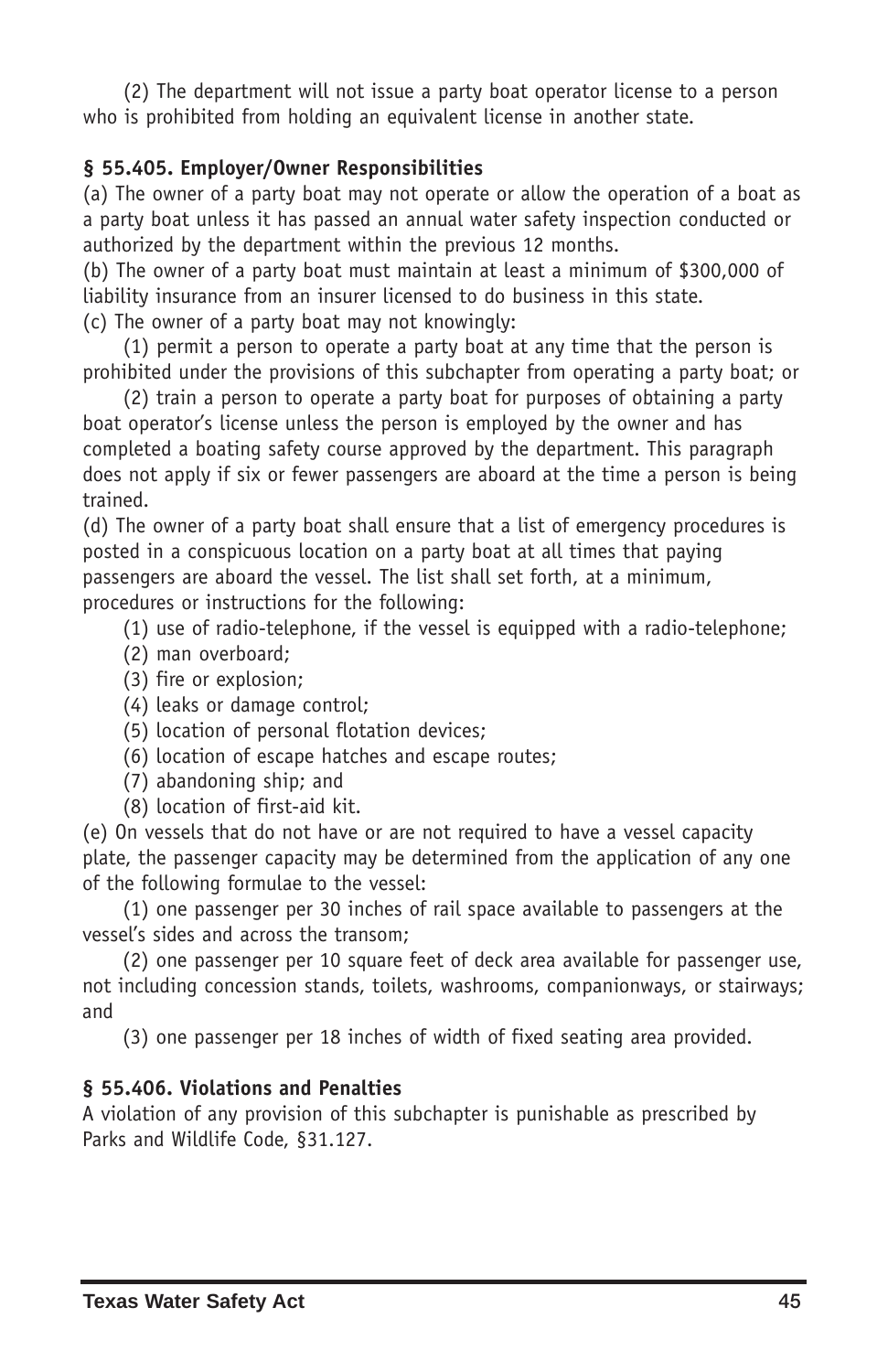#### **MARINE SAFETY ENFORCEMENT – TRAINING AND CERTIFICATION STANDARDS**

### **§ 55.801. Application**

This subchapter shall apply to any peace officer, as defined by Article 2.12, Texas Code of Criminal Procedure, who enforces any provision of Parks and Wildlife Code, Chapter 31, or enforces any provision, regulation, resolution, ordinance, order adopted pursuant to Parks and Wildlife Code, § 31.092.

### **§ 55.802. Definitions**

The following words and terms, when used in this subchapter, shall have the following meanings, except where the context clearly indicates otherwise.

(1) Active duty peace officer–A peace officer holding a valid peace officer license from the Texas Commission on Law Enforcement Officer Standards and Education (TCLEOSE) and a valid peace officer commission issued by an authorized governmental entity of the State of Texas.

(2) Commission–The Texas Parks and Wildlife Commission.

(3) Department–The Texas Parks and Wildlife Department.

### **§ 55.803. General Rules**

(a) To be eligible for certification as a marine safety enforcement officer, a person must:

(1) be an active duty peace officer;

(2) hold a Texas boater education certificate; and

(3) successfully complete the marine safety enforcement officer training course and marine safety enforcement officer examination.

(b) To retain certification, a marine safety enforcement officer must comply with all reporting requirements as set forth in § 55.806 of this title (relating to Reporting Requirements).

(c) To instruct the marine safety enforcement officer training course, a person must:

- (1) be a certified marine safety enforcement officer;
- (2) hold a TCLEOSE Instructor license; and

(3) successfully complete the marine safety enforcement officer instructor course and marine safety enforcement officer instructor examination.

(d) A person who is a graduate of the TPWD Game Warden Academy and who is also an active commissioned game warden is eligible for certification as a marine safety enforcement officer. A person who is a graduate of the TPWD Game Warden Academy, who is also an active commissioned game warden, and who holds a TCLEOSE Instructors License is eligible for certification as a marine safety enforcement officer course instructor.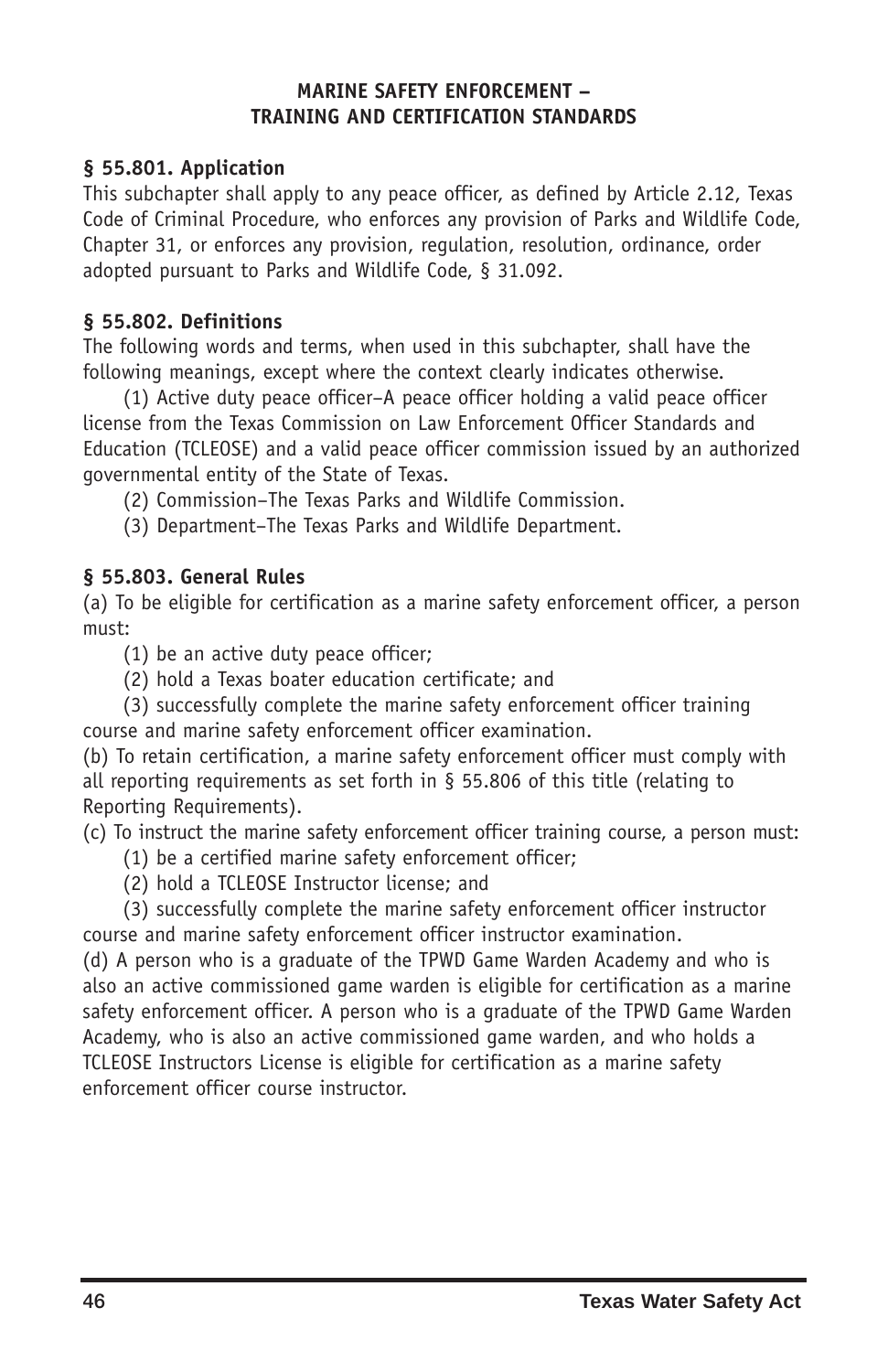### **§ 55.804. Marine Safety Enforcement Officer Course Standards**

(a) The marine safety enforcement officer course shall consist of the following instruction topics:

(1) provisions of the Texas Water Safety Act, Parks and Wildlife Code, Chapter 31;

- (2) navigation rules;
- (3) United States Coast Guard rules applicable to state waters;
- (4) boater education requirements; and

(5) the reporting requirements of § 55.806 of this title (relating to Reporting Requirements).

(b) The marine safety enforcement officer course is successfully completed when a peace officer has:

(1) attended a minimum of eight hours of prescribed instruction by a department certified marine safety enforcement officer instructor; and

(2) passed the department approved marine safety enforcement officer examination.

(c) Upon completion of a course, the instructor shall submit to the department a signed affidavit specifying for each student:

(1) the date(s) of instruction;

- (2) the topics of instruction;
- (3) the hours of instruction in each topic; and
- (4) test score.

### **§ 55.805. Marine Safety Enforcement Officer Instructor Course Standards**

(a) The marine safety enforcement officer instructor course shall consist of the following instruction topics:

(1) provisions of the Texas Water Safety Act, Parks and Wildlife Code, Chapter 31;

- (2) navigation rules;
- (3) United States Coast Guard rules applicable to state waters;
- (4) boater education requirements; and

(5) the reporting requirements of § 55.806 of this title (relating to Reporting Requirements).

(b) The marine safety enforcement officer instructor course is successfully completed when a marine safety enforcement officer has:

(1) attended a minimum of 16 hours of instruction prescribed by the Game Warden Training Academy; and

(2) successfully completed the marine safety enforcement officer instructor examination prescribed by the Game Warden Training Academy.

(c) Upon completion of an instructor certification course, the course instructor shall submit to the department a signed affidavit specifying for each student:

- (1) the date(s) of instruction;
- (2) the topics of instruction;
- (3) the hours of instruction in each topic; and
- (4) test score.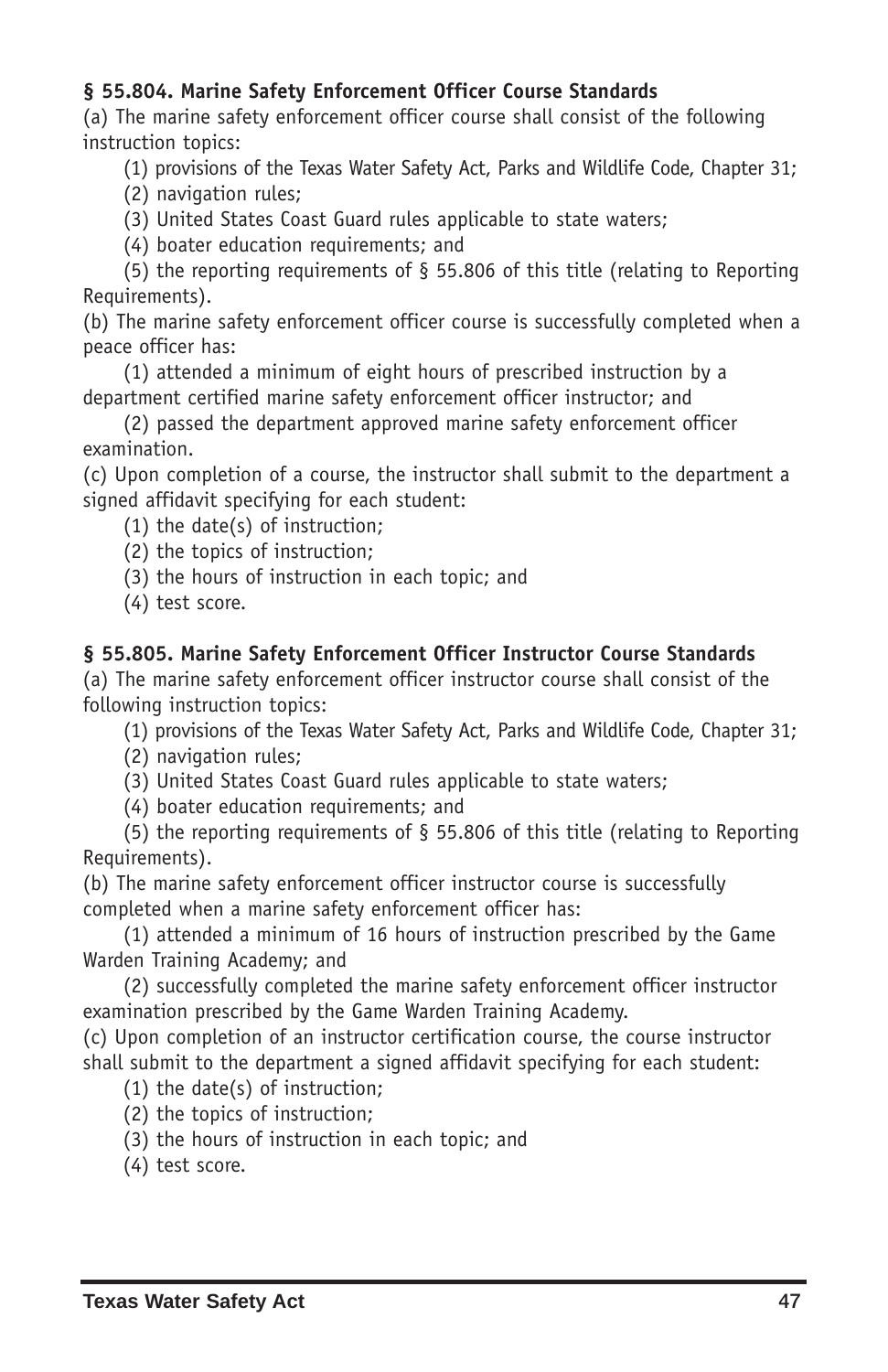### **§ 55.806. Reporting Requirements**

(a) Marine safety enforcement officers shall report all investigations as required by Parks and Wildlife Code, § 31.132, by completing and submitting to the department a Water Safety Incident Report(s).

(b) The department may summarily suspend the certification of a marine safety enforcement officer who fails to submit, fails to complete, or falsifies a report required under subsection (a) of this section.

### **§ 55.807. Fees**

All applications shall be accompanied by the fees specified in Chapter 53 of this title (relating to Finance). All payments shall be in the form of a check, money order, or warrant made payable to the department. All fees are nonrefundable; however, an entity may substitute a qualified peace officer in place of a person named on an application.

*The provisions of this §55.801807 adopted to be effective May 28, 1998, 23 TexReg 5440.*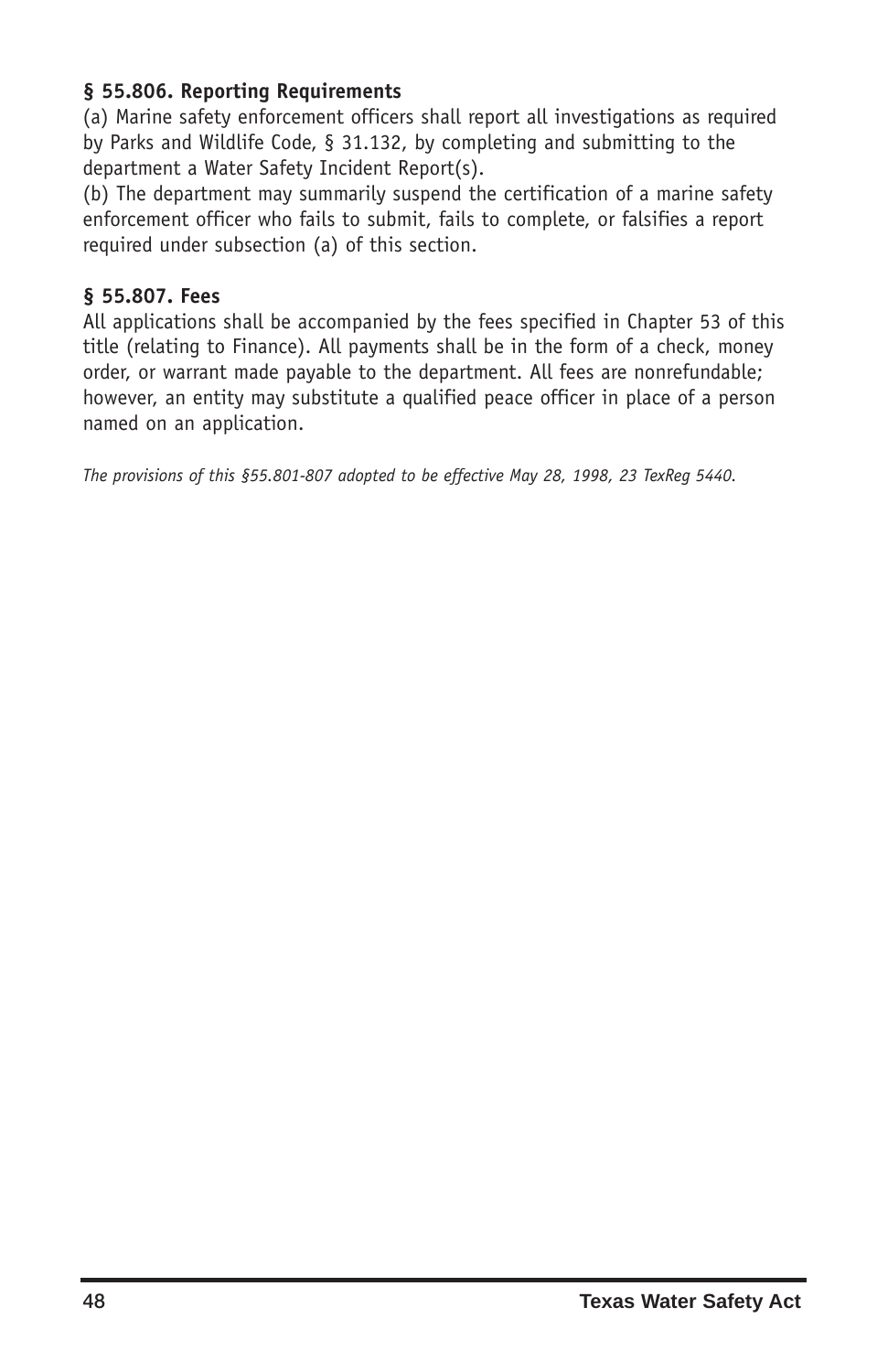# **PARKS AND WILDLIFE CODE CHAPTER 12. POWERS AND DUTIES CONCERNING WILDLIFE**

### **SUBCHAPTER E. PUNISHMENTS**

#### **§ 12.404. Class A Parks and Wildlife Code Misdemeanor**

An individual adjudged guilty of a Class A Parks and Wildlife Code misdemeanor shall be punished by:

- (1) a fine of not less than \$500 nor more than \$4,000;
- (2) confinement in jail for a term not to exceed one year; or
- (3) both such fine and confinement.

Added by Acts 1985, 69th Leg., ch. 267, art. 3, § 1, eff. Sept. 1, 1985. Amended by Acts 1997, *75th Leg., ch. 1256, § 11, eff. Sept. 1, 1997.*

### **§ 12.405. Class B Parks and Wildlife Code Misdemeanor**

An individual adjudged guilty of a Class B Parks and Wildlife Code misdemeanor shall be punished by:

- (1) a fine of not less than \$200 nor more than \$2,000;
- (2) confinement in jail for a term not to exceed 180 days; or
	- (3) both such fine and confinement.

Added by Acts 1985, 69th Leg., ch. 267, art. 3, § 1, eff. Sept. 1, 1985. Amended by Acts 1997, *75th Leg., ch. 1256, § 12, eff. Sept. 1, 1997.*

### **§ 12.406. Class C Parks and Wildlife Code Misdemeanor**

An individual adjudged guilty of a Class C Parks and Wildlife Code misdemeanor shall be punished by a fine of not less than \$25 nor more than \$500.

Added by Acts 1985, 69th Leg., ch. 267, art. 3, § 1, eff. Sept. 1, 1985. Amended by Acts 1987, *70th Leg., ch. 535, § 1, eff. Sept. 1, 1987.*

### **§ 12.407. Parks and Wildlife Code Felony**

(a) An individual adjudged guilty of a Parks and Wildlife Code felony shall be punished by confinement in the institutional division of the Texas Department of Criminal Justice for any term of not more than 10 years or less than two years.

(b) In addition to imprisonment, an individual adjudged guilty of a Parks and Wildlife Code felony may be punished by a fine of not less than \$2,000 nor more than \$10,000.

Added by Acts 1985, 69th Leg., ch. 267, art. 3, § 1, eff. Sept. 1, 1985. Amended by Acts 1997, *75th Leg., ch. 1256, § 13, eff. Sept. 1, 1997.*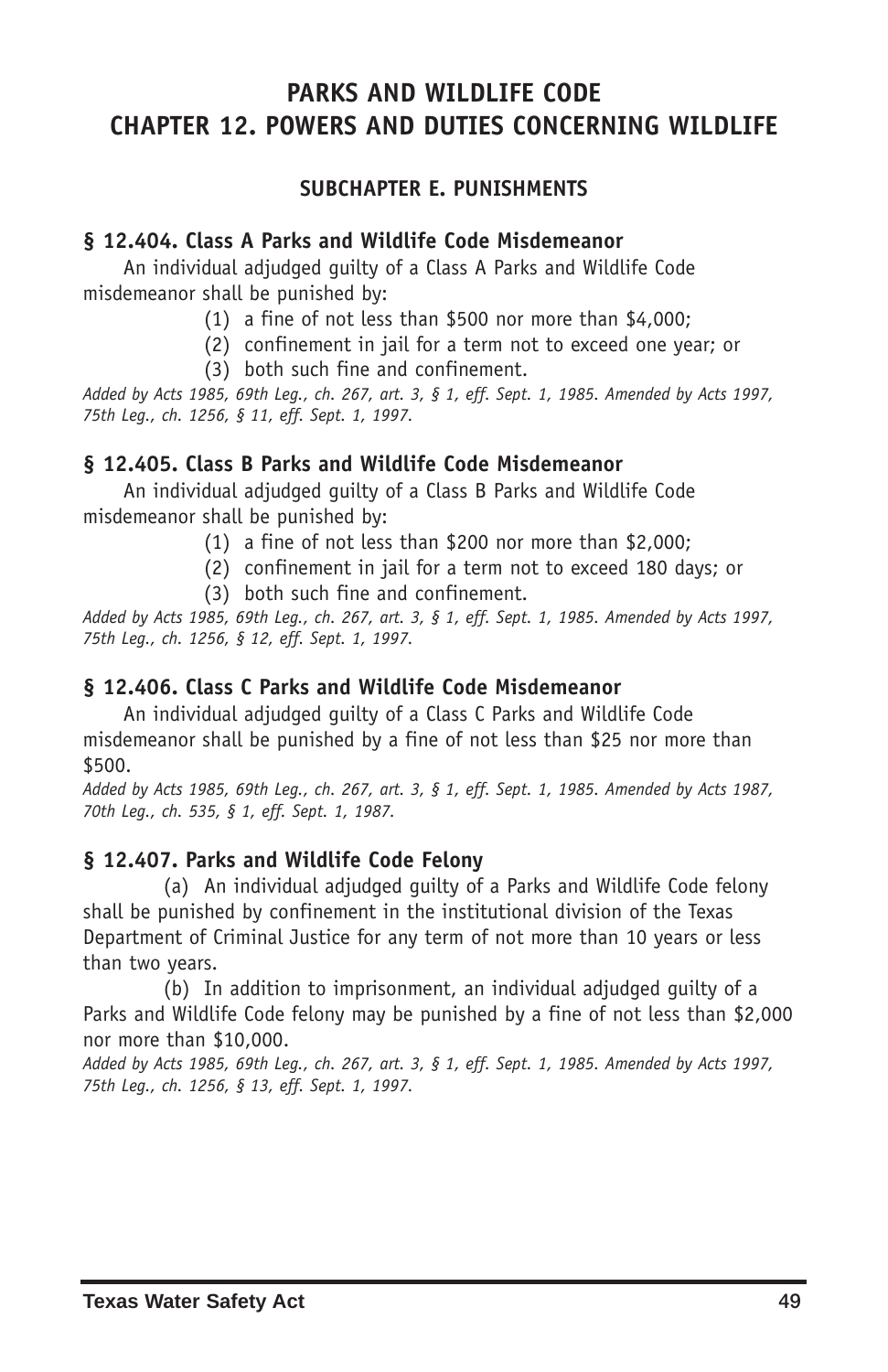*The following are excerpts from state and federal laws that apply to water and boating safety enforcement. Refer to applicable sources for updates.*

# **TEXAS PENAL CODE**

### **CHAPTER 49. INTOXICATION AND ALCOHOLIC BEVERAGE OFFENSES** *(Includes sections applicable to BWI or watercraft operation only)*

# **§ 49.01. Definitions**

In this chapter:

- (1) "Alcohol concentration" means the number of grams of alcohol per:
	- (A) 210 liters of breath;
	- (B) 100 milliliters of blood; or
	- (C) 67 milliliters of urine.
- (2) "Intoxicated" means:

(A) not having the normal use of mental or physical faculties by reason of the introduction of alcohol, a controlled substance, a drug, a dangerous drug, a combination of two or more of those substances, or any other substance into the body; or

(B) having an alcohol concentration of 0.08 or more.

(3) "Motor vehicle" has the meaning assigned by Section 32.34(a). *(Does not apply to watercraft)*

(4) "Watercraft" means a vessel, one or more water skis, an aquaplane, or another device used for transporting or carrying a person on water, other than a device propelled only by the current of water.

(5) "Amusement ride" has the meaning assigned by Section 2151.002, Occupations Code. *(Does not apply to watercraft)*

(6) "Mobile amusement ride" has the meaning assigned by Section 2151.002, Occupations Code. *(Does not apply to watercraft)* Added by Acts 1993, 73rd Leg., ch. 900, § 1.01, eff. Sept. 1, 1994. Amended by Acts 1999, 76th Leg., ch. 234, § 1, eff. Sept. 1, 1999; Acts 1999, 76th Leg., ch. 1364, § 8, eff. Jan. 1, 2000.

*Amended by Acts 2001, 77th Leg., ch. 1420, § 14.707, eff. Sept. 1, 2001.*

# **§ 49.02. Public Intoxication**

(a) A person commits an offense if the person appears in a public place while intoxicated to the degree that the person may endanger the person or another.

(b) It is a defense to prosecution under this section that the alcohol or other substance was administered for therapeutic purposes and as a part of the person's professional medical treatment by a licensed physician.

(c) Except as provided by Subsection (e), an offense under this section is a Class C misdemeanor.

(d) An offense under this section is not a lesser included offense under Section 49.04.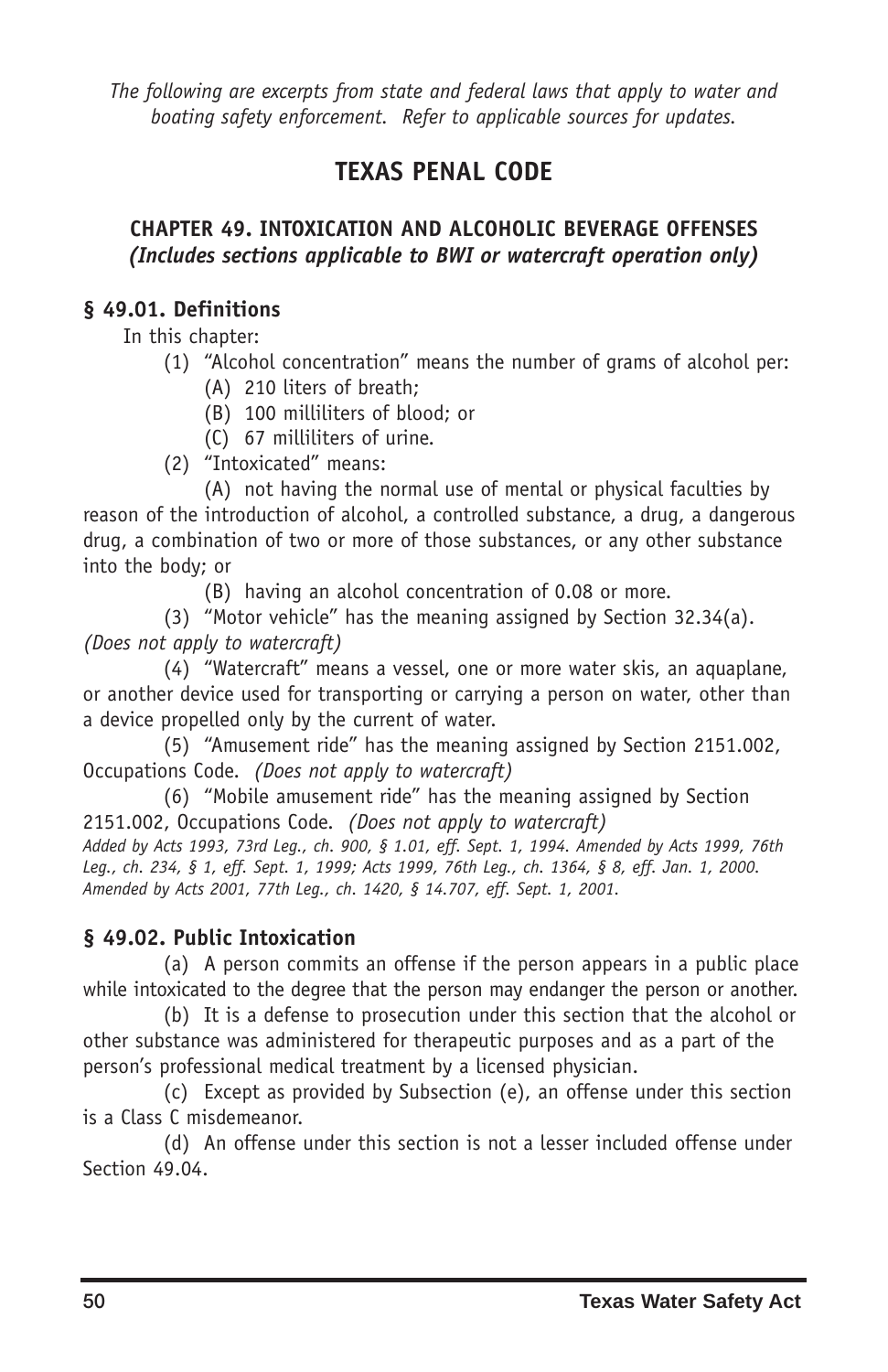(e) An offense under this section committed by a person younger than 21 years of age is punishable in the same manner as if the minor committed an offense to which Section 106.071, Alcoholic Beverage Code, applies. Added by Acts 1993, 73rd Leg., ch. 900, § 1.01, eff. Sept. 1, 1994. Amended by Acts 1997, 75th *Leg., ch. 1013, § 12, eff. Sept. 1, 1997.*

### **§ 49.06. Boating While Intoxicated**

(a) A person commits an offense if the person is intoxicated while operating a watercraft.

(b) Except as provided by Section 49.09, an offense under this section is a Class B misdemeanor, with a minimum term of confinement of 72 hours. *Added by Acts 1993, 73rd Leg., ch. 900, § 1.01, eff. Sept. 1, 1994.*

# **§ 49.07. Intoxication Assault**

(a) A person commits an offense if the person, by accident or mistake:

(1) while operating an aircraft, watercraft, or amusement ride while intoxicated, or while operating a motor vehicle in a public place while intoxicated, by reason of that intoxication causes serious bodily injury to another; or

(2) as a result of assembling a mobile amusement ride while intoxicated causes serious bodily injury to another.

(b) In this section, "serious bodily injury" means injury that creates a substantial risk of death or that causes serious permanent disfigurement or protracted loss or impairment of the function of any bodily member or organ.

(c) An offense under this section is a felony of the third degree. Added by Acts 1993, 73rd Leg., ch. 900, § 1.01, eff. Sept. 1, 1994. Amended by Acts 1999, 76th *Leg., ch. 1364, § 10, eff. Jan. 1, 2000.*

### **§ 49.08. Intoxication Manslaughter**

(a) A person commits an offense if the person:

(1) operates a motor vehicle in a public place, operates an aircraft, a watercraft, or an amusement ride, or assembles a mobile amusement ride; and

(2) is intoxicated and by reason of that intoxication causes the death of another by accident or mistake.

(b) An offense under this section is a felony of the second degree. Added by Acts 1993, 73rd Leg., ch. 900, § 1.01, eff. Sept. 1, 1994. Amended by Acts 1999, 76th *Leg., ch. 1364, § 11, eff. Jan. 1, 2000.*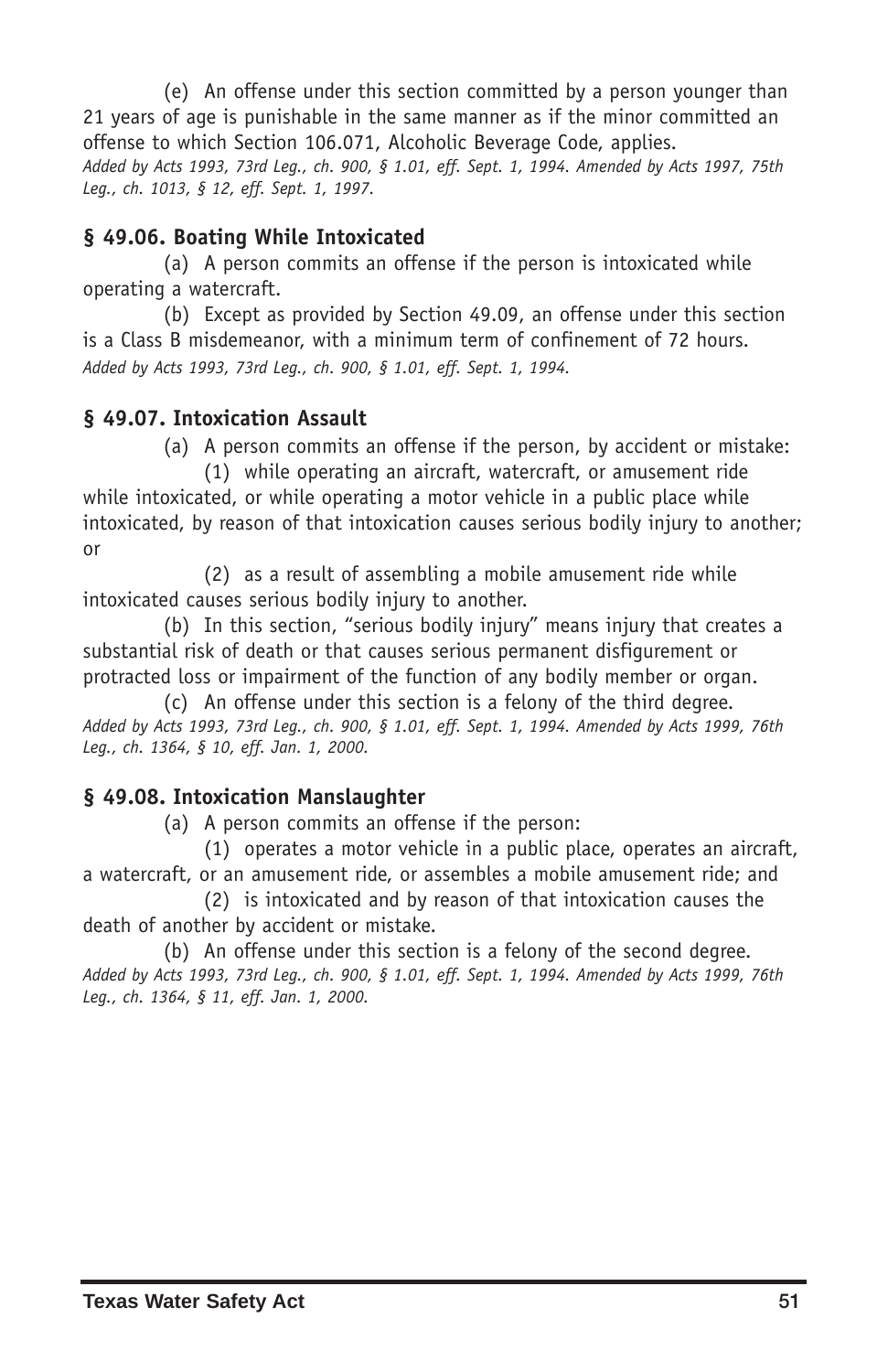# **EXCERPTS FROM FEDERAL LAWS**

# **UNITED STATES CODE, TITLE 33**

# **Navigation And Navigable Waters Chapter 34 – Inland Navigational Rules (33 USC 34)**

### **SUBCHAPTER 1 – RULES**

# **PART A – GENERAL**

**§ 2003. Definitions (Rule 3)** For the purpose of these Rules:

(h) The word "underway" means that a vessel is not at anchor, or made fast to the shore, or aground; ...

# **PART C – LIGHTS AND SHAPES**

### **§ 2020. Application (Rule 20)**

(a) Rules in this Part shall be complied with in all weathers.

(b) The Rules concerning lights shall be complied with from sunset to sunrise, and during such times no other lights shall be exhibited, except such lights as cannot be mistaken for the lights specified in these Rules or do not impair their visibility or distinctive character, or interfere with the keeping of a proper lookout.

(c) The lights prescribed by these Rules shall, if carried, also be exhibited from sunrise to sunset in restricted visibility and may be exhibited in all other circumstances when it is deemed necessary.

(d) The Rules concerning shapes shall be complied with by day.

(e) The lights and shapes specified in these Rules shall comply with the provisions of Annex I of these Rules.

### **§ 2021. Definitions (Rule 21)**

(a) "Masthead light" means a white light placed over the fore and aft centerline of the vessel showing an unbroken light over an arc of the horizon of 225 degrees and so fixed as to show the light from right ahead to 22.5 degrees abaft the beam on either side of the vessel, except that on a vessel of less than 12 meters in length the masthead light shall be placed as nearly as practicable to the fore and aft centerline of the vessel.

(b) "Sidelights" mean a green light on the starboard side and a red light on the port side each showing an unbroken light over an arc of the horizon of 112.5 degrees and so fixed as to show the light from right ahead to 22.5 degrees abaft the beam on its respective side. On a vessel of less than 20 meters in length the side lights may be combined in one lantern carried on the fore and aft centerline of the vessel, except that on a vessel of less than 12 meters in length the sidelights when combined in one lantern shall be placed as nearly as practicable to the fore and aft centerline of the vessel.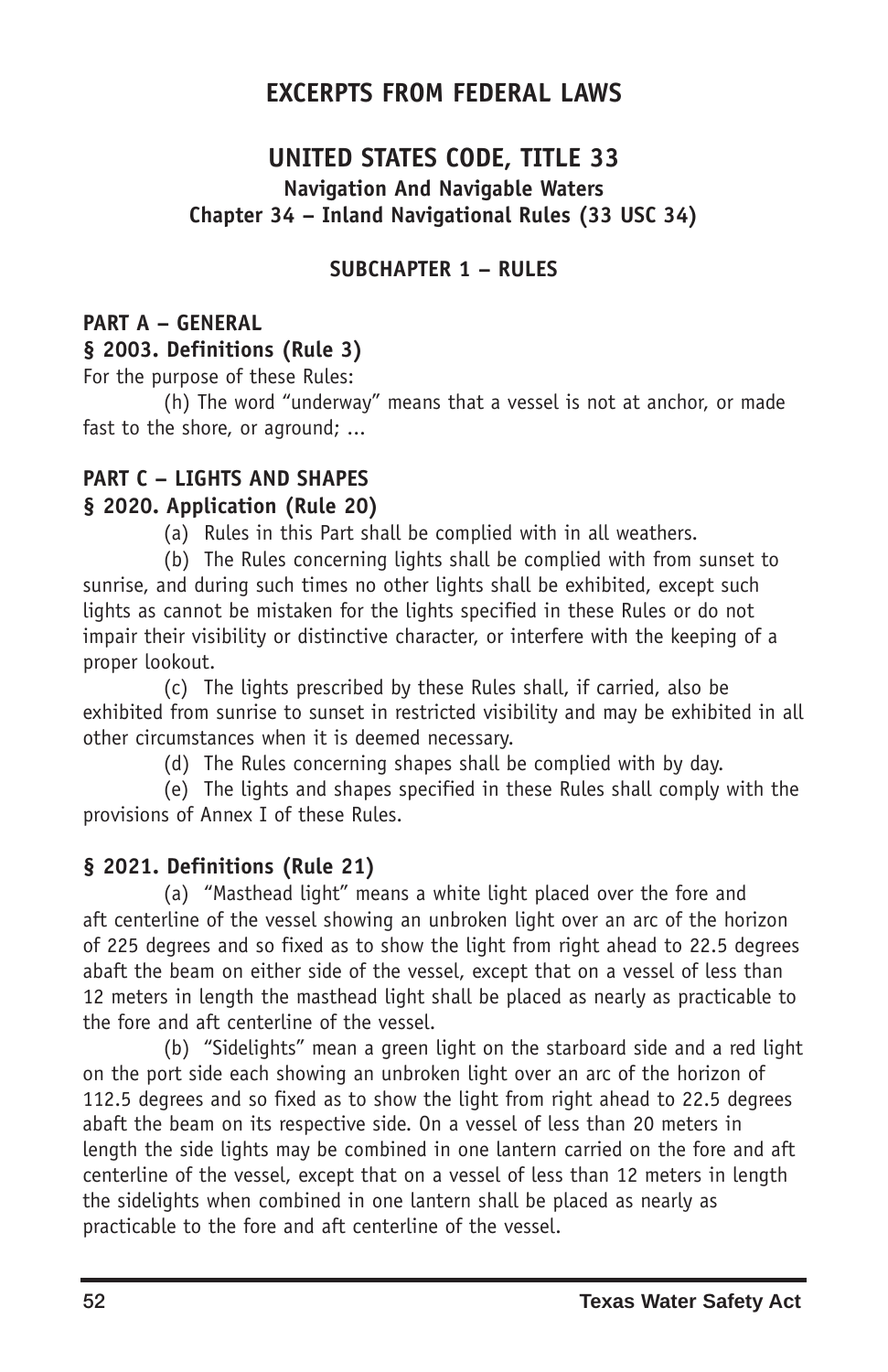(c) "Sternlight" means a white light placed as nearly as practicable at the stern showing an unbroken light over an arc of the horizon of 135 degrees and so fixed as to show the light 67.5 degrees from right aft on each side of the vessel.

(d) "Towing light" means a yellow light having the same characteristics as the "sternlight" defined in paragraph (c) of this Rule.

(e) "All-round light" means a light showing an unbroken light over an arc of the horizon of 360 degrees.

(f) "Flashing light" means a light flashing at regular intervals at a frequency of 120 flashes or more per minute.

(g) "Special flashing light" means a yellow light flashing at regular intervals at a frequency of 50 to 70 flashes per minute, placed as far forward and as nearly as practicable on the fore and aft centerline of the tow and showing an unbroken light over an arc of the horizon of not less than 180 degrees nor more than 225 degrees and so fixed as to show the light from right ahead to abeam and no more than 22.5 degrees abaft the beam on either side of the vessel.

# **§ 2022. Visibility of Lights (Rule 22)**

The lights prescribed in these Rules shall have an intensity as specified in Annex I to these Rules, so as to be visible at the following minimum ranges:

- (a) Vessels of 50 meters or more in length:
	- a masthead light, 6 miles;
	- a sidelight, 3 miles;
	- a sternlight, 3 miles;
	- a towing light, 3 miles;
	- a white, red, green or yellow all-round light, 3 miles; and a special flashing light, 2 miles.
- (b) Vessels of 12 meters or more but less than 50 meters in length:

a masthead light, 5 miles; except that where the length of the

vessel is less than 20 meters, 3 miles;

- a sidelight, 2 miles;
- a sternlight, 2 miles;
- a towing light, 2 miles;
- a white, red, green or yellow all-round light, 2 miles; and
- a special flashing light, 2 miles.
- (c) Vessels of less than 12 meters in length:
	- a masthead light, 2 miles;
	- a sidelight, 1 mile;
	- a sternlight, 2 miles;
	- a towing light, 2 miles;
	- a white, red, green or yellow all-round light, 2 miles; and
	- a special flashing light, 2 miles.
- (d) Inconspicuous, partly submerged vessels or objects being towed: a white all-round light, 3 miles.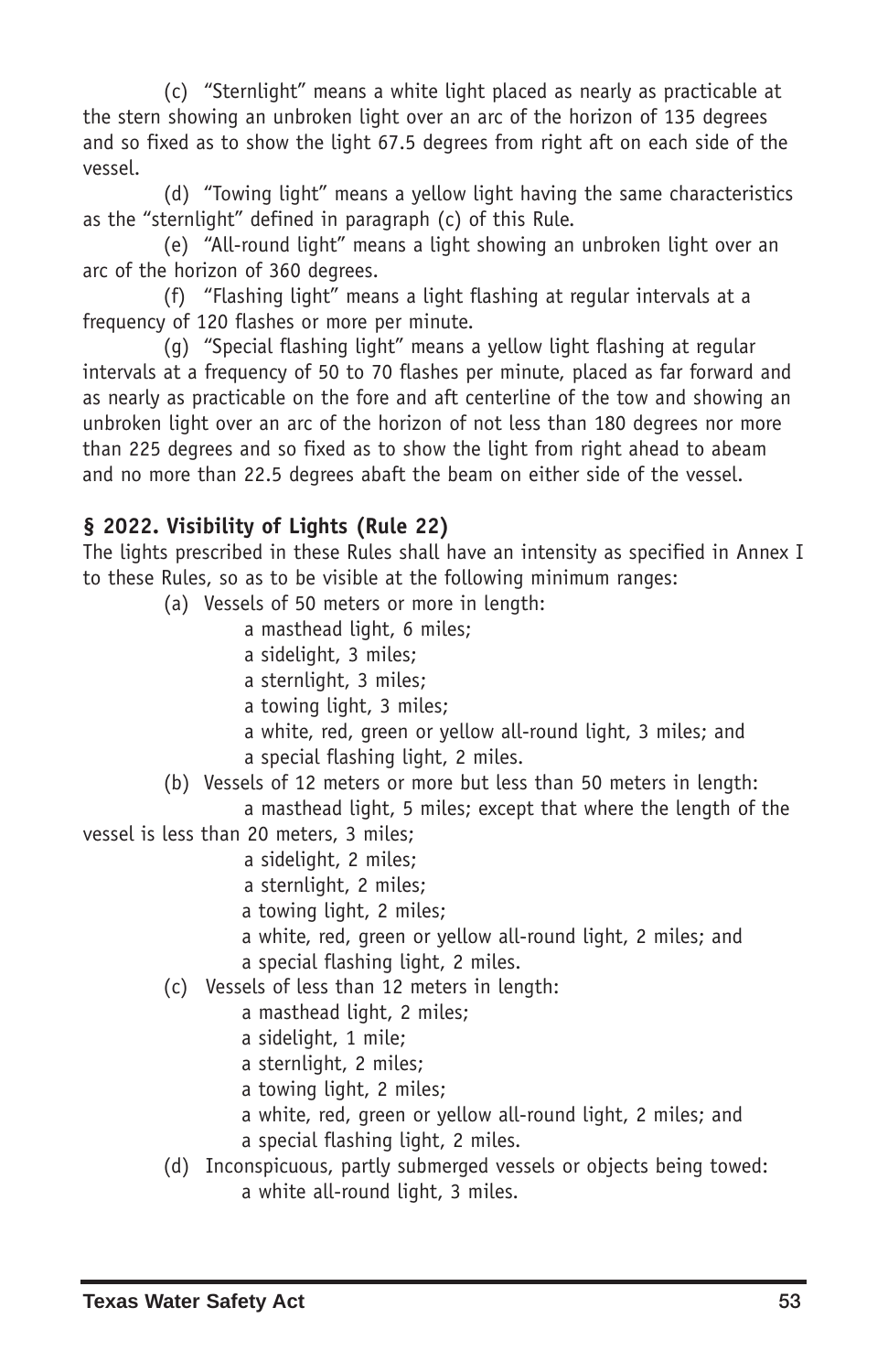# **§ 2023. Powerdriven vessels underway (Rule 23)**

### (a) A power-driven vessel underway shall exhibit:

(i) a masthead light forward;

(ii) a second masthead light abaft of and higher than the forward one; except that a vessel of less than 50 meters in length shall not be obliged to exhibit such light but may do so;

(iii) sidelights; and

(iv) a sternlight.

(b) Air-cushion vessels when operating in the nondisplacement mode shall, in addition to the lights prescribed in paragraph (a) of this Rule, exhibit an all-round flashing yellow light where it can best be seen.

 $(c)$  A power-driven vessel of less than 12 meters in length may, in lieu of the lights prescribed in paragraph (a) of this Rule, exhibit an all-round white light and sidelights.

# **§ 2025. Sailing vessels underway and vessels under oars (Rule 25)**

- (a) Sailing vessels underway shall exhibit:
	- (i) sidelights; and
	- (ii) a sternlight.

(b) In a sailing vessel of less than 20 meters in length the lights prescribed in paragraph (a) of this Rule may be combined in one lantern carried at or near the top of the mast where it can best be seen.

(c) Additional lights. A sailing vessel underway may, in addition to the lights prescribed in paragraph (a) of this Rule, exhibit at or near the top of the mast, where they can best be seen, two all-round lights in a vertical line, the upper being red and the lower green, but these lights shall not be exhibited in conjunction with the combined lantern permitted by paragraph (b) of this Rule.

(d) Sailing vessels of less than 7 meters in length; vessels under oars

(i) A sailing vessel of less than 7 meters in length shall, if practicable, exhibit the lights prescribed in paragraph (a) or (b) of this Rule, but if she does not, she shall have ready at hand an electric torch or lighted lantern showing a white light which shall be exhibited in sufficient time to prevent collision.

(ii) A vessel under oars may exhibit the lights prescribed in this Rule for sailing vessels, but if she does not, she shall have ready at hand an electric torch or lighted lantern showing a white light which shall be exhibited in sufficient time to prevent collision. (\* See State law-P&W Code 31.064)

(e) A vessel proceeding under sail when also being propelled by machinery shall exhibit forward where it can best be seen a conical shape, apex downward. A vessel of less than 12 meters in length is not required to exhibit this shape, but may do so.

# **§ 2026. Fishing vessels (Rule 26)**

(a) A vessel engaged in fishing, whether underway or at anchor, shall exhibit only the lights and shapes prescribed in this Rule.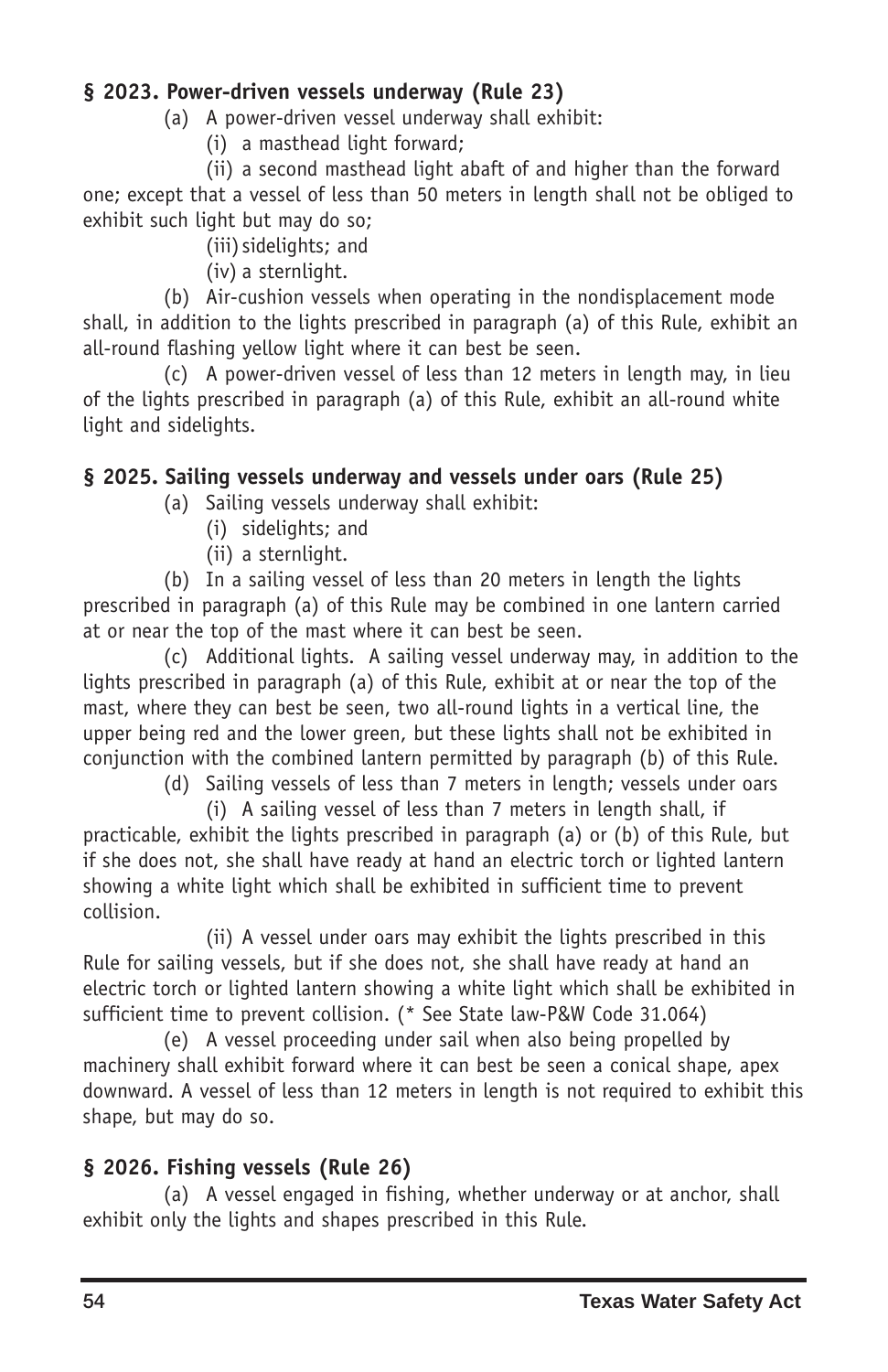(b) A vessel when engaged in trawling, by which is meant the dragging through the water of a dredge net or other apparatus used as a fishing appliance, shall exhibit:

(i) two all-round lights in a vertical line, the upper being green and the lower white, or a shape consisting of two cones with their apexes together in a vertical line one above the other;

(ii) a masthead light abaft of and higher than the all-round green light; a vessel of less than 50 meters in length shall not be obliged to exhibit such a light but may do so; and

(iii)when making way through the water, in addition to the lights prescribed in this paragraph, sidelights and a sternlight.

(c) A vessel engaged in fishing, other than trawling, shall exhibit:

(i) two all-round lights in a vertical line, the upper being red and the lower white, or a shape consisting of two cones with apexes together in a vertical line one above the other;

(ii) when there is outlying gear extending more than 150 meters horizontally from the vessel, an all-round white light or a cone apex upward in the direction of the gear; and

(iii) when making way through the water, in addition to the lights prescribed in this paragraph, sidelights and a sternlight.

(d) The additional signals described in Annex II to these Rules apply to a vessel engaged in fishing in close proximity to other vessels engaged in fishing.

(e) Vessels when not engaged in fishing not exhibit the lights or shapes prescribed in this Rule, but only those prescribed for a vessel of her length.

# **§ 2030. Anchored vessels and vessels aground (Rule 30)**

(a) Vessels at anchor shall exhibit where it can best be seen:

(i) in the fore part, an all-round white light or one ball; and

(ii) at or near the stern and at a lower level than the light prescribed in subparagraph (i), an all-round white light.

(b) Vessels of less than 50 meters in length may exhibit an all-round white light where it can best be seen instead of the lights prescribed in paragraph (a) of this Rule.

(c) Illumination of decks: A vessel at anchor may, and a vessel of 100 meters or more in length shall, also use the available working or equivalent lights to illuminate her decks.

(d) Vessels aground: A vessel aground shall exhibit the lights prescribed in paragraph (a) or (b) of this Rule and in addition, if practicable, where they can best be seen:

- (i) two all-round red lights in a vertical line; and
- (ii) three balls in a vertical line.

(e) Vessels of less than 7 meters in length when at anchor, not in or near a narrow channel, fairway, anchorage, or where other vessels normally navigate, shall not be required to exhibit the lights or shape prescribed in paragraphs (a) and (b) of this Rule.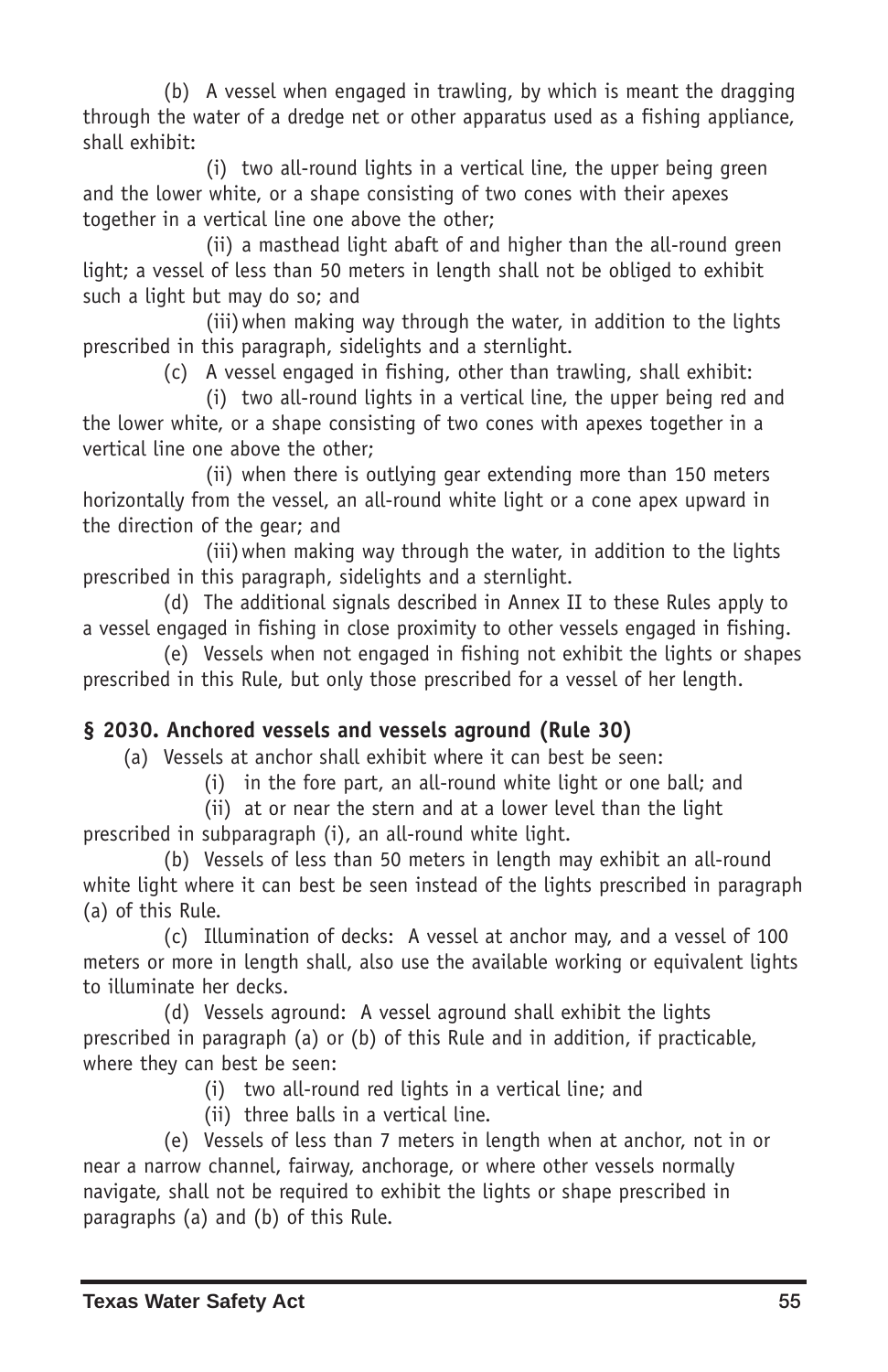(f) Vessels of less than 12 meters in length when aground shall not be required to exhibit the lights or shapes prescribed in subparagraphs (d)(i) and (ii) of this Rule.

(g) Vessels of less than 20 meters in length while at anchor in a special anchorage area designated by the Secretary, shall not be required to exhibit the anchor lights and shapes required by this Rule.

# **§ 2031. Seaplanes (Rule 31)**

Where it is impracticable for a seaplane to exhibit lights and shapes of the characteristics or in the positions prescribed in the Rules of this Part she shall exhibit lights and shapes as closely similar in characteristics and position as is possible.

# **PART D – SOUND AND LIGHT SIGNALS**

# **§ 2032. Definitions (Rule 32)**

(a) The word "whistle" means any sound signaling appliance capable of producing the prescribed blasts and which complies with specifications in Annex III to these Rules.

(b) The term "short blast" means a blast of about 1 second's duration.

(c) The term "prolonged blast" means a blast of from 4 to 6 seconds' duration.

# **§ 2033. Equipment for sound signals (Rule 33)**

(a) Vessels of 12 meters or more in length shall be provided with a whistle and a bell and a vessel of 100 meters or more in length shall, in addition, be provided with a gong, the tone and sound of which cannot be confused with that of the bell. The whistle, bell and gong shall comply with the specifications in Annex III to these Rules. The bell or gong or both may be replaced by other equipment having the same respective sound characteristics, provided that manual sounding of the prescribed signals shall always be possible.

(b) Vessels of less than 12 meters in length shall not be obliged to carry the sound signaling appliances prescribed in paragraph (a) of this Rule but if she does not, she shall be provided with some other means of making an efficient sound signal.

# **CODE OF FEDERAL REGULATIONS, TITLE 33 Part 175, Equipment Requirements (33 CFR 175)**

# **SUBPART B – PERSONAL FLOTATION DEVICES § 175.15 Personal flotation devices required**

Except as provided in Sec. 175.17 and Sec. 175.25:

(a) No person may use a recreational vessel unless at least one PFD of the following types is on board for each person: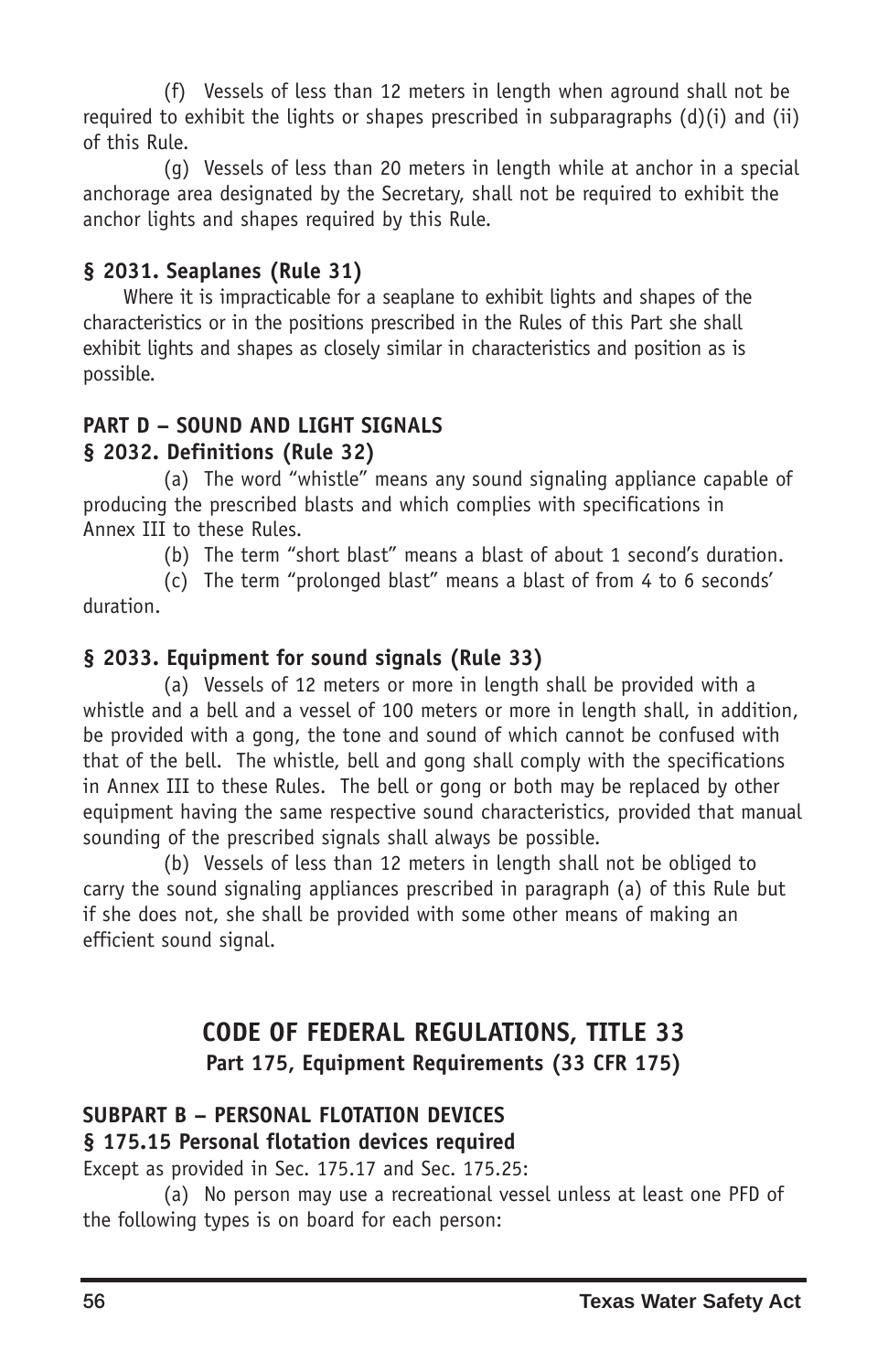- (1) Type I PFD;
- (2) Type II PFD; or
- (3) Type III PFD.

(b) No person may use a recreational vessel 16 feet or more in length unless one Type IV PFD is on board in addition to the total number of PFDs required in paragraph (a) of this section.

(c) No person may operate a recreational vessel under way with any child under 13 years old aboard unless each such child is either:

- (1) Wearing an appropriate PFD approved by the Coast Guard; or
- (2) Below decks or in an enclosed cabin.

*[CGD 81023, 55 FR 32034, Aug. 6, 1990, as amended by CGD 92045, 58 FR 41608, Aug. 4, 1993] paragraph (c), effective Dec. 23, 2002*

# **§ 175.17 Exemptions**

(a) A Type V PFD may be carried in lieu of any PFD required under Sec. 175.15, provided:

(1) The approval label on the Type V PFD indicates that the device is approved:

(i) For the activity in which the vessel is being used; or

(ii) As a substitute for a PFD of the Type required on the vessel

in use;

(2) The PFD is used in accordance with any requirements on the approval label; and

(3) The PFD is used in accordance with requirements in its owner's manual, if the approval label makes reference to such a manual.

(b) Canoes and kayaks 16 feet in length and over are exempted from the requirements for carriage of the additional Type IV PFD required under  $§$  175.15(b).

(c) Racing shells, rowing sculls, racing canoes and racing kayaks are exempted from the requirements for carriage of any Type PFD required under § 175.15.

(d) Sailboards are exempted from the requirements for carriage of any Type PFD required under § 175.15.

(e) Vessels of the United States used by foreign competitors while practicing for or racing in competition are exempted from the carriage of any PFD required under § 175.15, provided the vessel carries one of the sponsoring foreign country's acceptable flotation devices for each foreign competitor on board. *[CGD 92045, 58 FR 41608, Aug. 4, 1993; 58 FR 51576, Oct. 4, 1993, as amended by CGD 97023, 62 FR 33365, June 19, 1997; USCG19983799, 63 FR 35533, June 30, 1998]*

# **§ 175.19 Stowage**

(a) No person may use a recreational boat unless each Type I, II, or III PFD required by § 175.15 of this part, or equivalent type allowed by § 175.17 of this part, is readily accessible.

(b) No person may use a recreational boat unless each Type IV PFD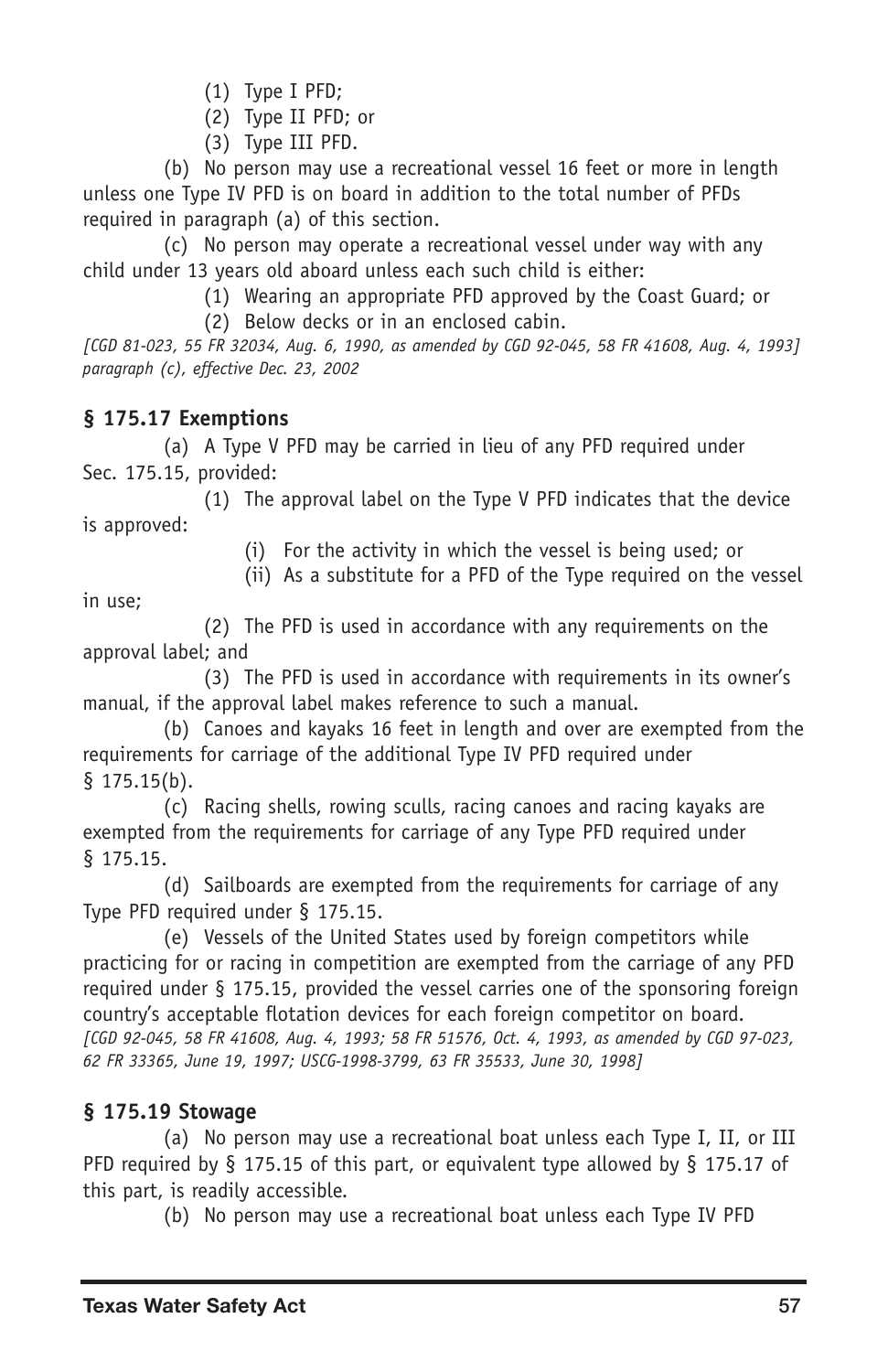required by § 175.15 of this part, or equivalent type allowed by § 175.17 of this part, is immediately available.

*[CGD 81023, 55 FR 32034, Aug. 6, 1990]*

# **§ 175.21 Condition; size and fit; approval marking**

No person may use a recreational boat unless each PFD required by § 175.15 of this part or allowed by  $\S$  175.17 of this part is:

(a) In serviceable condition as provided in § 175.23;

(b) Of an appropriate size and fit for the intended wearer, as marked on the approval label; and

(c) Legibly marked with its approval number, as specified in 46 CFR part 160.

*[CGD 81023, 55 FR 32034, Aug. 6, 1990, as amended by CGD93055, 61 FR 13926, Mar. 28, 1996]*

# **§ 175.23 Serviceable condition**

A PFD is considered to be in serviceable condition for purposes of § 175.21(a) only if the following conditions are met:

(a) No PFD may exhibit deterioration that could diminish the performance of the PFD, including

(1) Metal or plastic hardware used to secure the PFD on the wearer that is broken, deformed, or weakened by corrosion;

(2) Webbings or straps used to secure the PFD on the wearer that are ripped, torn, or which have become separated from an attachment point on the PFD; or

(3) Any other rotted or deteriorated structural component that fails when tugged.

(b) In addition to meeting the requirements of paragraph (a) of this section, no inherently buoyant PFD, including the inherently buoyant components of a hybrid inflatable PFD, may exhibit

(1) Rips, tears, or open seams in fabric or coatings, that are large enough to allow the loss of buoyant material;

(2) Buoyant material that has become hardened, non-resilient, permanently compressed, waterlogged, oil-soaked, or which shows evidence of fungus or mildew; or

(3) Loss of buoyant material or buoyant material that is not securely held in position.

(c) In addition to meeting the requirements of paragraph (a) of this section, an inflatable PFD, including the inflatable components of a hybrid inflatable PFD, must be equipped with

(1) Except as provided in paragraph (d) of this section, a properly armed inflation mechanism, complete with a full inflation medium cartridge and all status indicators showing that the inflation mechanism is properly armed;

- (2) Inflatable chambers that are all capable of holding air;
- (3) Oral inflation tubes that are not blocked, detached, or broken;
- (4) A manual inflation lanyard or lever that is not inaccessible,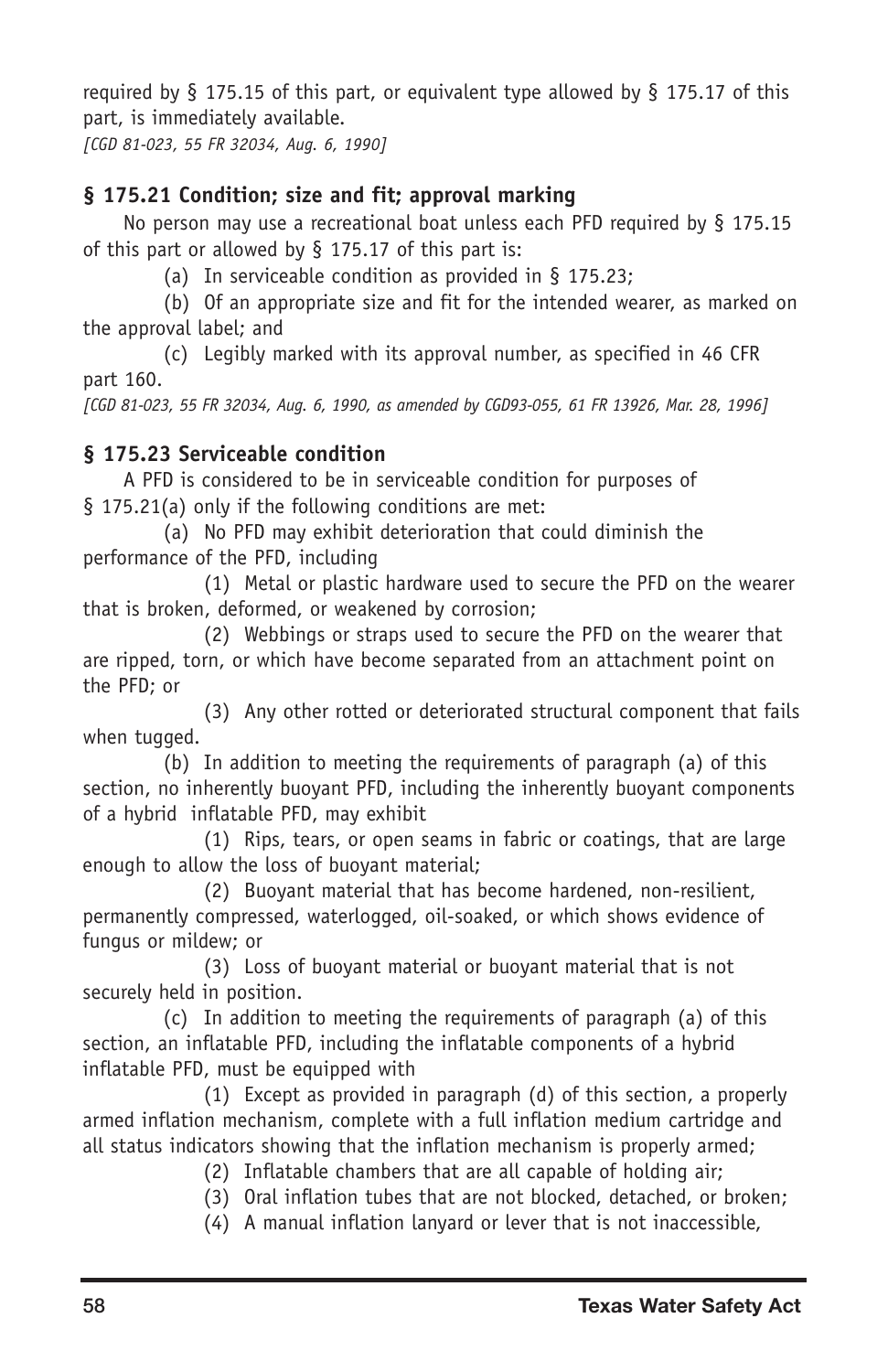broken, or missing; and

(5) Inflator status indicators that are not broken or otherwise nonfunctional.

(d) The inflation system of an inflatable PFD need not be armed when the PFD is worn inflated and otherwise meets the requirements of paragraphs (a) and (c) of this section. *[CGD 93055, 61 FR 13926, Mar. 28, 1996]*

### **§ 175.25 Adoption of states' requirements for children to wear personal flotation devices**

On waters within the geographical boundaries of any State that has established by statute or rule a requirement under which each child must wear an appropriate PFD approved by the Coast Guard while aboard a recreational vessel, no person may use such a vessel in violation of that statute or rule. *[USCG20008589, 67 FR 42493, June 24, 2002] Effective Date Note: By USCG20008589, 67 FR 42493, June 24, 2002, Sec. 175.25 was added, effective Dec. 23, 2002.*

# **SUBPART C – VISUAL DISTRESS SIGNALS**

### **§ 175.101 Applicability**

Source: CGD 76-183, 44 FR 73024, Dec. 17, 1979, unless otherwise noted. This subpart applies to boats on the coastal waters of the United States and on the high seas beyond the territorial seas for boats owned in the United States. *[CGD 76183, 44 FR 73024, Dec. 17, 1979, as amended by USCG19983799, 63 FR 35534, June 30, 1998]*

### **§ 175**.**110 Visual distress signals required**

(a) No person may use a boat 16 feet or more in length or any boat carrying six or less passengers unless visual distress signals selected from the list in § 175.130 or the alternatives in § 175.135, in the number required, are on board. Devices suitable for day use and devices suitable for night use, or devices suitable for both day and night use, must be carried.

(b) Between sunset and sunrise, no person may use a boat less than 16 feet in length unless visual distress signals suitable for night use, selected from the list in § 175.130 or § 175.135, in the number required, are on board.

### **§ 175.115 Exceptions**

The following persons need not comply with  $\S$  175.110; however, each must carry on board visual distress signals suitable for night use, selected from the list in § 175.130 or § 175.135, in the number required, between sunset and sunrise:

(a) A person competing in any organized marine parade, regatta, race, or similar event;

(b) A person using a manually propelled boat; or

(c) A person using a sailboat of completely open construction, not equipped with propulsion machinery, under 26 feet in length.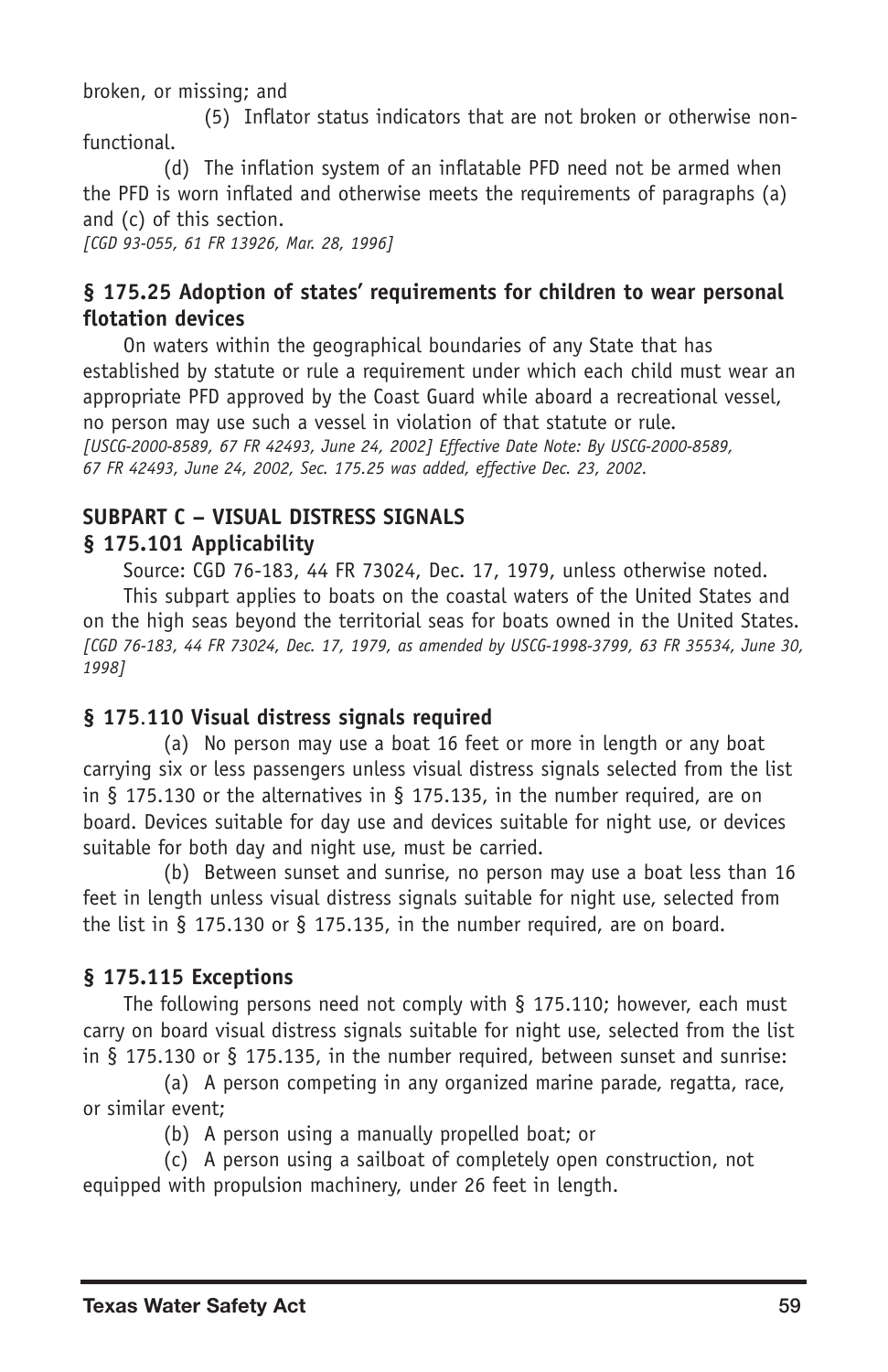### **§ 175.140 Prohibited use**

No person in a boat shall display a visual distress signal on waters to which this subpart applies under any circumstance except a situation where assistance is needed because of immediate or potential danger to the persons on board.

# **SUBPART D – VENTILATION**

### **§ 175.201 Ventilation**

No person may operate a boat built after July 31, 1980, that has a gasoline engine for electrical generation, mechanical power, or propulsion unless it is equipped with an operable ventilation system that meets the requirements of 33 CFR 183.610 (a), (b), (d), (e), and (f) and 183.620(a). *[CGD 76082, 44 FR 73027, Dec. 17, 1979]*

# **SUBPART K – VENTILATION**

### **§ 183.610 Powered ventilation system**

(a) Each compartment in a boat that has a permanently installed gasoline engine with a cranking motor must:

- (1) Be open to the atmosphere, or
- (2) Be ventilated by an exhaust blower system.
- (b) [contains AMCA standards]
- (c) [contains AMCA standards]

(d) Each intake duct for an exhaust blower must be in the lower onethird of the compartment and above the normal level of accumulated bilge water.

(e) More than one exhaust blower may be used in combination to meet the requirements of this section.

(f) Each boat that is required to have an exhaust blower must have a label that:

- (1) Is located as close as practicable to each ignition switch;
- (2) Is in plain view of the operator; and
- (3) Has at least the following information:

WARNING — GASOLINE VAPORS CAN EXPLODE. BEFORE STARTING ENGINE OPERATE BLOWER FOR 4 MINUTES AND CHECK ENGINE COMPARTMENT BILGE FOR GASOLINE VAPORS.

### **§ 183.620 Natural ventilation system**

(a) Except for compartments open to the atmosphere, a natural ventilation system that meets the requirements of § 183.630 must be provided for each compartment in a boat that:

(1) Contains a permanently installed gasoline engine

(2) Has openings between it and a compartment that requires ventilation ...;

(3) Contains a permanently installed fuel tank and an electrical component that is not ignition protected ...;

- (4) Contains a fuel tank that vents into that compartment; or
- $(5)$  Contains a non-metallic fuel tank: ...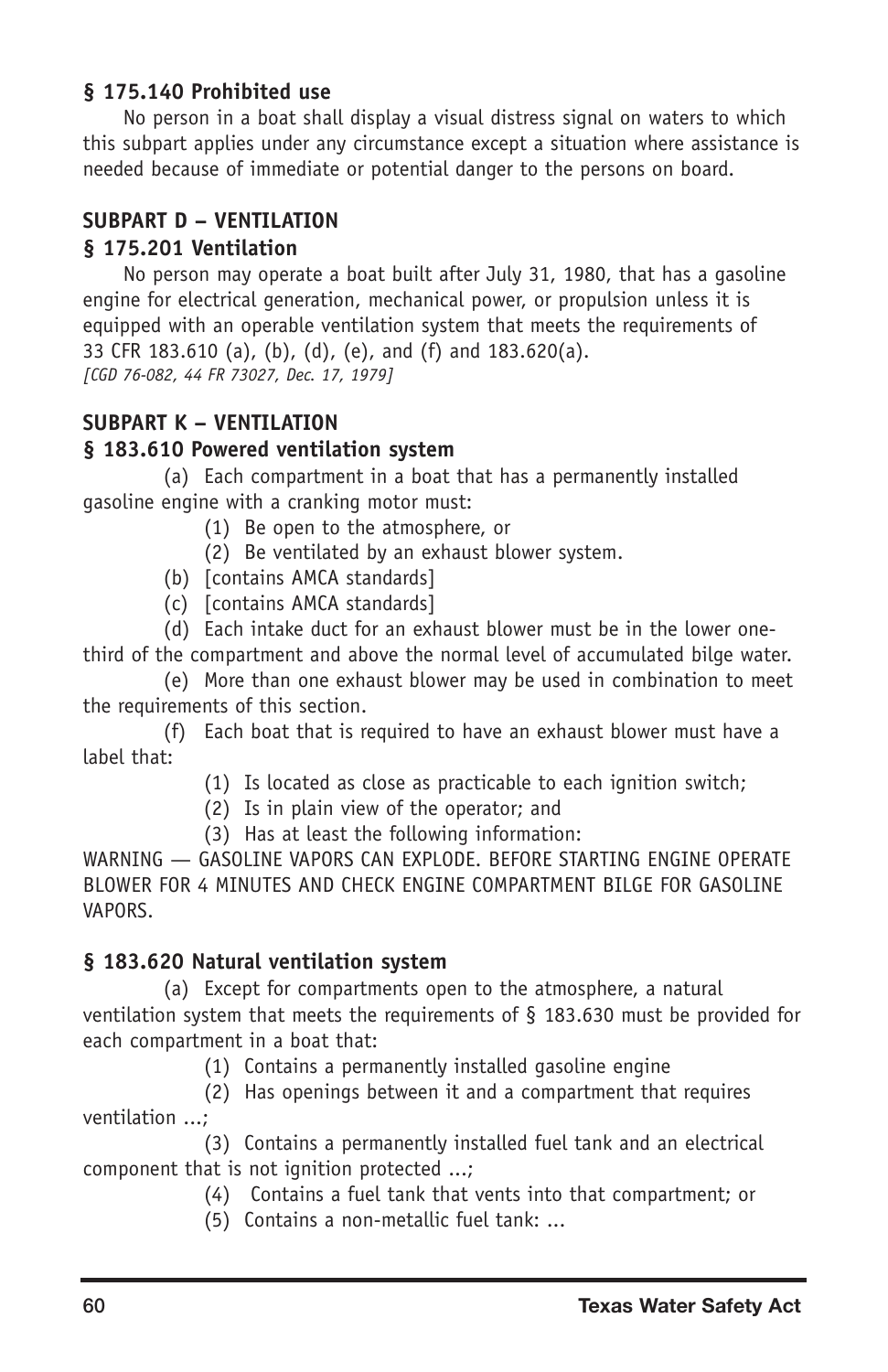(b) Each supply opening required in  $\S$  183.630 must be located on the exterior surface of the boat.

(c) An accommodation compartment above a compartment requiring ventilation that is separated from the compartment requiring ventilation by a deck or other structure is excepted from paragraph (a)(2) of this section. *[CGD 76082, 44 FR 73027, Dec. 17, 1979, as amended by CGD 76082(a), 46 FR 27645, May 21, 1981; CGD 85059, 51 FR 37577, Oct. 23, 1986; USCG19995832, 64 FR 34716, June 29, 1999; USCG19995151, 64 FR 67176, Dec. 1, 1999]*

### **§ 183.630 Standards for natural ventilation**

(a) For the purpose of Sec. 183.620, "natural ventilation'' means an airflow in a compartment in a boat achieved by having:

(1) A supply opening or duct from the atmosphere or from a ventilated compartment or from a compartment that is open to the atmosphere; and

(2) An exhaust opening into another ventilated compartment or an exhaust duct to the atmosphere.

(b) Each exhaust opening or exhaust duct must originate in the lower third of the compartment.

(c) Each supply opening or supply duct and each exhaust opening or exhaust duct in a compartment must be above the normal accumulation of bilge water.

(d) ...

(e) The minimum internal cross-sectional area of each supply opening or duct and exhaust opening or duct must exceed 3.0 square inches.

 $(f)$  ... *[CGD 76082, 44 FR 73027, Dec. 17, 1979; 45 FR 7544, Feb. 4, 1980]*

# **CODE OF FEDERAL REGULATIONS, TITLE 46 Part 25 – Requirements (46 CFR 25)**

# **SUBPART 25.30 – FIRE EXTINGUISHING EQUIPMENT § 25.3010 Hand portable fire extinguishers and semiportable fire extinguishing systems**

(a) Hand portable fire extinguishers and semiportable fire extinguishing systems are classified by a combination letter and number symbol. The letter indicating the type of fire which the unit could be expected to extinguish, and the number indicating the relative size of the unit.

(b) For the purpose of this subchapter, all required hand portable fire extinguishers and semiportable fire extinguishing systems are of the "B" type; i.e., suitable for extinguishing fires involving flammable liquids, greases, etc.

(c) The number designations for size will start with "I'' for the smallest to "V'' for the largest. For the purpose of this subchapter, only sizes I through III will be considered. Sizes I and II are considered hand portable fire extinguishers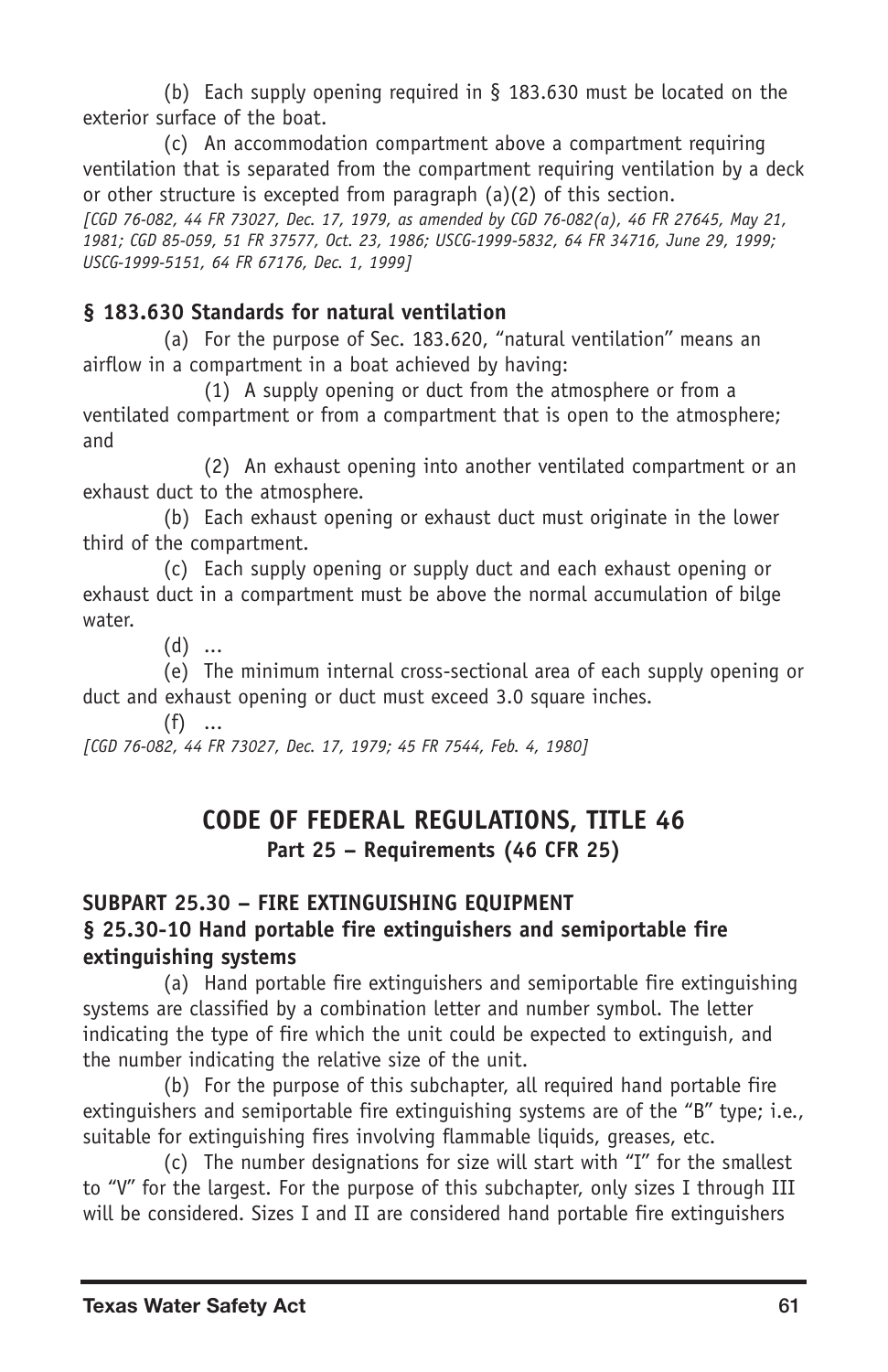and sizes III, IV, and V are considered semiportable fire extinguishing systems which shall be fitted with suitable hose and nozzle or other practicable means so that all portions of the space concerned may be covered.

 $(d)$ ,  $(e)$ ,  $(f)$ ,  $(q)$ ,  $(h)$ ,

*[CGFR 6550, 30 FR 16653, Dec. 30, 1965, as amended by CGFR 6832, 33 FR 5711, Apr. 12, 1968; CGFR 6918, 34 FR 5723, Mar. 27, 1969]*

# **§ 25.3015 Fixed fire extinguishing systems**

(a) When a fixed fire extinguishing system is installed, it shall be of an approved carbon dioxide type, designed and installed in agreement with the applicable provisions of subpart 76.15 of subchapter H (Passenger Vessels) of this chapter.

# **§ 25.3020 Fire extinguishing equipment required**

(a) Motorboats.

(1) All motorboats shall carry at least the minimum number of hand portable fire extinguishers set forth in Table  $25.30-20(a)(1)$ , except that motorboats less than 26 feet in length, propelled by outboard motors and not carrying passengers for hire, need not carry such portable fire extinguishers if the construction of such motorboats will not permit the entrapment of explosive or flammable gases or vapors.

# **Table 25.3020(a)(1)**

Minimum number of B-1 hand portable fire extinguishers required.

| Class of | Length<br>motorboat Length in feet | No fixed fire<br>ext. system in<br>machinery space | Fixed fire<br>ext. system in<br>machinery space |
|----------|------------------------------------|----------------------------------------------------|-------------------------------------------------|
| A        |                                    |                                                    |                                                 |
| 1        |                                    |                                                    |                                                 |
| 2        |                                    |                                                    |                                                 |
| 3        |                                    |                                                    |                                                 |

One B-11 hand portable fire extinguisher may be substituted for two B-I hand portable fire extinguishers.

(2) The intent of this regulation is illustrated in Figure 25.30 20(a1) where fire extinguishers are required if any one or more of the specified conditions exist, and in Figure 25.30-20(a2) where specified conditions do not, in themselves, require that fire extinguishers be carried.

# **Figure 25.3020(a1)**

Fire extinguishers are required if any one or more of the following conditions exist (numbers identifying conditions are the same as those placed in Figure 25.30-20 (a1)):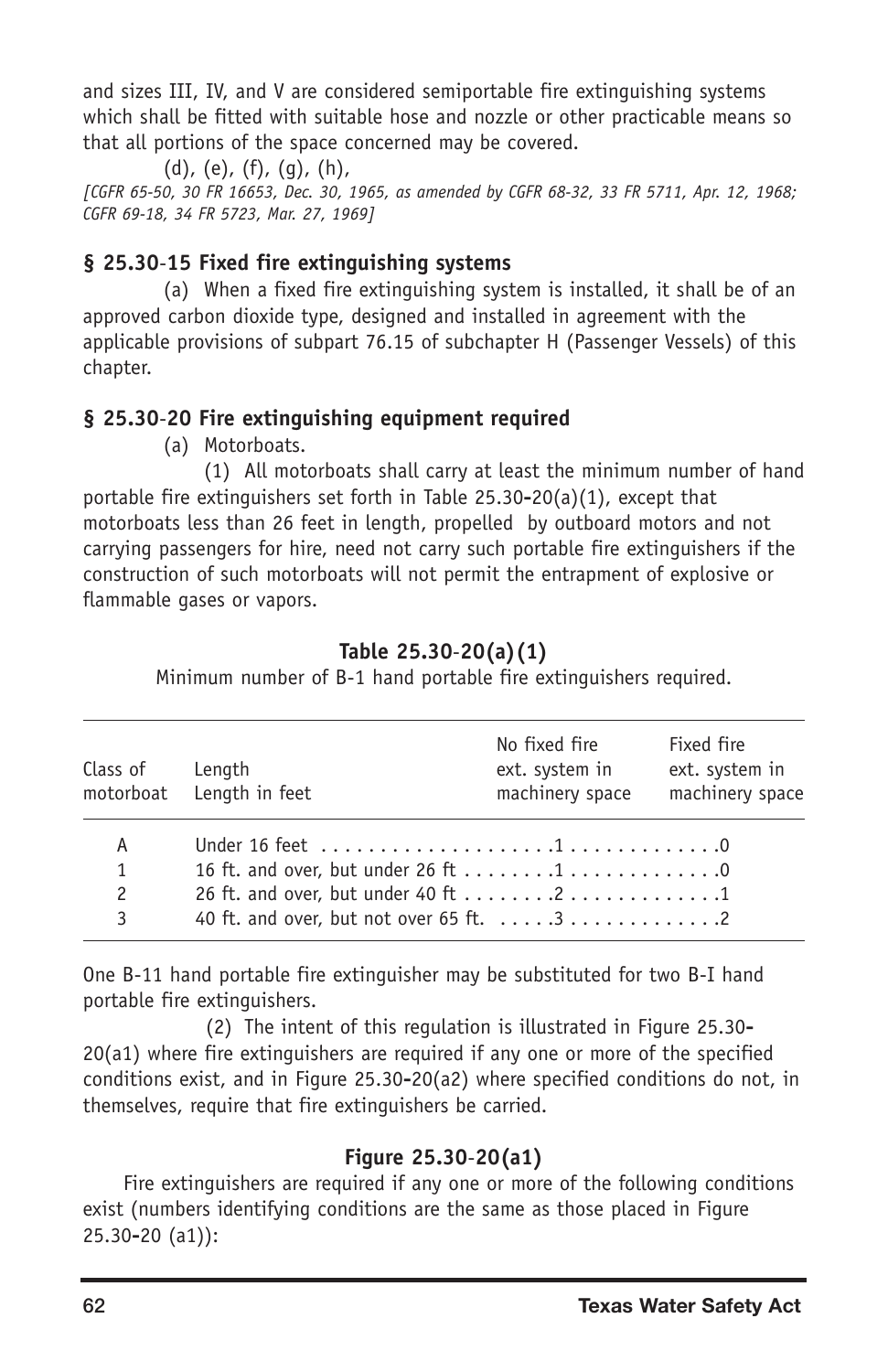1. Closed compartment under thwarts and seats wherein portable fuel tanks may be stored.

2. Double bottoms not sealed to the hull or which are not completely filled with flotation material.

3. Close living spaces.

4. Closed stowage compartments in which combustible or flammable materials are stowed.

5. Permanently installed fuel tanks.

### **Figure 25.3020(a2).**

The following conditions do not, in themselves, require that fire extinguishers be carried (numbers identifying conditions are the same as those placed in Figure  $25.30 - 20(a2)$ :

- 1. Bait wells.
- 2. Glove compartments.
- 3. Buoyant flotation material.
- 4. Open slatted flooring.
- 5. Ice chests.
	- (b) Motor vessels.

(1) All motor vessels shall carry at least the minimum number of hand portable fire extinguishers set forth in Table  $25.30-20(b)$  (1)

|       | Gross tonnage:    | Minimum number of B-II hand |  |
|-------|-------------------|-----------------------------|--|
|       | Not over<br>0 ver | portable fire extinguishers |  |
|       |                   |                             |  |
|       |                   |                             |  |
|       |                   |                             |  |
|       |                   |                             |  |
| 1.000 |                   |                             |  |

#### **Table 25**.**3020(b)(1)**

(2) In addition to the hand portable fire extinguishers required by paragraph  $(b)(1)$  of this section, the following fire-extinguishing equipment shall be fitted in the machinery space:

(i) One Type B-II hand portable fire extinguisher shall be carried for each 1,000 B.H.P. of the main engines or fraction thereof. However, not more than 6 such extinguishers need be carried.

(ii) On motor vessels of over 300 gross tons, either one Type B-III Semiportable fire-extinguishing system shall be fitted, or alternatively, a fixed fire-extinguishing system shall be fitted in the machinery space.

 $(3)$  The frame or support of each Type B-III fire extinguisher required by paragraph (b)(2)(ii) of this section must be welded or otherwise permanently attached to a bulkhead or deck.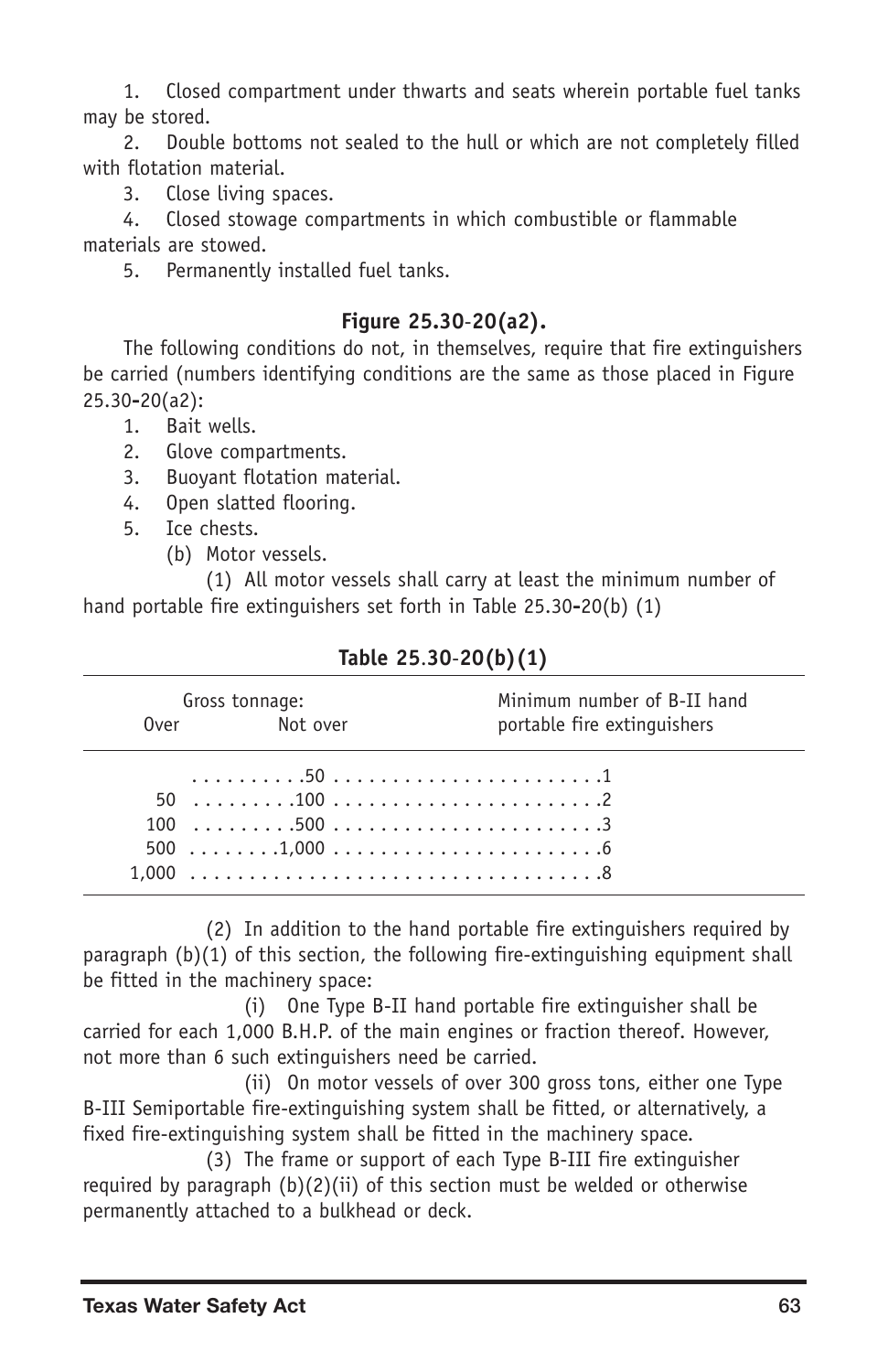(4) If an approved semiportable fire extinguisher has wheels and is not required by this section, it must be securely stowed when not in use to prevent it from rolling out of control under heavy sea conditions.

(c) Barges carrying passengers.

(1) Every barge of 65 feet in length or less while carrying passengers when towed or pushed by a motorboat, motor vessel, or steam vessel shall be fitted with hand portable fire extinguishers as required by Table 25.30  $20(a)(1)$ , depending upon the length of the barge.

(2) Every barge of over 65 feet in length while carrying passengers when towed or pushed by a motorboat, motor vessel, or steam vessel shall be fitted with hand portable fire extinguishers as required by Table  $25.30-20(b)(1)$ , depending upon the gross tonnage of the barge.

*[CGFR 6550, 30 FR 16653, Dec. 30, 1965, as amended by CGD 77039, 44 FR 34132, June 14, 1979; CGD 97057, 62 FR 51042, Sept. 30, 1997]*

# **SUBPART 25.35 – BACKFIRE FLAME CONTROL**

### **§ 25.351 Requirements**

(a) Every gasoline engine installed in a motorboat or motor vessel after April 25, 1940, except outboard motors, shall be equipped with an acceptable means of backfire flame control.

(b) Installations made before November 19, 1952, need not meet the detailed requirements of this subpart and may be continued in use as long as they are serviceable and in good condition. Replacements shall meet the applicable conditions in this section.

(c) Installations consisting of backfire flame arresters bearing basic Approval Nos. 162.015 or 162.041 or engine air and fuel induction systems bearing basic Approval Nos. 162.015 or 162.042 may be continued in use as long as they are serviceable and in good condition. New installations or replacements must meet applicable requirements of subpart 58.10 of this chapter. *[CGFR 6550, 30 FR 16653, Dec. 30, 1965, as amended by CGD 88032, 56 FR 35820, July 29, 1991]*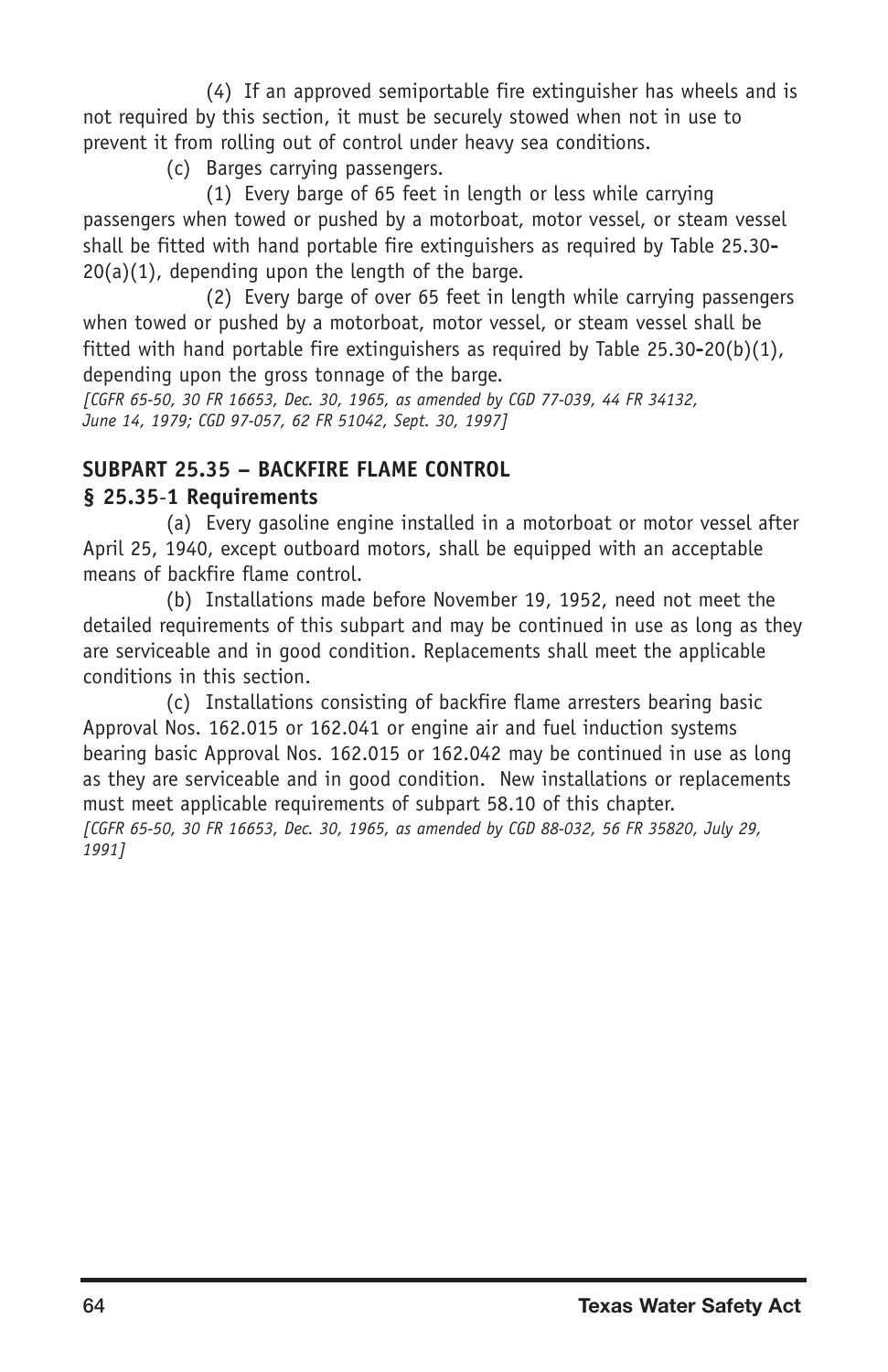**Administrative (Driver's) License Revocation (ALR):** 2009 changes to: 106.041 Alcoholic Beverage Code; Section 13, Article 42.12 Code of Criminal Procedure; Article 18.01 Code of Criminal Procedure: Sect. 521.341; 521.342; 521.344; 524.001; 524.011; 524.012; 524.015; 524.022; 524.023; 524.035; 524.042; 724.012; 724.017 Transportation Code.

- There is Automatic DL suspension for a person who is arrested for BWI, Intoxication Assault (Watercraft), Intoxication Manslaughter (Watercraft) or DWI With Child Passenger and who provides a breath or blood sample with a BAC of .08 or higher.
- Minor who is operating a watercraft while having any detectable amount of alcohol in the minor's system may be cited and released (Class C Offense and Automatic DL suspension).
- There is still no DL suspension for refusal to provide a breath/blood sample in BWI cases unless the watercraft is powered by an engine having a manufacturer's rating of 50 hp or more.
- An arrestee is required to provide a mandatory breath/blood sample if:
	- ° Another person is seriously injured and transported to a medical facility for treatment;
	- ° The offense is DWI With Child Passenger;
	- ° The arresting officer has reliable information from a credible source that the arrestee has a prior conviction for Intoxication Assault, Intoxication Manslaughter, or DWI With Child Passenger; or
	- ° The arresting officer has reliable information from a credible source that the arrestee has two or more prior convictions for intoxication offenses, including DWI and/or BWI.
- Any magistrate who is a licensed attorney may issue a search warrant to collect blood from a person who is arrested for an intoxication offense and refuses the officer's request for a breath or blood sample.

### **ALR provisions and required forms:**

For all BWI arrests for operating a watercraft powered with an engine having a manufacturer's rating of 50 horsepower or above:

Complete form DIC-23 (Rev. 9/01) Peace Officer's Sworn Report; and Complete form DIC-24-B (Rev. 9/01) Statutory Warning-Watercraft (available from TPW).

Complete a DIC25 (Rev. 9/01) Notice of Suspension/Temporary Driving Permit. Forward forms DIC-23, DIC 24-B, DIC-25, and subject's driver's license to DPS.

For BWI arrests for operating a watercraft powered with an engine having a manufacturer's rating of less than 50 horsepower (ALR does not apply): Complete a TPW form PWD 168 (9/01) Peace Officer BWI Statutory Warning-Watercraft Less than 50 Horsepower (no forms are forwarded to DPS for ALR purposes).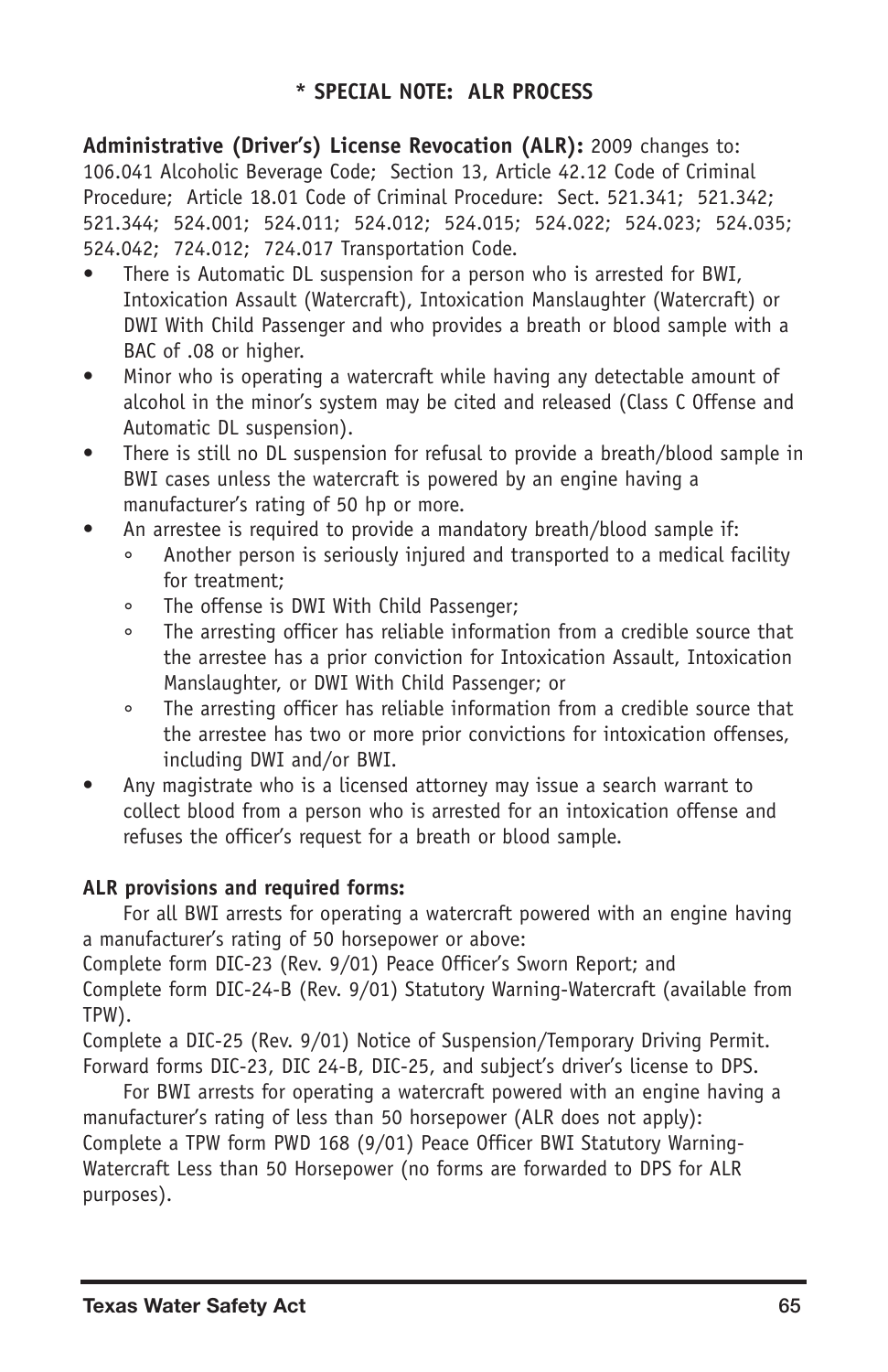**Marine Theft/Fraud References:** Texas laws routinely used in prosecuting boat (and PWC), outboard motor, and boat trailer, theft or fraudulent transactions.

#### **www.statutes.legis.state.tx.us**

Texas Penal Code Section. 31.11. Tampering with Identification Numbers

Texas Transportation Code Section 501.151 Placement of serial number with intent to change identity

Section 501.158 Seizure of stolen vehicle or vehicle with altered serial number

Texas Code of Criminal Procedure Chapter 47 Disposition of Stolen Property (includes) Article 47.01, Article 47.01A, Article 47.02, Article 47.03, Article 47.04, Article 47.09, Article 47.12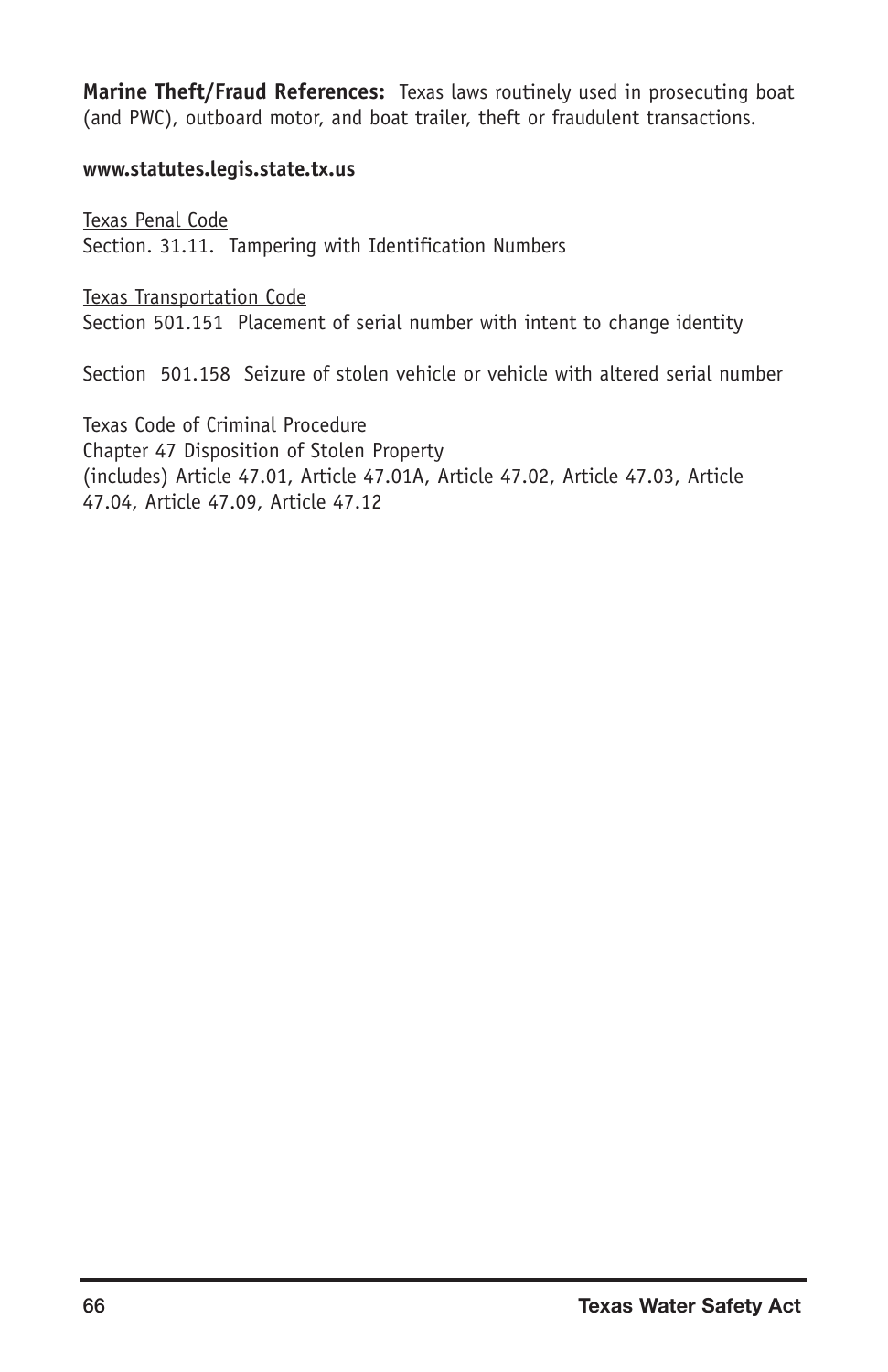# **CONVERSION TABLE**

Conversion of metric to U.S. Customary/Imperialo Units

|       | Metric           | US $(ft)$                                                     |                                                                         |
|-------|------------------|---------------------------------------------------------------|-------------------------------------------------------------------------|
|       | 50               | Meters. $\dots$ . $\dots$ 164.0 ft.                           |                                                                         |
|       | 25               | Meters 82.0 ft.                                               |                                                                         |
|       | 20               | Meters $\ldots \ldots \ldots$ 65.6 ft.                        |                                                                         |
| 12.19 |                  | Meters $\ldots \ldots \ldots$ 40 ft. (Class 3 vessel: 40>ft.) |                                                                         |
|       | 12.              | Meters $\ldots \ldots \ldots$ 39.4 ft.                        |                                                                         |
|       | 10               | Meters 32.8 ft.                                               |                                                                         |
|       | 8                | Meters 26.2 ft.                                               |                                                                         |
|       | 7.9              |                                                               | Meters  26 ft. (Class 2 vessel: 26 ft. < 40 ft.)                        |
|       | 7                | Meters 23.0 ft.                                               |                                                                         |
|       | 6                | Meters $\ldots \ldots \ldots$ 19.7 ft.                        |                                                                         |
|       | 5.               | Meters 16.4 ft.                                               |                                                                         |
|       |                  | 4.88 Meters 16 ft. (Class 1 vessel: 16 > ft.)                 |                                                                         |
|       | 2.0              |                                                               | Meters $\dots \dots \dots$ 6.56 ft (Class A vessel is less than 16 ft.) |
|       | 1.0 <sub>1</sub> | Meter 3.28 ft.                                                |                                                                         |